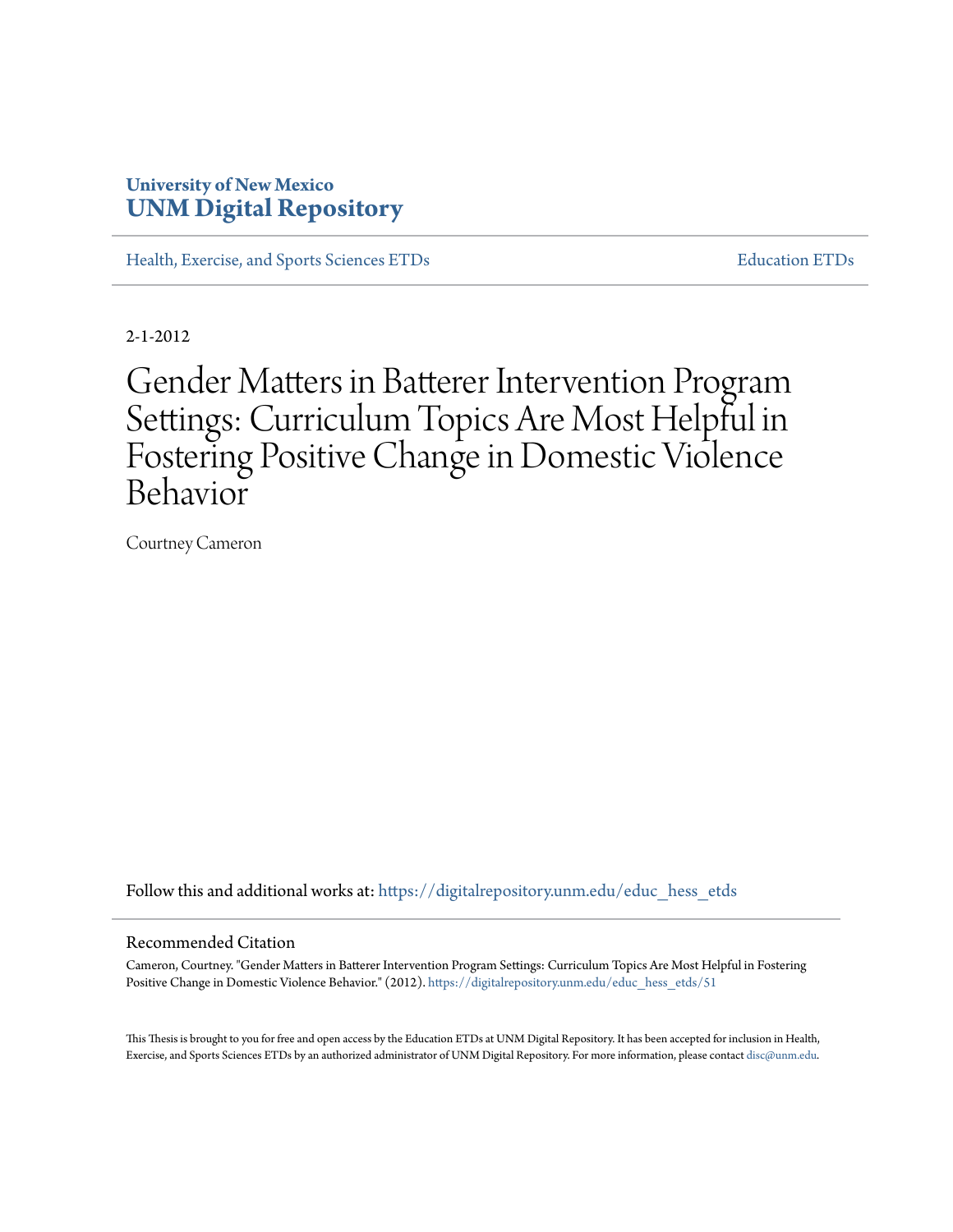## **Courtney Cameron**  *Candidate*

**Health, Exercise and Sports Sciences** *Department*

 This thesis is approved, and it is acceptable in quality and form for publication:

*Approved by the Thesis Committee:*

Dr. Magdalena Avila , Chairperson

Dr. Christina Perry

Dr. Leila Flores-Duenas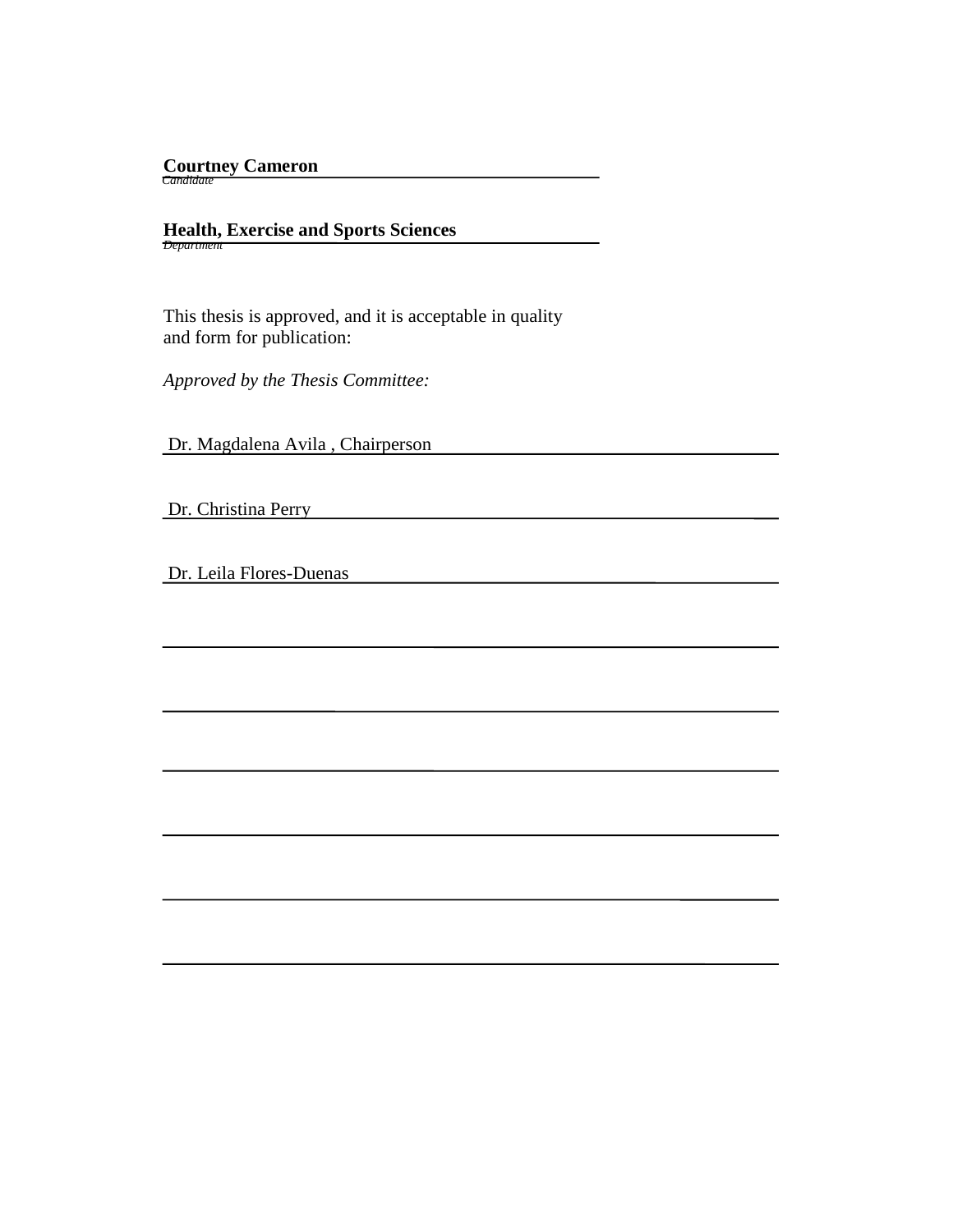# **Gender Matters in Batterer Intervention Program Settings: Curriculum Topics Are the Most Helpful in Fostering Positive Change in Domestic Violence Behavior**

By

### **Courtney Cameron**

B.S., Human Services & Management, University of Phoenix, 2004

### **THESIS**

Submitted in Partial Fulfillment of the Requirements for the Degree of

### **Master of Science Health Education**

The University of New Mexico Albuquerque, New Mexico

### **December 2011**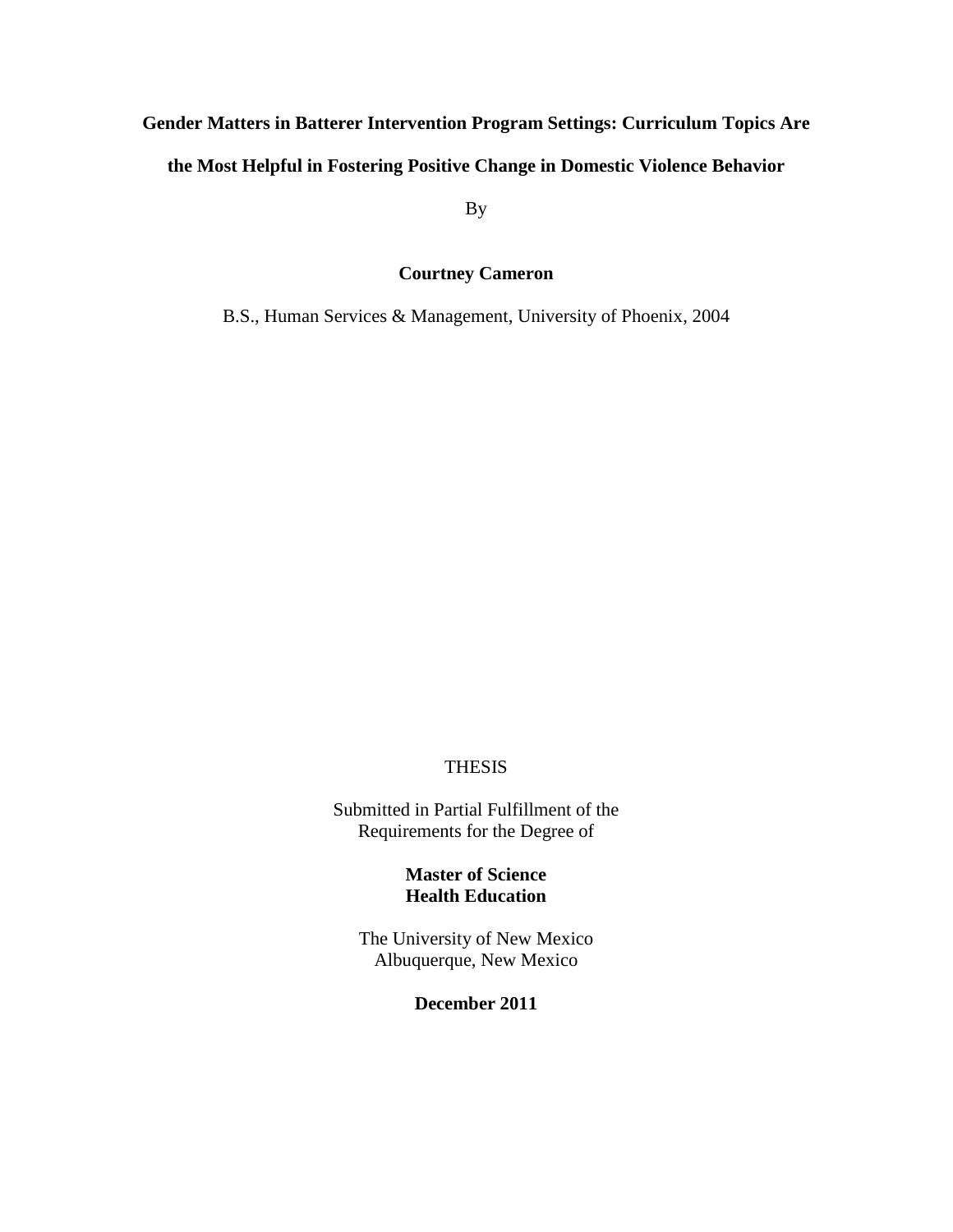### **Acknowledgements**

The best part about writing this thesis was the opportunity to meet and talk with the individuals who gave their time to be interviewed. Their willingness to share their opinion insights and experiences has resulted in a piece of work that I hope will be useful to others who choose to work or do research in the field of batterer intervention. Dr. Magdalena Avila, my committee chair, has been of invaluable assistance in conceptualizing and completing this study through the course of multiple revisions. For your encouragement, support, inspiration and ever-tactful feedback, I thank you. Dr. Christina Perry and Dr. Leila Flores- Duenas have also served on my committee. Thank you both for your support, patience and willingness to participate in this long process. Dr. Jan Armstrong, thank you for being one of my advisors and mentors for this thesis. Thanks to Diane Irwin, Executive Director of Sandoval County Domestic Violence Program for giving me permission to conduct the study at the treatment site. Thanks also go to my family – Parents and my Siblings. Thank you all for your encouragement. Finally, a special thanks to my editor Susan Pinter. Without your assistance I would not have been able to finalize this thesis.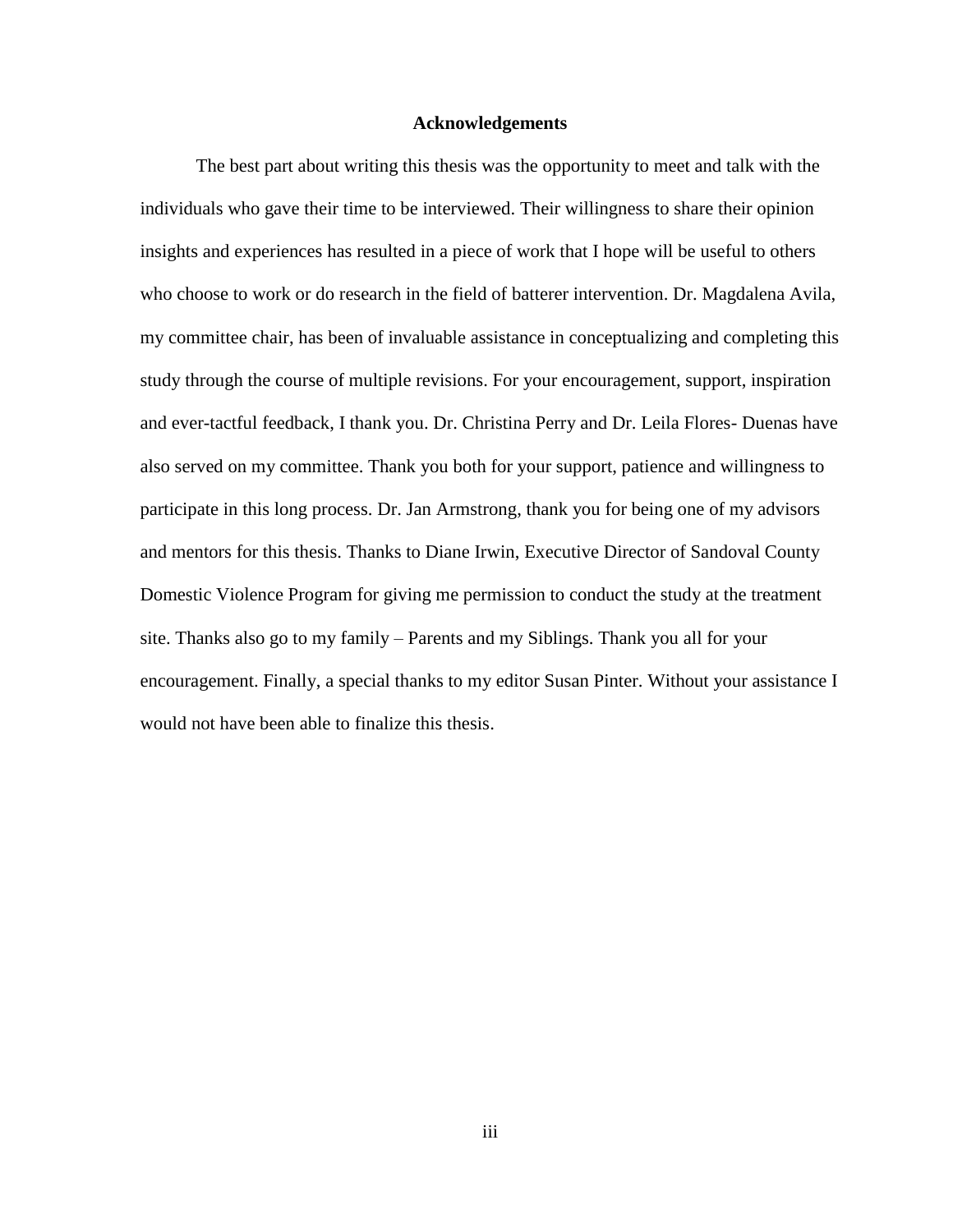## **Gender Matters in Batterer Intervention Program Settings: Curriculum Topics Are the Most Helpful in Fostering Positive Change in Domestic Violence Behavior**

By

### **Courtney Cameron**

B.S., Human Services & Management, University of Phoenix, 2004 M.S., Health Education, University of New Mexico, 2011

### **Abstract**

Domestic violence is truly a complex issue in terms of defining  $it - no$  single definition can be found, in terms of understanding its causality ,some view it as a gender issue, others perceived it a socio-political issue, many consider it a criminal issue, and others treat it a psycho-social issue, in terms of its impact , its magnitude, effect and impact are far reaching and may last for a life time, in terms of its dynamics, its victims and perpetrators come from all demographic groups, and in terms of the effective intervention, they tend to focus on victimization when what could stop domestic violence is no other than the perpetrator. This study explores ways to better understand how and why gender matters pertaining to curricula approaches used to foster positive behavior change in dealing with domestic violence issues. The study explores gender similarities' and differences in learning and pursues exploring any unique aspects to gender that might present itself as important when dealing with batterer intervention education and behavior change training curricula. Determining what works and building programs around these findings is of high relevance to help stop domestic violence.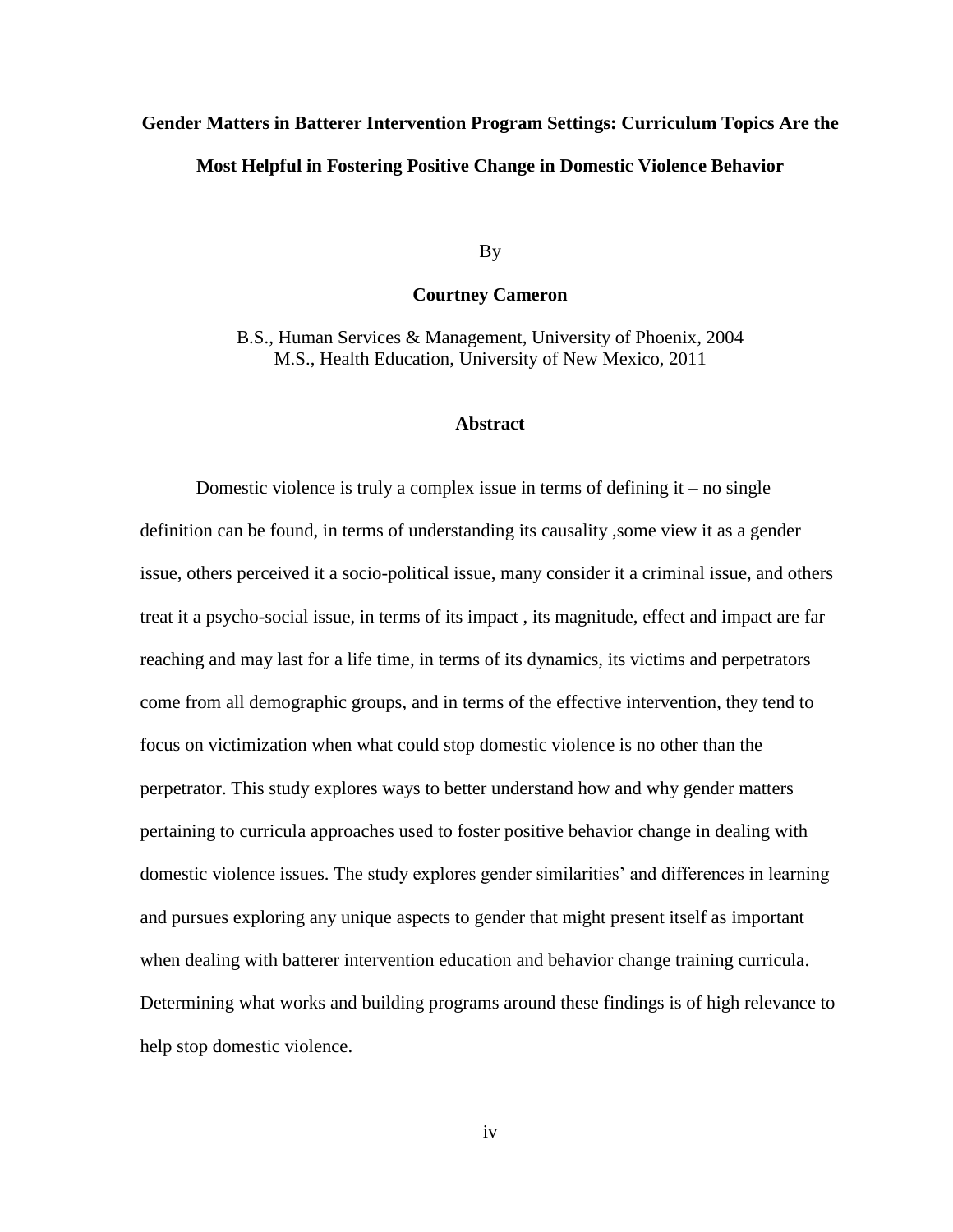| <b>Table of Contents</b> |  |
|--------------------------|--|
|--------------------------|--|

| Cultural and Environmental Factors Associated with Domestic Violence 13 |
|-------------------------------------------------------------------------|
|                                                                         |
|                                                                         |
|                                                                         |
|                                                                         |
|                                                                         |
|                                                                         |
|                                                                         |
|                                                                         |
|                                                                         |
|                                                                         |
| Chapter 3 Methodology.<br>28                                            |
|                                                                         |
|                                                                         |
|                                                                         |
|                                                                         |
|                                                                         |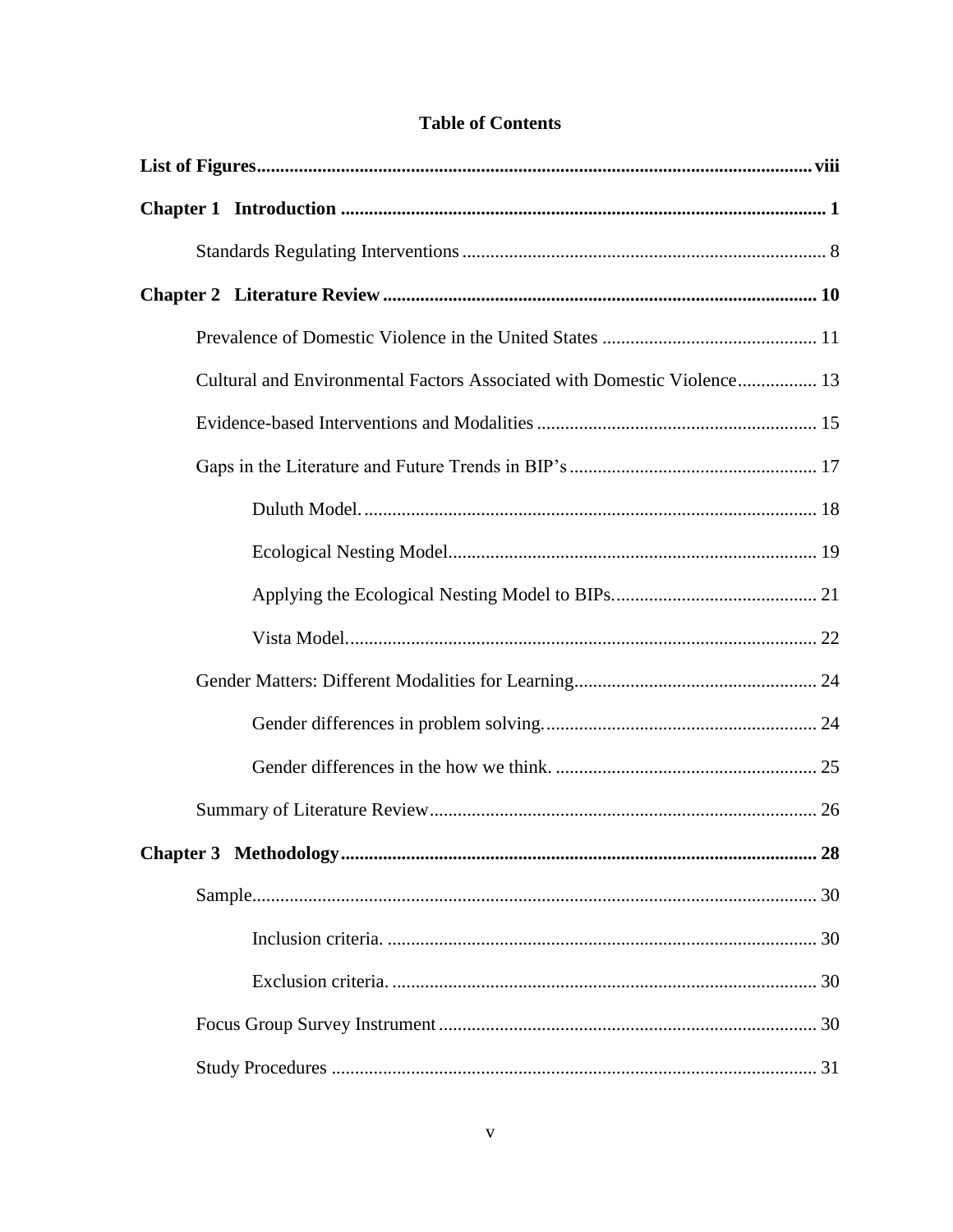| Women's voices: Understanding their own emotional responses.  41            |
|-----------------------------------------------------------------------------|
|                                                                             |
| Women's voices: Exploring cultural differences in understanding domestic    |
|                                                                             |
|                                                                             |
|                                                                             |
|                                                                             |
| Men's voices: Understanding how children are affected by domestic violence. |
|                                                                             |
|                                                                             |
|                                                                             |
|                                                                             |
|                                                                             |
|                                                                             |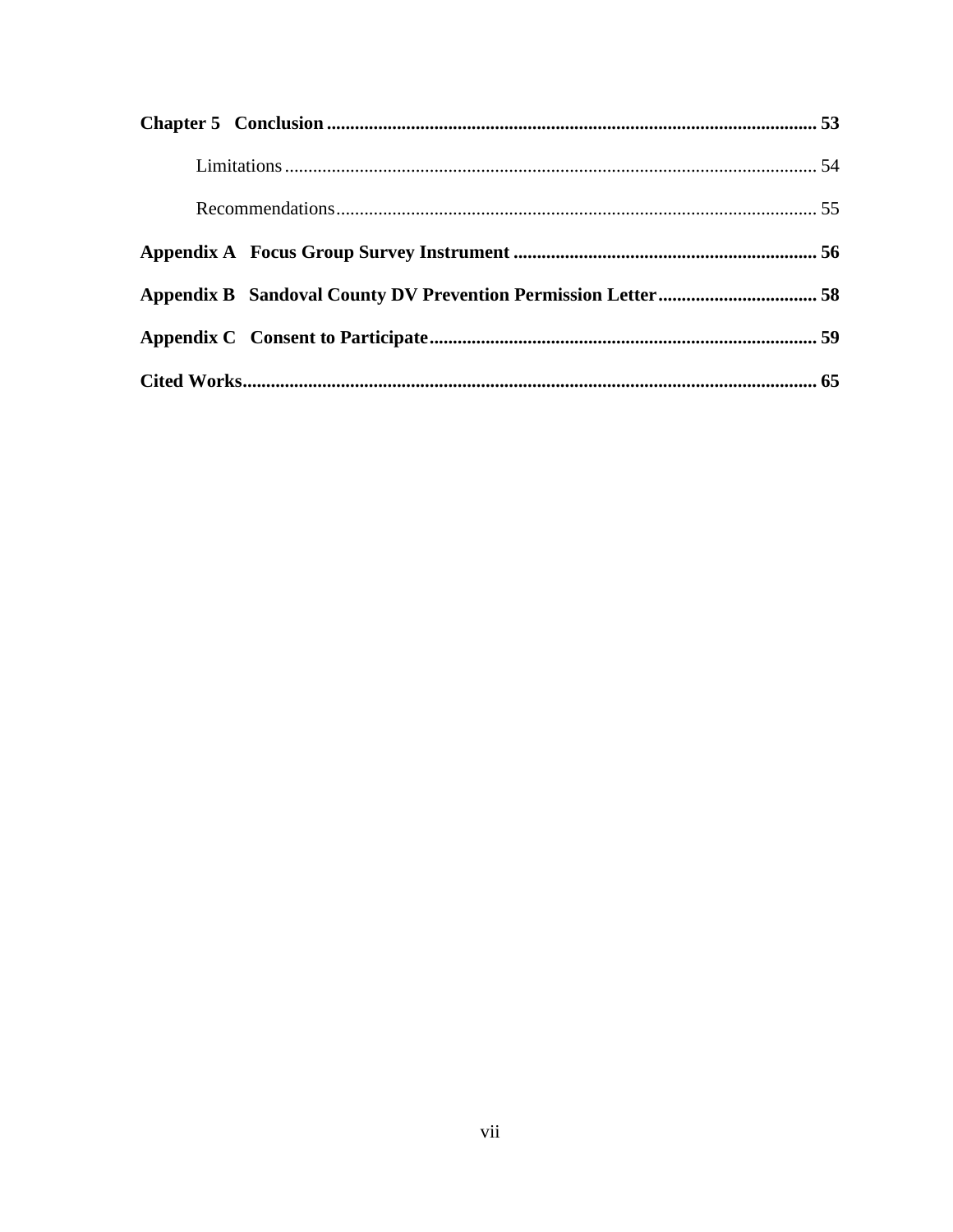### **List of Figures**

<span id="page-8-0"></span>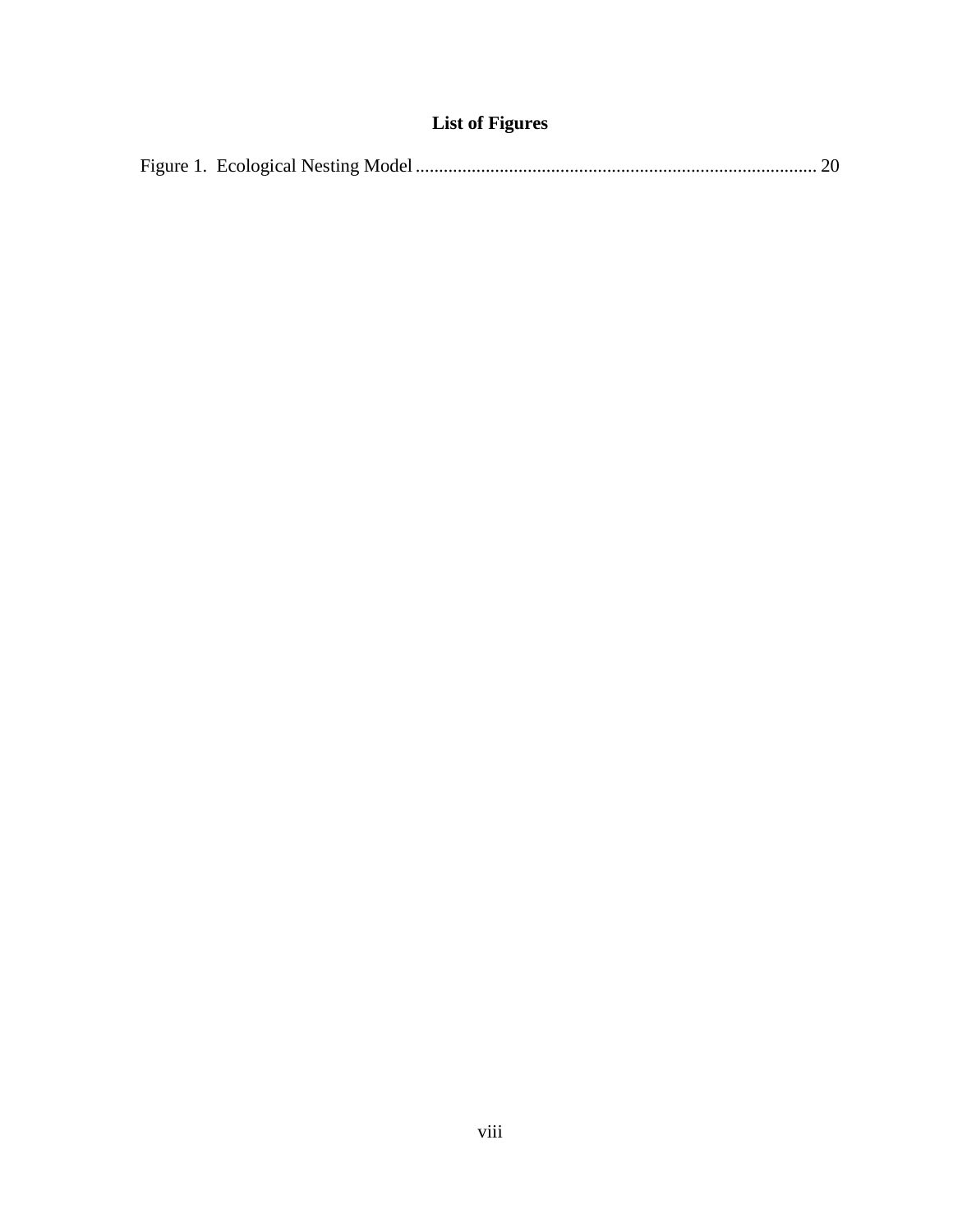### **Chapter 1**

### **Introduction**

<span id="page-9-0"></span>One of the primary aims of this exploratory study is to identify the most relevant topics for clients mandated to attend a Batterer Intervention Program (BIP) in Sandoval County, New Mexico. The study also explores ways to better understand how and why gender matters pertaining to curricula approaches used to foster positive behavior change in dealing with domestic violence issues. Furthermore, this study explores gender similarities' and differences in learning and pursues exploring any unique aspects to gender that might present itself as important when dealing with BIP education and behavior change training curricula. Gender matters, and it is well identified in the literature that men and women have different ways of learning including differences in understanding and processing information (Dutton, 2008, 2). As part of this exploratory study the research also examines the role of BIP educational training curricula and educational modalities being used to foster behavior change interventions that are more sustainable over time. Recent studies suggests that the majority of men (53-85%) who complete treatment programs remain physically nonviolent for up to 2 years, with lower rates for longer follow-up periods. Women remain physically nonviolent for 5 years. While the findings of this study are purely for exploratory purposes, they cannot be generalized to any group, but they can help outline a direction for future research pertaining to inquiries of gender.

Treatment programs for perpetrators of partner violence are an innovation that has spread throughout the U.S. in the last decade. There is increasing evidence that supports the benefit to having these programs. Most of the batterer intervention programs use a group format to discuss relationship roles and teach behavioral modification skills, including how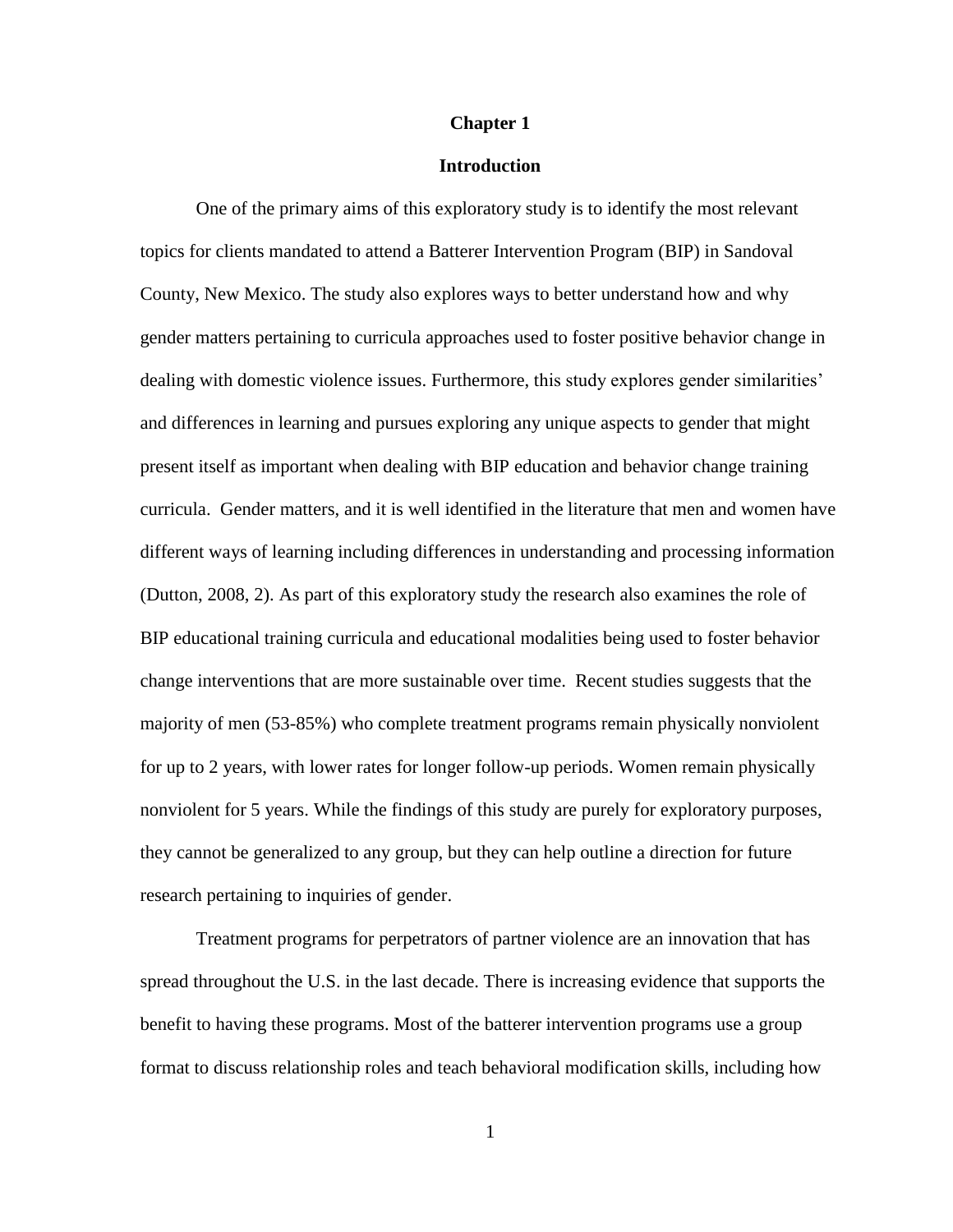to cope with stress and anger, how to take responsibility for one"s actions and show empathy and compassion for others. In recent years, there have been efforts to evaluate these programs, although they have been hindered by methodological difficulties that continue to pose problems in interpreting the results. Early reviews of Batterer Intervention Programs (BIPs) efficacy research (Davis & Taylor, 1999; Levesque & Gelles, 2005) revealed promising, small to moderate effect sizes for BIPs. But latter studies (Babcock, Green  $\&$ Robbie, 2006) found only weak evidence that men mandated to BIPs will stop perpetrating violence upon a partner following program completion. There"s an even greater of scarcity of studies (Archer, 2007) focusing on women who get mandated to BIP"s and their duration before once again perpetrating domestic violence and or intimate partners violence. Unlike qualitative studies, more effective outcomes have been found with quasi-experimental quantitative design studies which use complex statistical procedures, such as Instrumental Variables Regression, that take into account confounding unmeasured client characteristics (Jones & Gondolf, 2002).

As a society we are only just beginning to realize the extent to which domestic violence affects our communities. Domestic violence is the leading cause of injury to women in America. Homicide by an intimate partner is the seconding leading cause of death among pregnant women according to a study conducted by the CDC"s National Center for Chronic Disease Prevention and Health Promotion that were published in the March 2008 issue of the American Journal of Public Health. Nationally between 600,000 and 6 million women are victims of domestic violence each year, also known as intimate partner violence. There is a wide range in the statistics of domestic violence on a national level because the data varies based on the primary data source being cited. This is contrary to the situation for men who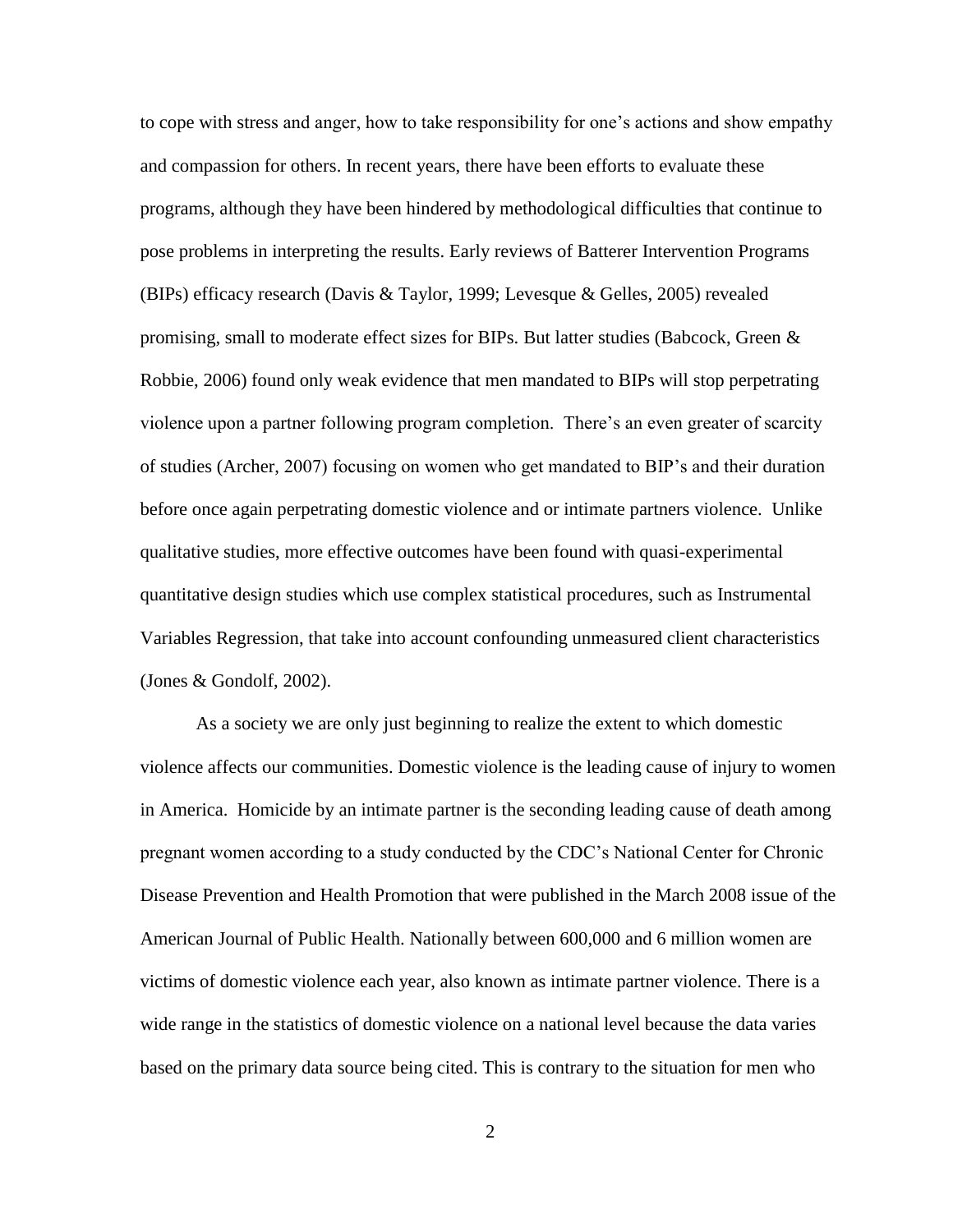are generally more likely to be attacked by a stranger or an acquaintance then by someone in their close circle of relationships (Tjaden & Thoennes, 2009). The fact that women are often emotionally involved with and economically dependent on those who victimize them further complicates the dynamics of their abuse. Women can be violent with men; between 100,000 and 1 million men are also victims of domestic violence. The statistics vary considerably based on the primary data source being cited. There is violence found in same-sex partnerships, although the overwhelming burden of partner violence is bore by women at the hands of men (Tjaden & Thoennes, 2009). When extending the view of violence in the home beyond intimate partners, women using force takes a different contextual view. The U.S Department of Health and Human Services Administration for Children and Families indicated that 65 to 70% of all child (abuse-related) deaths occur at the hands of their mothers or female caretakers (2008). This example of female initiated violence could moderate any exclusively patriarchy model of interpersonal violence.

Research suggests the majority of partner violence involves yelling, pushing, grabbing, slapping and throwing things with high levels of emotional abuse and control. Over half of the intimate partner violence relationships are accompanied by sexual abuse. Perpetrators, who engage in battering, or intimate terrorism, which typically leads to physical injury up to and including death account for less than half of the offenders (Holtzworth-Munroe & Stuart, 2007). Intimate partner violence occurs in all countries, irrespective of social, economic, religious or cultural group. Organizations in the U.S and around the world have long drawn attention to intimate partner violence. Through their efforts the issue has now become a matter of national and international attention. Initially viewed largely as a human rights issue, intimate partner violence is increasingly seen and an important public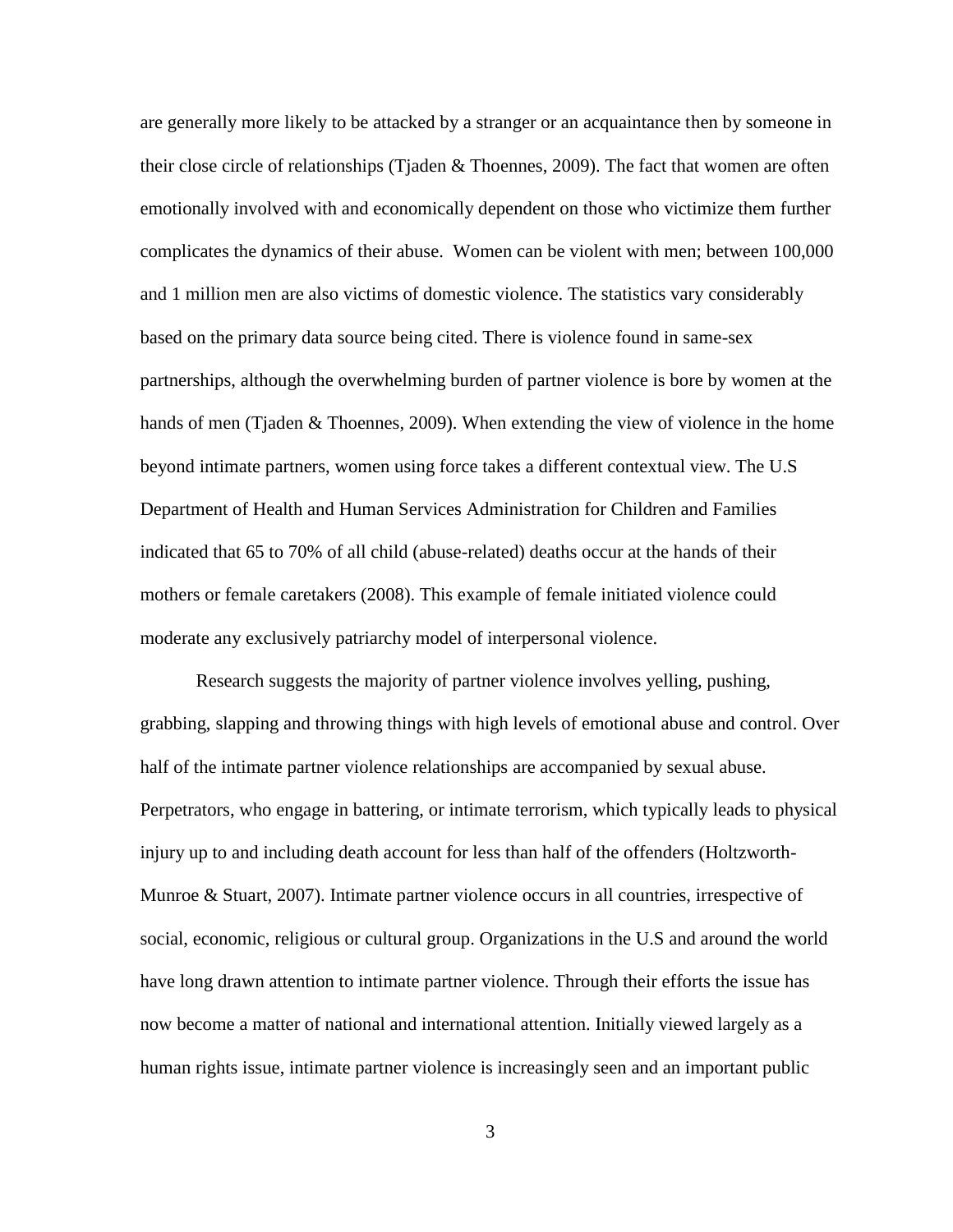health problem. Despite over 20 years of activism in the field of intimate partner violence, few interventions have been rigorously evaluated. A recent review by the National Research Council (2009) found that in the U.S there were only 34 studies that attempted to evaluate interventions related to partner abuse. Of those, 22 focused on law enforcement, reflecting the strong preference among government officials towards using the criminal justice system to deal with violence.

In New Mexico domestic violence is a major concern. A recent New Mexico study found that one third of women homicide victims were killed by a former or current intimate partner. In 2009 approximately three quarters (72% of 11,851) of domestic violence victims identified by law enforcement were women. Shelters from domestic violence served over 9,000 adults in 2008, 90% of them were women (Milner & Singleton, 2008). The question remains, can incidents of domestic violence decrease in New Mexico and throughout the United States by working with abusers in an intensive educational arena that confronts their beliefs supporting abusive behavior while helping them develop positive alternatives? If so what treatment model would best meet the objectives? Are gender differences addressed in the treatment models used in batterer intervention programs?

Based on the premise that there are distinctions between how men and women interpret and process information there needs to be increased understanding of gender differences in learning and the importance of using different educational modalities in Batterer Intervention Program curricula. Without effective education curricula their beliefs and attitudes are likely to go unchallenged, and they either continue the abusive patterns in their existing relationships or carry it to future intimate partnerships.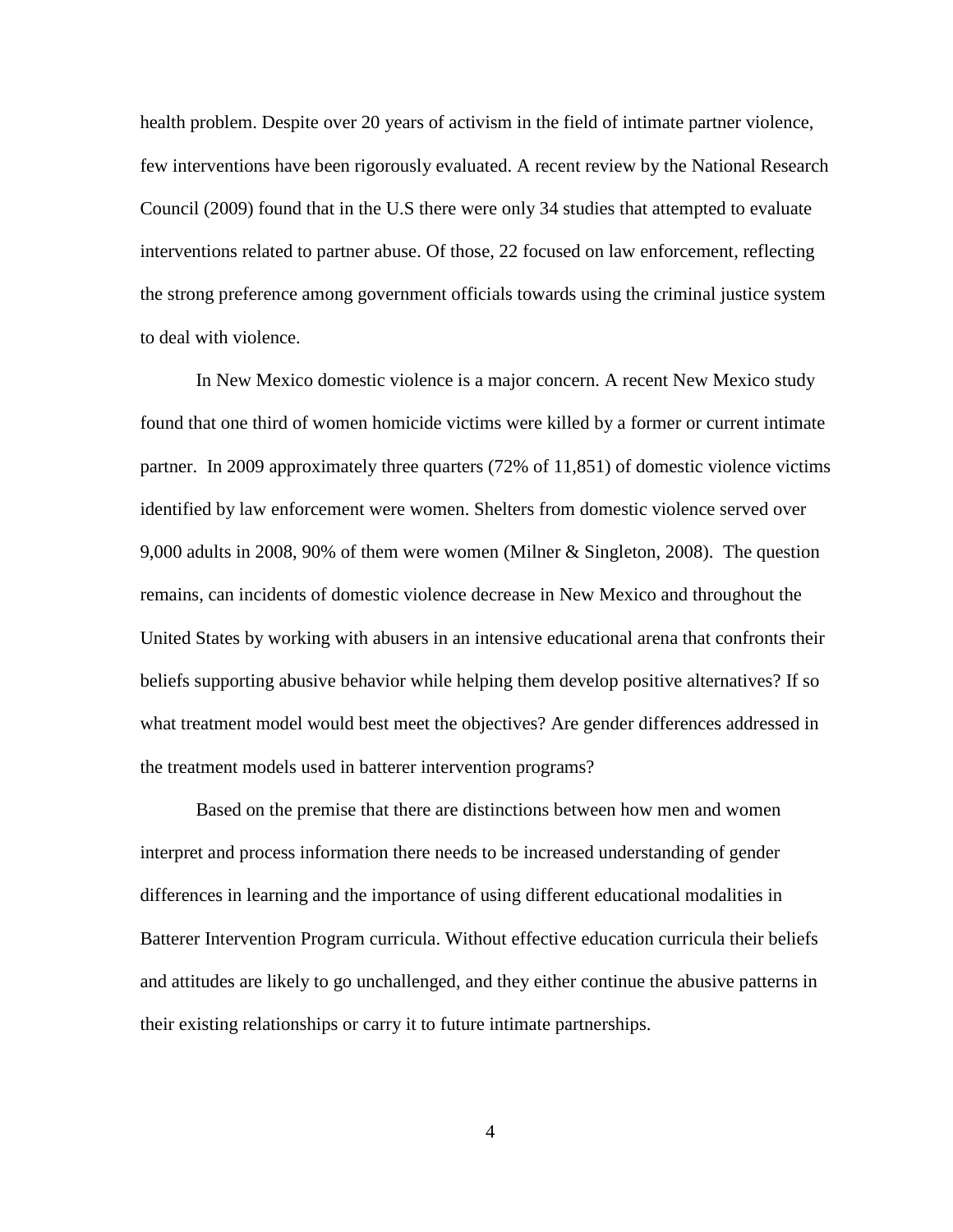Again, the purpose of conducting the research proposed herein is to obtain feedback from clients, both men and women currently receiving educational classes for domestic violence prevention from a batterer interventionist program. Feedback on the topics they believe are most effective in increasing motivation to change domestic violence behaviors and increase level of impulse control to refrain from acting out. Just as its important to acknowledge feedback from these clients, it is important to take that feedback and integrate it into BIP to help facilitators/trainers help clients take more responsibility for their actions and end their violent behavior. It is within this qualitative paradigm "listening to client voices" that this research underscores the significance of giving "voice" to clients who would otherwise be ignored due to their stigmatization and marginalization by mainstream society (McElroy-Johnson, 1993; Flores-Duenas, 1998). The qualitative research methodology of using focus groups as a preferred methodology was significant in order to "give voice to the voiceless" and begin establishing trust within the client-based groups.

Domestic violence treatment has reached a muddled state in which there has not yet emerged a consensus of what educational modalities and curriculum should be included to increase treatment effectiveness. Professional batterer interventionists must give serious consideration to what is the most efficacious and empirically supported treatment. Currently research is limited to measuring the effectiveness of current programs, rather than determining what works and building programs around these findings. While data regarding Batterers Intervention Programs effectiveness have improved in some ways over the years, much is simply unknown about how such programs should be designed, how they should be applied in the field, and how they should be studied empirically (Eckhart et al. 2006). This thesis takes it a step further in the qualitative paradigm by raising critical questions pertaining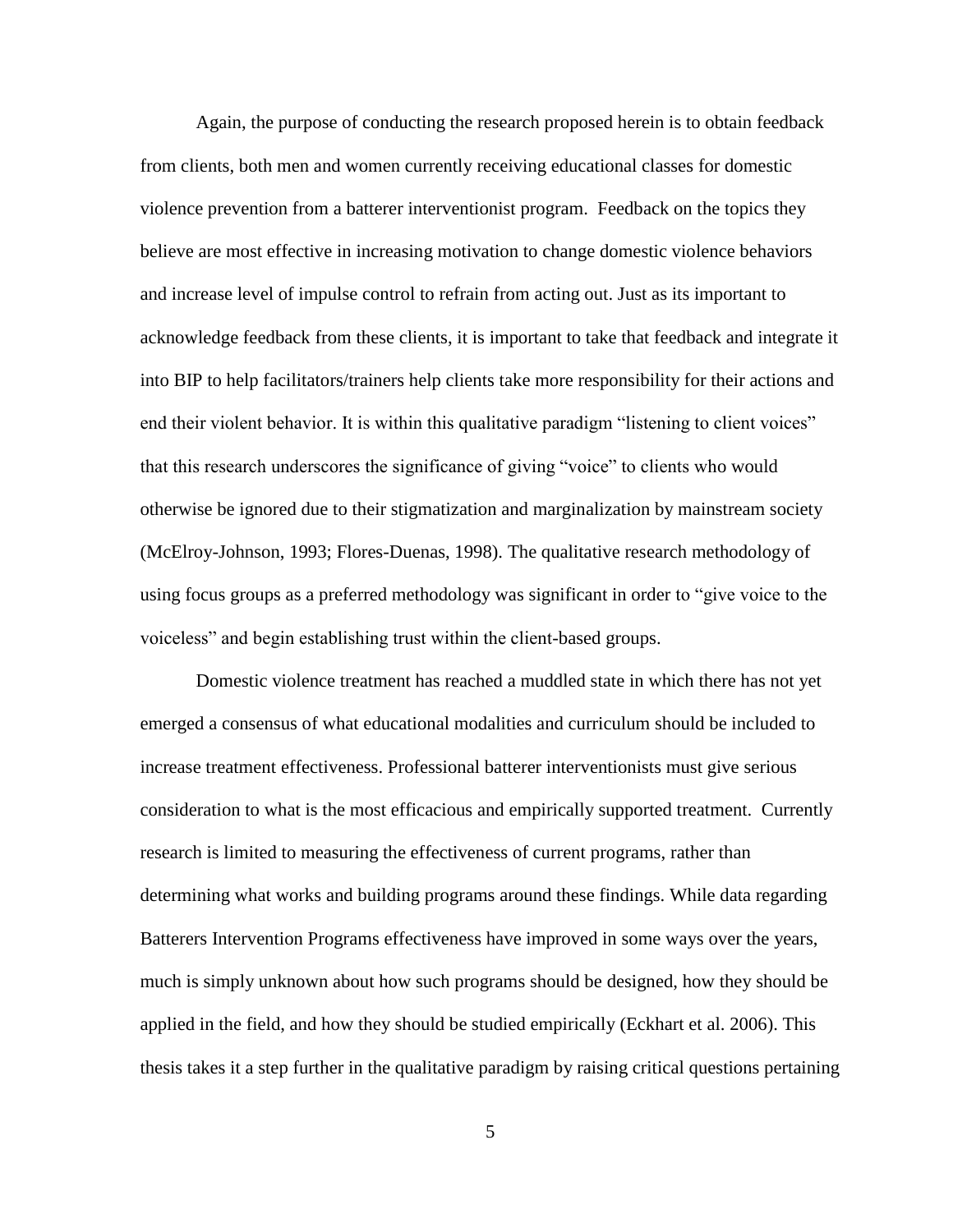to developing "a curricula framework" that integrates gender-based aspects of learning. As one of three areas, the research identifies topics of importance for batterer intervention programs taken from the gender-based perspective of men and women currently in domestic violence prevention programs identifying if there is evidence of gender-differences in their responses to the focus group questions. As part of the focus group discussion approach this study integrates aspects of Community Based Participatory Research (CBPR) to elicit the "voice" of the client-based population that has often been excluded. Terry Moore, Program Director for Nonviolent Alternatives, a Batterers Intervention Program in Indianapolis, IN explains the shared sentiment of many interventionist, "We believe many of our clients are inherently kind, loving people who want happy, healthy lives and loving relationships but are unaware of how to accomplish this goal. They were trained at an early age to use abusive behavior toward others/and or themselves, as methods of survival, or coping skills to deal with fear and pain. Over time these behaviors, and the belief systems that foster them, become subconscious habits which get manifested in personal communication styles."

This study seeks input from "the voice" of a population that rarely has been asked to give their opinion on the effectiveness of the curriculum being taught to them. However, the curricula covers the very topics that are used to supposedly help them develop healthy coping skills, behaviors for them to sustain over time. By asking client-based participants in a BIP to share how they best learn things, the researcher hopes to bring better understanding on how

Perpetrators of domestic violence can be helped more effectively. Helped more effectively through BIP"s training and educational curricula, which can more effectively foster positive behavior change through an innovations curricula framework? An innovations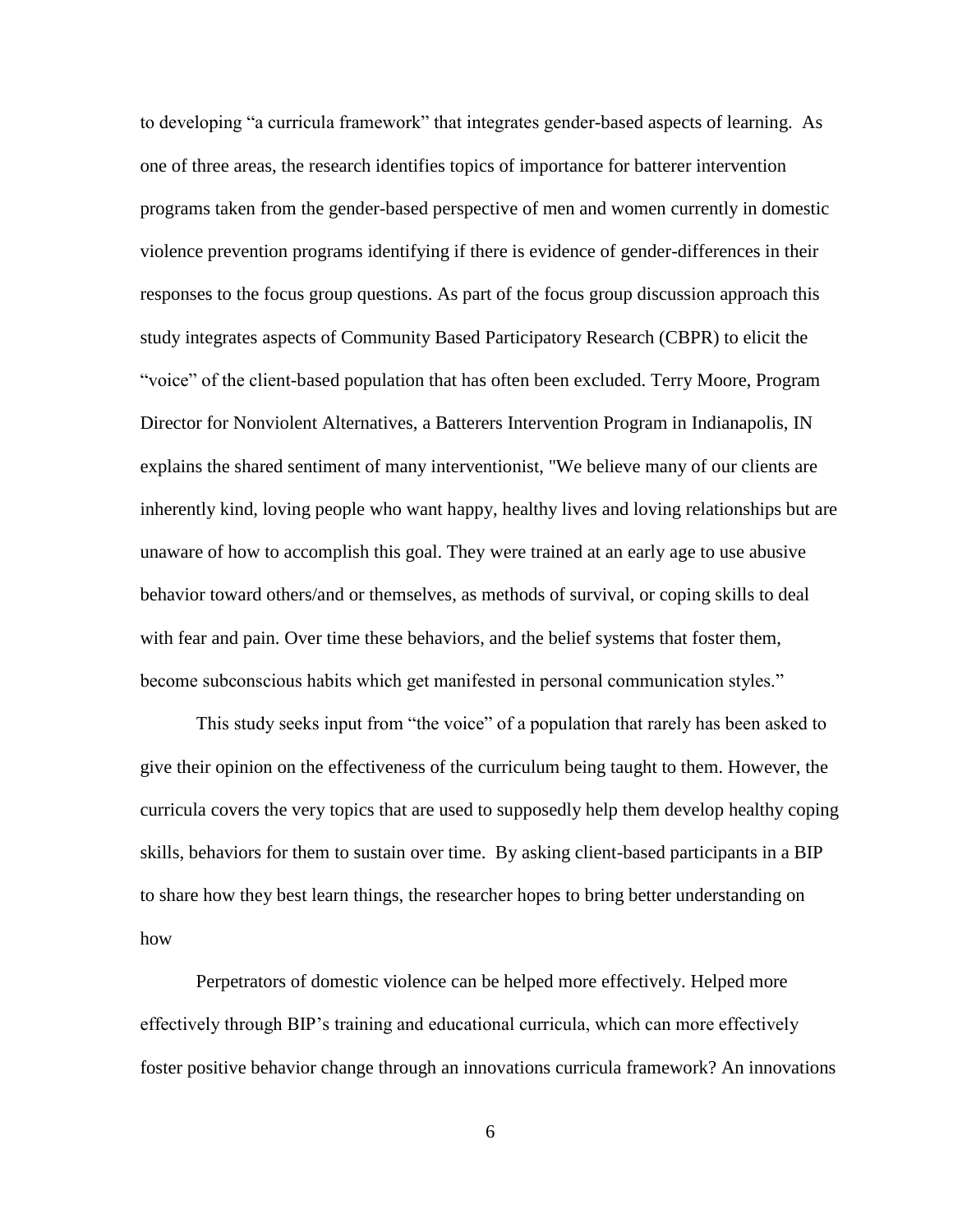curricula framework, which takes into account that gender, matters in the delivery and design of presented curricula in batterer intervention programs. There is a constellation of causes concerning the behavior of domestic violence perpetrators, whether they are male or female. As part of addressing this constellation of causes there is a set of intervention modalities, which are already quite standard to the field. Three of these standard and traditional modalities are 1) Outpatient treatment-mandated batterer intervention programs (BIP) for a 52-week period 2). Individual and or Group Counseling According; and 3) mental health crisis intervention. There is also a growing body of empirical research on the alternative approaches to the more traditional batterer intervention treatment methods (Duncan & Miller, 2006). These alternative approaches consist of court reviews, case management, client empathy building, emotional management, trauma recovery, and fostering a client facilitator alliance (Dalton, 2007; Rennison, 2007). There are also several models emanating from this work such as 1) Ecological Nesting Model that emphasizes building trust with the clients; 2) The Vista Model-directed towards women and 3) The Duluth Model-the current national standard model used by BIPs. The literature reveals that these alternative approaches have yielded positive results but require further research to collect more evidenced based data.

The Ecological Nesting Model requires understanding the factors that influence domestic violence. This model considers the complex interplay between individual, relationship, community, and societal factors (Dahlberg & Krug 2002).

The Vista Model is used as a tool for understanding women who use of force because it allows analysis of women"s violence from a perspective that provides facilitators with a valid and complex understanding of violence by women as it takes into account the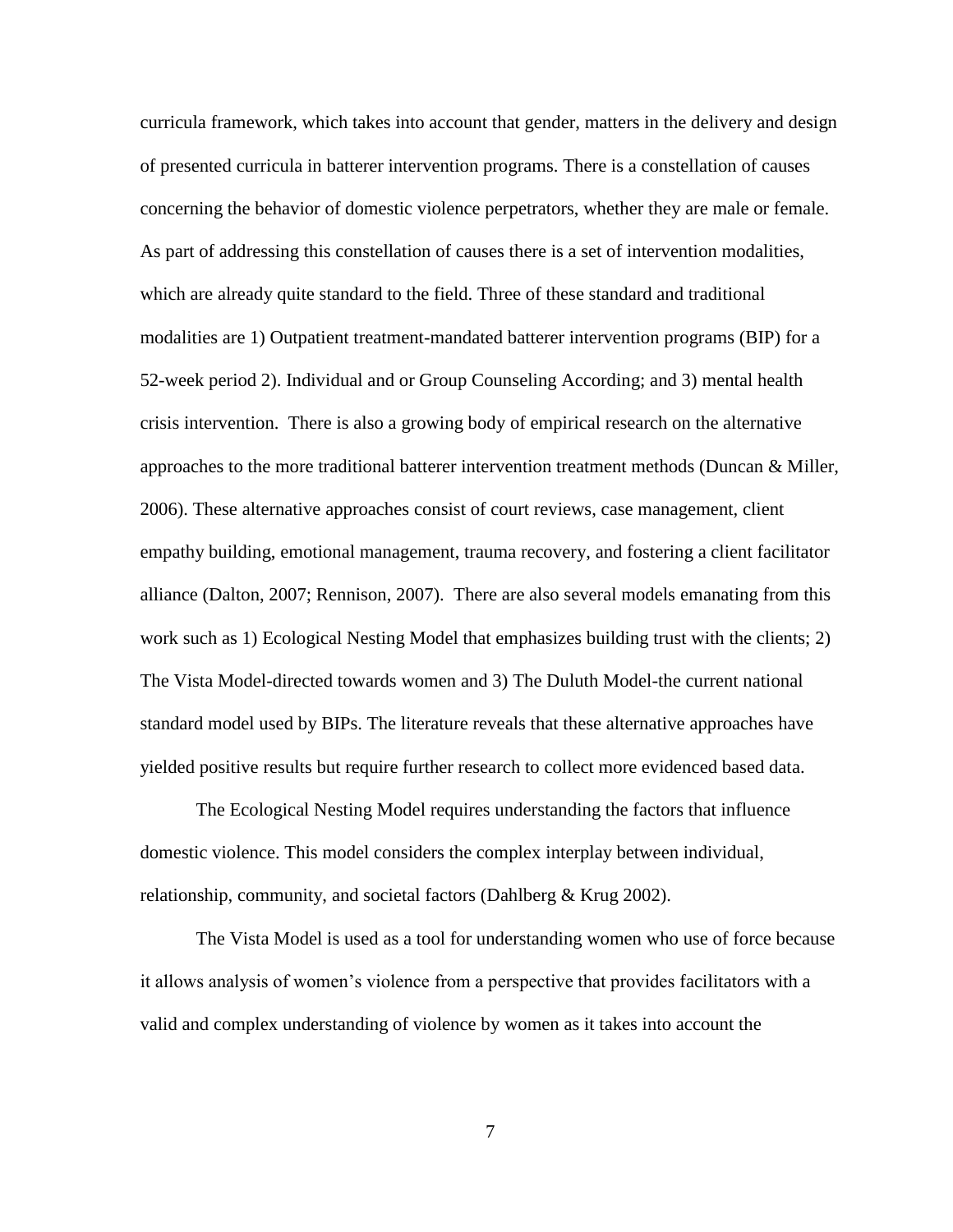interactions of historical context, social prescriptions of gender roles, social and legal reactions

The Duluth Model is the most widely adopted model of domestic violence and batterer intervention. It uses a cognitive psycho-educational, pro-feminist approach to challenge male authority in relationships and teach group participants skills that support egalitarian, healthy relationships (Pence & Paymar, 1993).

### <span id="page-16-0"></span>**Standards Regulating Interventions**

Currently, laws in forty-four states and the District of Columbia set standards regulating intervention for offenders of domestic violence. Nearly all (98%) of the states require a minimum of six months of weekly group counseling as a mode of treatment. According to a recent national survey of 1,400 such programs the mean length of each group is 90 minutes. Attendance is required for an average of 52 weeks. Men make up about 90% of participants (Maiuro & Eberle, 2008). Unlike the previously described alternative models, the standard types of treatment offered in batterer intervention programs are psychoeducational approaches formulated on the premise that domestic violence stems from one partner seeking to gain power and control over the other. Based upon findings from intimate partner violence literature, including what is known about the prevalence, etiology, recidivism and other dynamics of intimate partner violence there is conflicting data over what types of treatment work in batterer's intervention programs. The current "one size fits" all" approach for batterer's intervention programs focus primarily on re-socializing. However, the premise that men who batter are seeking to control and maintain male privilege over their female victims' may be based on a theoretical premise that is currently unsupported by research evidence. This thesis driven research aims to questions the standard foundation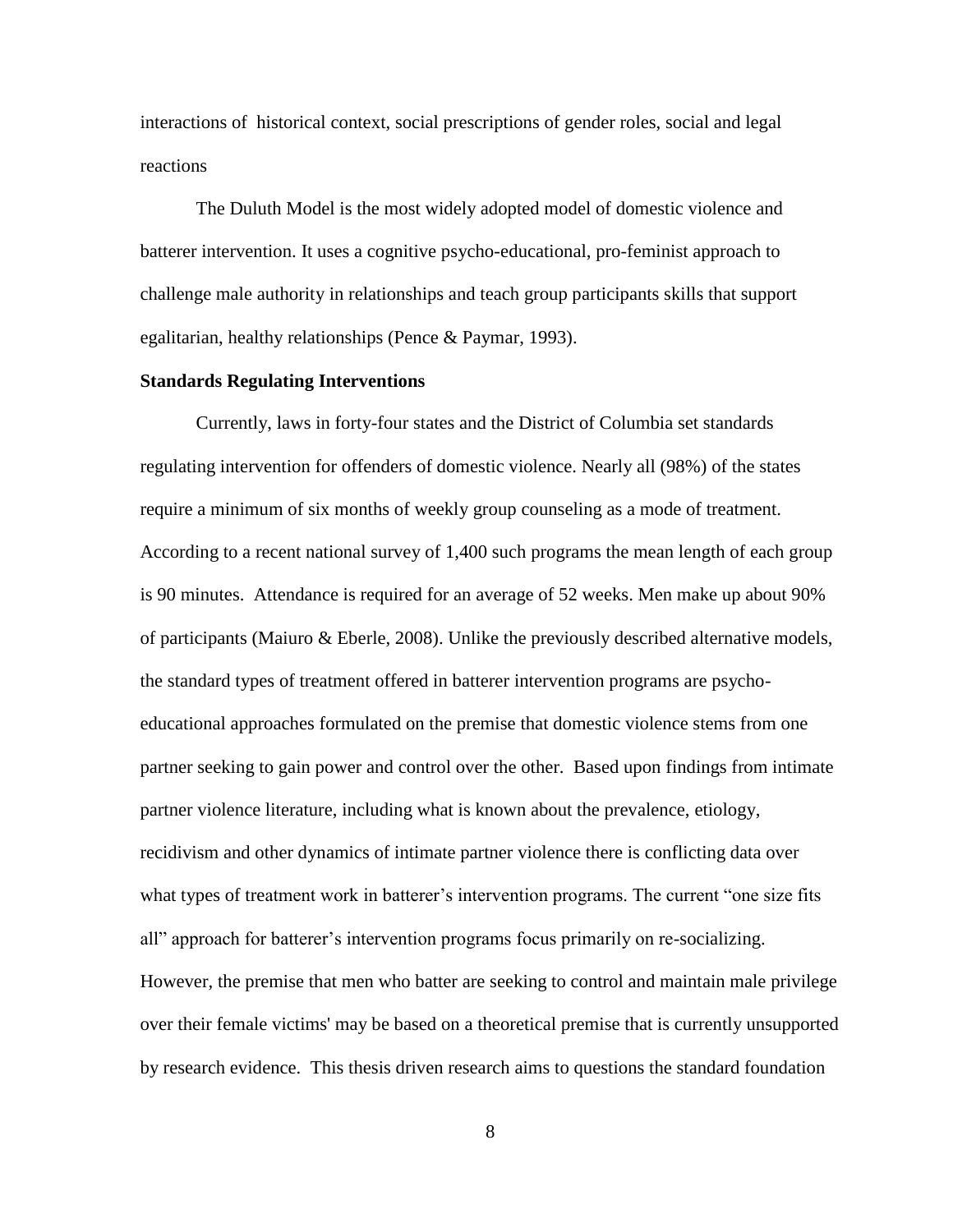of BIP"s and seeks to challenge the foundational aspects of their design using "the voice" of the clients in a BIP. The information gathered in this study may be used as a guideline in developing curriculum for BIP"s and may also be adopted as the standard training used in intervention programs throughout the state of New Mexico.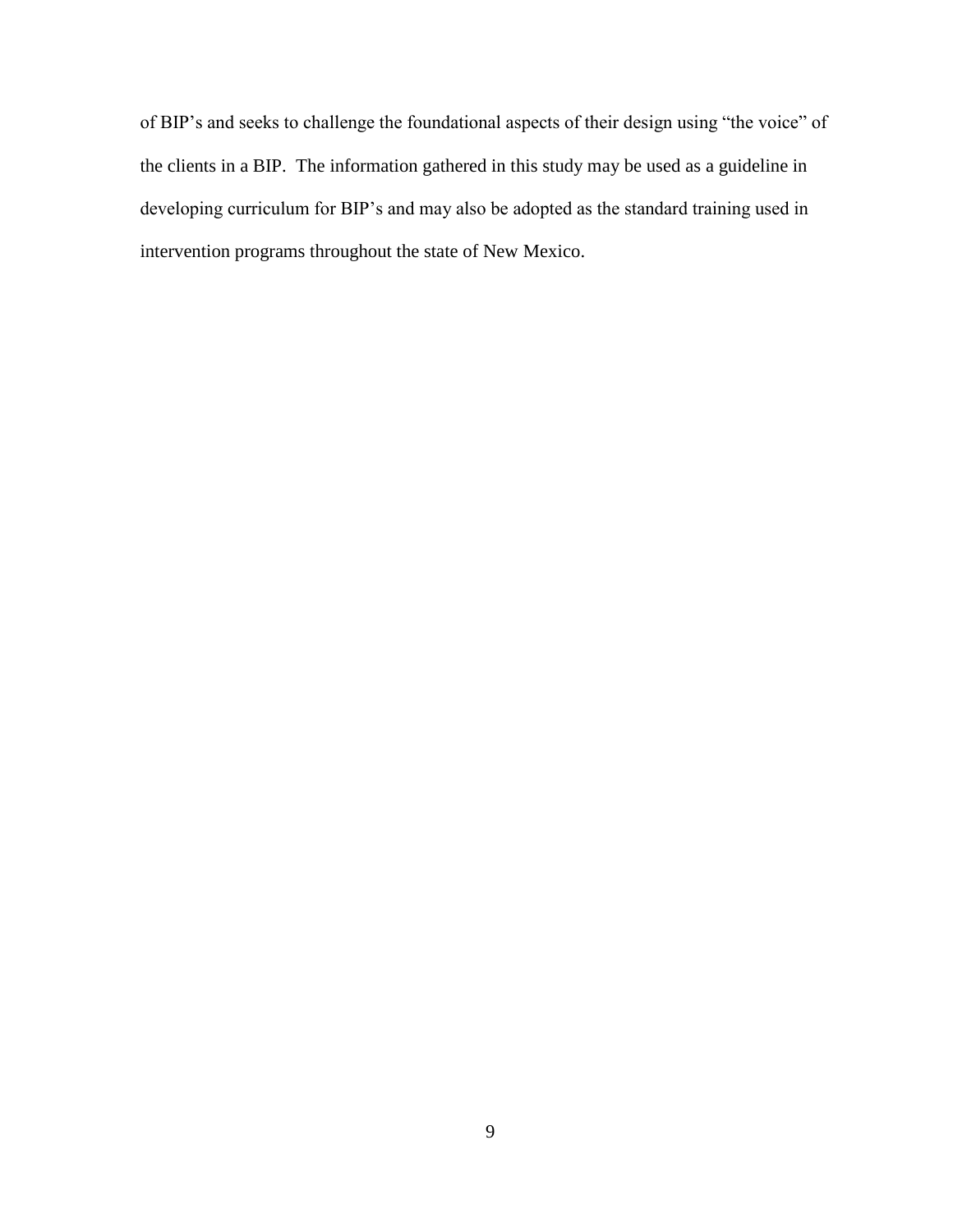### **Chapter 2**

### **Literature Review**

<span id="page-18-0"></span>This literature review is organized around the following themes a) the prevalence of domestic violence; b) cultural and environmental factors associated with domestic violence; c) currently evidence-based interventions modalities; and d) gaps in the literature and future trends.

There is a scarcity of studies that exist which examine current Batterer Intervention Programs (BIP) and their potential to develop innovative and relevant curricula that acknowledges the "voice" of client-based participants (Flores- Duenas, 1999& Peters, 2009). There are even fewer studies that have examined gender specific BIP curricula.

Domestic violence is a complex social issue meriting extensive research as well as the types and forms of client based batterer intervention programs designed to change perpetrator behaviors. An increasing number of studies bring attention and recognition to the fact of how societal trends render domestic violence – as a social issue; an issue which was once perceived to be simply a private, family matter that has now been elevated and addressed as a serious social and criminal issue. A serious social and criminal issue, with far-reaching repercussions for the perpetrators, require an extensive range of complex interventions. Moreover, studies have also shown the complexity of domestic violence which makes it very difficult and challenging to address and identify the most effective intervention modalities for the wide array of causes that impact the behavior. Understanding the complex nature of domestic violence also requires examining the constellation of causes and modalities used to treat perpetrators of domestic violence. Currently, the three primary interventions are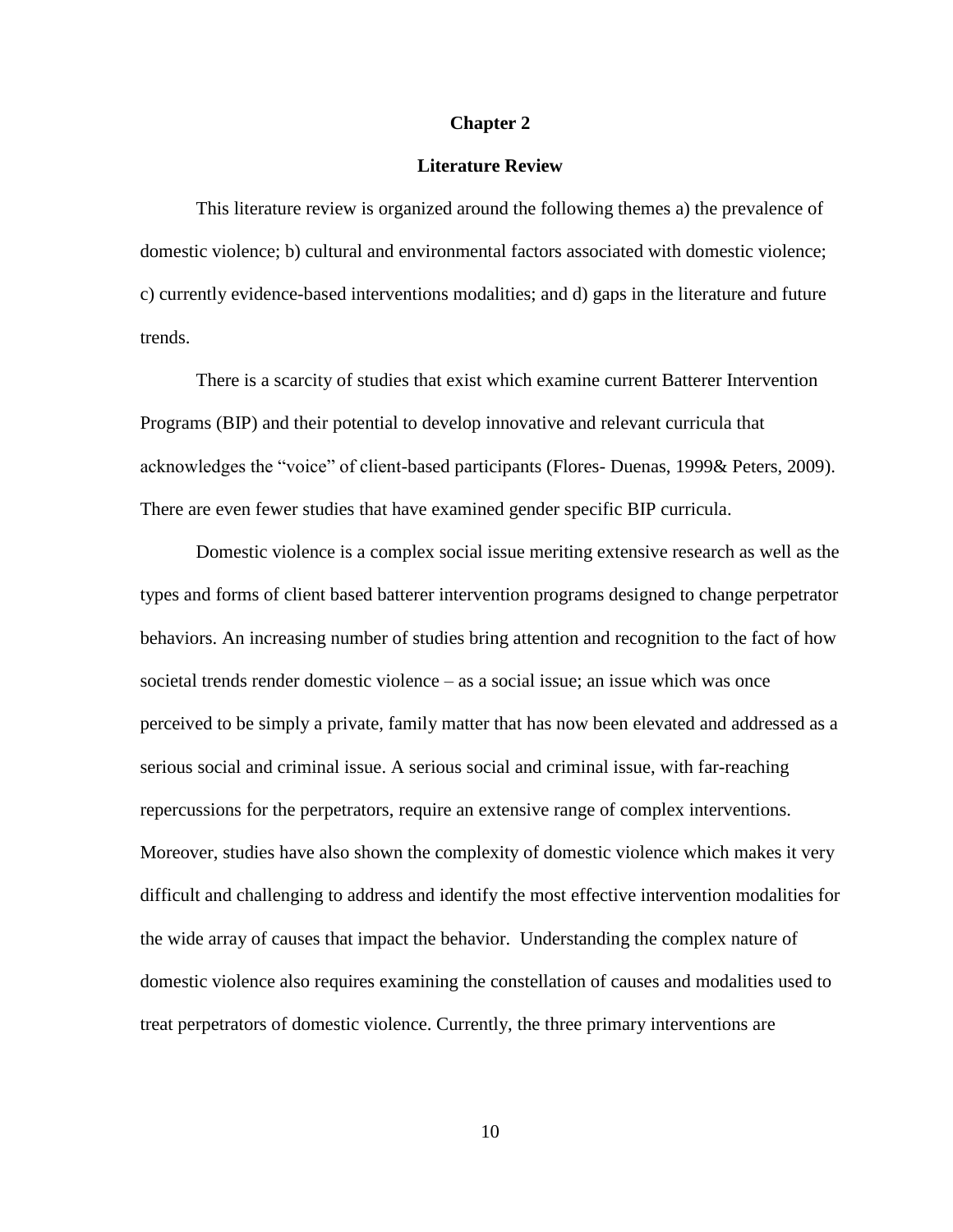1) outpatient treatment-a 52 week cognitive behavioral approach 2) Counseling-direct one on one and group counseling 3) mental health crisis intervention.

### <span id="page-19-0"></span>**Prevalence of Domestic Violence in the United States**

Attempts by experts and researchers in the field who have been studying domestic violence are many times thwarted by the underreported numbers and silent epidemic of this social condition in the United States. What have been achieved at best are only estimates and the challenge of capturing the true nature of the problem continues to be elusive. Furthermore, since measurements of the problem are largely determined by varying definitions of domestic violence actual data estimates can also vary. Despite these challenges current data are revealing as it has indicated a high prevalence rate (Brewster, 2002) given the shocking magnitude of the problem in the US (Summers & Hoffman, 2002). Domestic violence surveillance data emanates from law enforcement reports (FBI, State, Local legal entities), domestic violence shelters and estimation records of prevalence and incidence of severe bodily harm stemming from emergency room reporting data.

Twenty eight percent of American couples have experienced domestic violence at some time in their relationships, 16% of them in a given year (McCue, 2008). Domestic violence (DV) and intimate partner violence are synonymous and are used interchangeably in the literature and in domestic violence programs.

Millions of intimate partner rape and physical assault cases occur every year (Tjaden & Thoennes, 2000), from which women typically suffer from head and spinal injuries, at times leaving them medically untreated due to financial constraints, often resulting in permanent physical psychological injury (Murphy 1993, qtd. in Summers & Hoffman, 2002).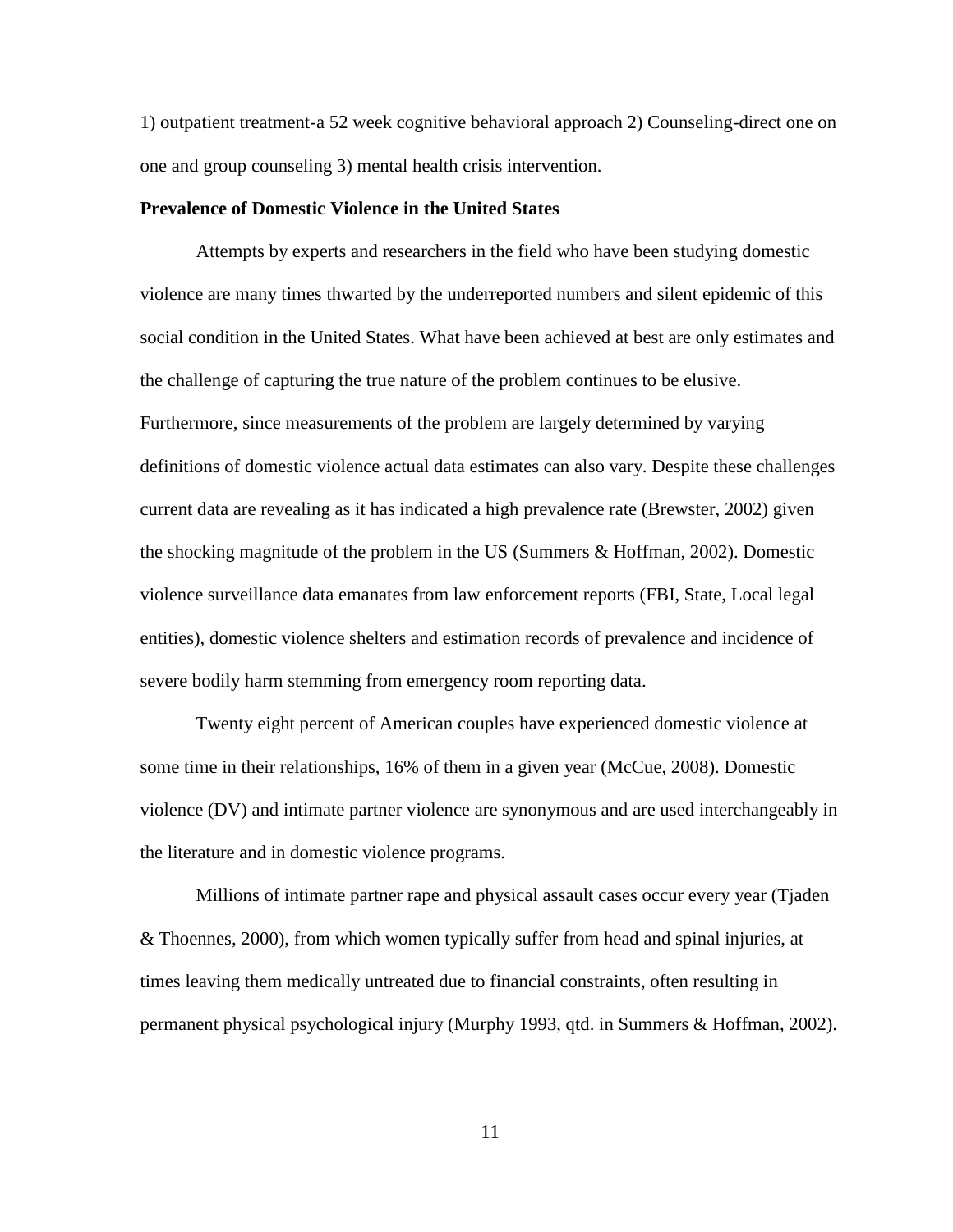Domestic violence occurs at varying degrees in heterosexual and homosexual relationships with women in heterosexual intimate relationships being subjected to more chronic and physical assaults compared with women in homosexual relationships, and with men in homosexual intimate relationships experiencing more intimate partner violence than those men in heterosexual intimate relationships (Tjaden & Thoennes, 2000); Data trending shows that one in every four women will be more likely to go through domestic violence in their lifetime and more women die from domestic violence. Studies show 42% of murdered women are killed by their intimate male partners (Correia, 2007).

More women are being subjected to DV more frequently. A study conducted by Summers & Hoffman (2007) reports that every nine seconds a woman is subject to domestic violence.

A greater ratio of women (1:6) than men (1:33) have been raped or have been attempted to be raped and 7.8M women have been raped by their intimate partners sometime in their lives (NCADV, 2007). There is also a greater ratio of women  $(1:12)$  than men  $(1:45)$ who report being stalked by their current or former intimate partners with 81% of stalked women being physically abused and 31% of stalked women being sexually abused by their stalkers (NCADV, 2007);

Women as victims of domestic violence vary, with younger women (16-24 years old) experiencing the highest risk rate and African American women more vulnerable than whites, poor women (i.e. low-income women) experiencing more lethal intimate partner violence compared with higher income women and with women living in urban areas experiencing more lethal intimate partner violence compared with those living in rural areas (Summers & Hoffman, 2002). African American (Black women) women suffer from the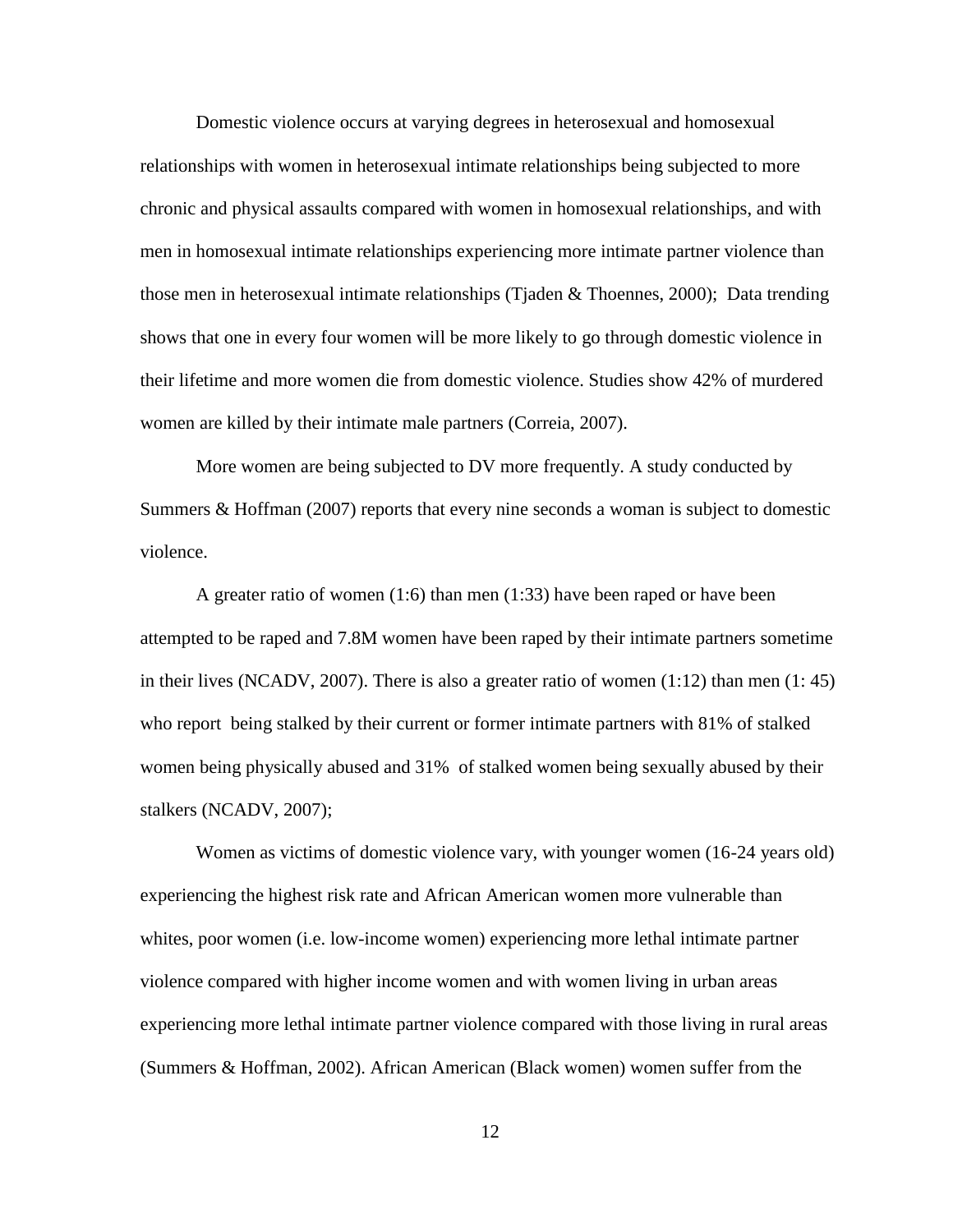highest rates of domestic violence. African American women experienced domestic violence at a rate 35% higher than that of white women and 22% percent higher rate than women of other ethnicities (Domestic Violence Statistics Prevalence and Trends, 2011). One of four women has experienced domestic violence in their lifetime. Data can and does vary on who experiences the highest rate of risk in terms of age and ethnicity (National Center for Domestic Violence, 2011). Domestic violence adversely affects the victim's mental health state, resulting to "more than 18.5 million mental health care visits each year" (NACDV, 2007).

Domestic violence is not only a social problem, but also a crime (Summers & Hoffman, 2002). The consequences of domestic violence can persist through generations and could even last a lifetime (National Coalition Against Domestic Violence, 2007). Moreover, its impact is far-reaching, affecting not only peace and order in the family but social structures as well, even impacting the nation"s health and labor productivity, costing US citizens \$5.8 billion annually and denying society 8 million days of paid work (Correia, 2007); resulting in high social costs and many undetermined consequences.

### <span id="page-21-0"></span>**Cultural and Environmental Factors Associated with Domestic Violence**

Various theories attempt to explain domestic violence. Some theories, generally categorized under three perspectives – *psychological, sociological, and feminist* –attempt to explain why perpetrators commit domestic violence ; while other theories, such as *cycle of violence, learned helplessness, battered woman syndrome, Stockholm syndrome, traumatic bonding theory,* and *psychological entrapment theory,* attempt to explain why victims of domestic violence remain with their abusive intimate partners despite the risks awaiting them. (Brewster, 2002). National Center for Domestic violence defines DV as occurring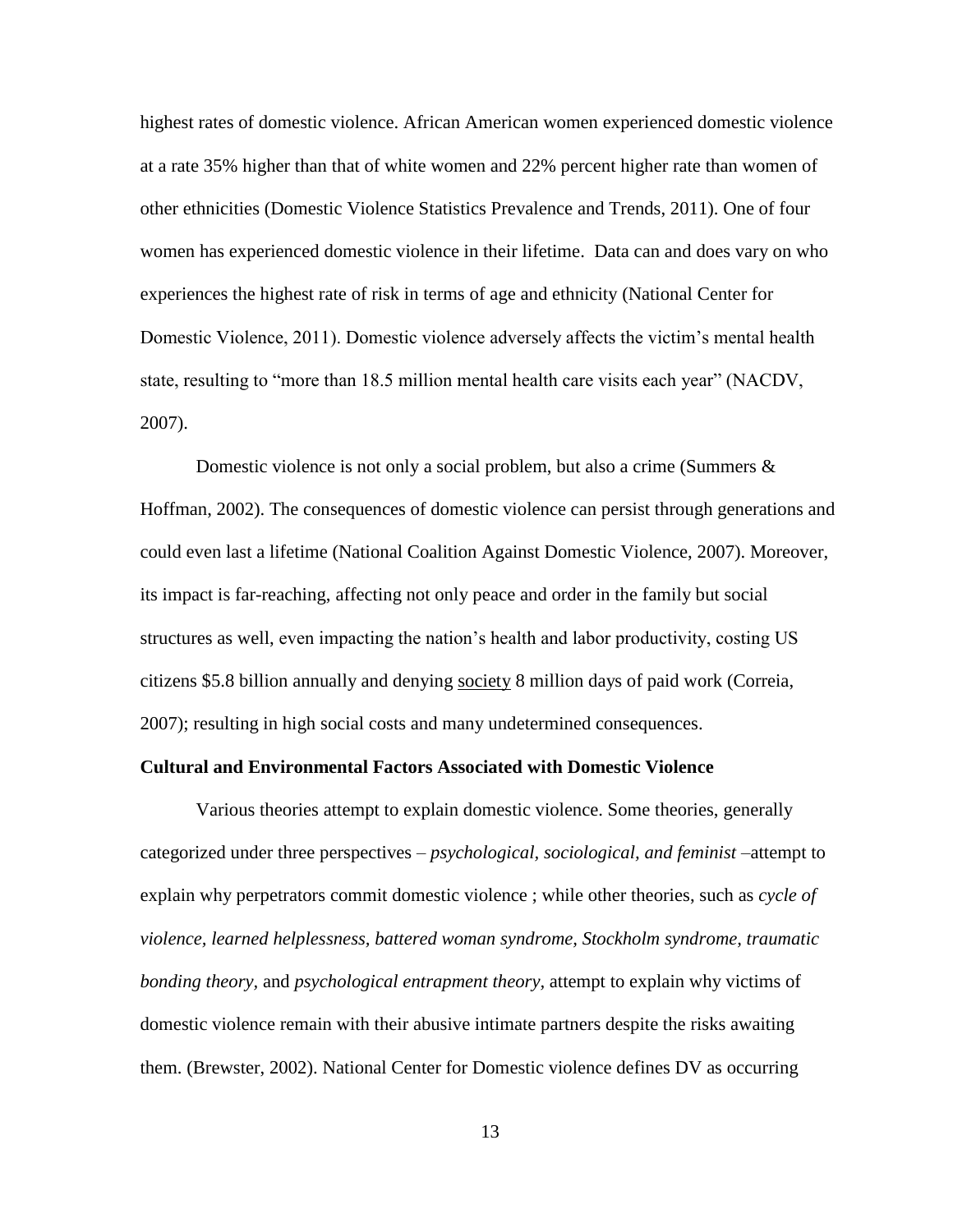through the following: physical abuse (kicking, biting, hitting, shoving, restraining, slapping, throwing objects), sexual abuse, stalking, economic deprivation (not having access to funds, money is controlled by the perpetrator).

What drives partners to commit domestic violence? Psychological theorists would attribute it to individual characteristics, such as personal experiences (e.g., victim of child abuse), personality traits (e.g., great desire for power), psychological disorders (e.g., posttraumatic stress disorder), psychopathology, and others (Bickerstaff, 2010). On the other hand, sociological theorists understand domestic violence beyond individual factors attributing it to the existing social structure, power relations (Jenkins & Davidson, 2001) and violence-tolerant culture that dominates societies until today beginning at home to workplaces (Voigt & Thornton, 2002). Whereas, feminists view domestic violence as a gender problem attributing it to gender roles and relations whereby women are left at the mercy of men, hence challenging the status quo (Jenkins & Davidson, 2001).

Why do victims remain with their abusive partners? Walker's *cycle of violence* – "(a) the tension-building phase, (b) the acute battering incident, and (c) the honeymoon phase" – implies it is an essential characteristic of domestic violence (Peters, 2009). Advocates of *learned helplessness* attribute it to victims" belief that nothing can be done to free themselves from their abusers; while advocates of *battered woman syndrome* attribute it to victims" belief that they have no choice but to remain with their abuser (Brewster, 2002). On the other hand, the *Stockholm syndrome* or hostage syndrome explains that this is due to victims" belief that their survival rests on their abuser (Correia, 2007). Whereas, the *traumatic bonding theory* attributes this on intimate partners' strong yet unhealthy attachment to each other, that any hint of abandonment may result to violence in order to control the other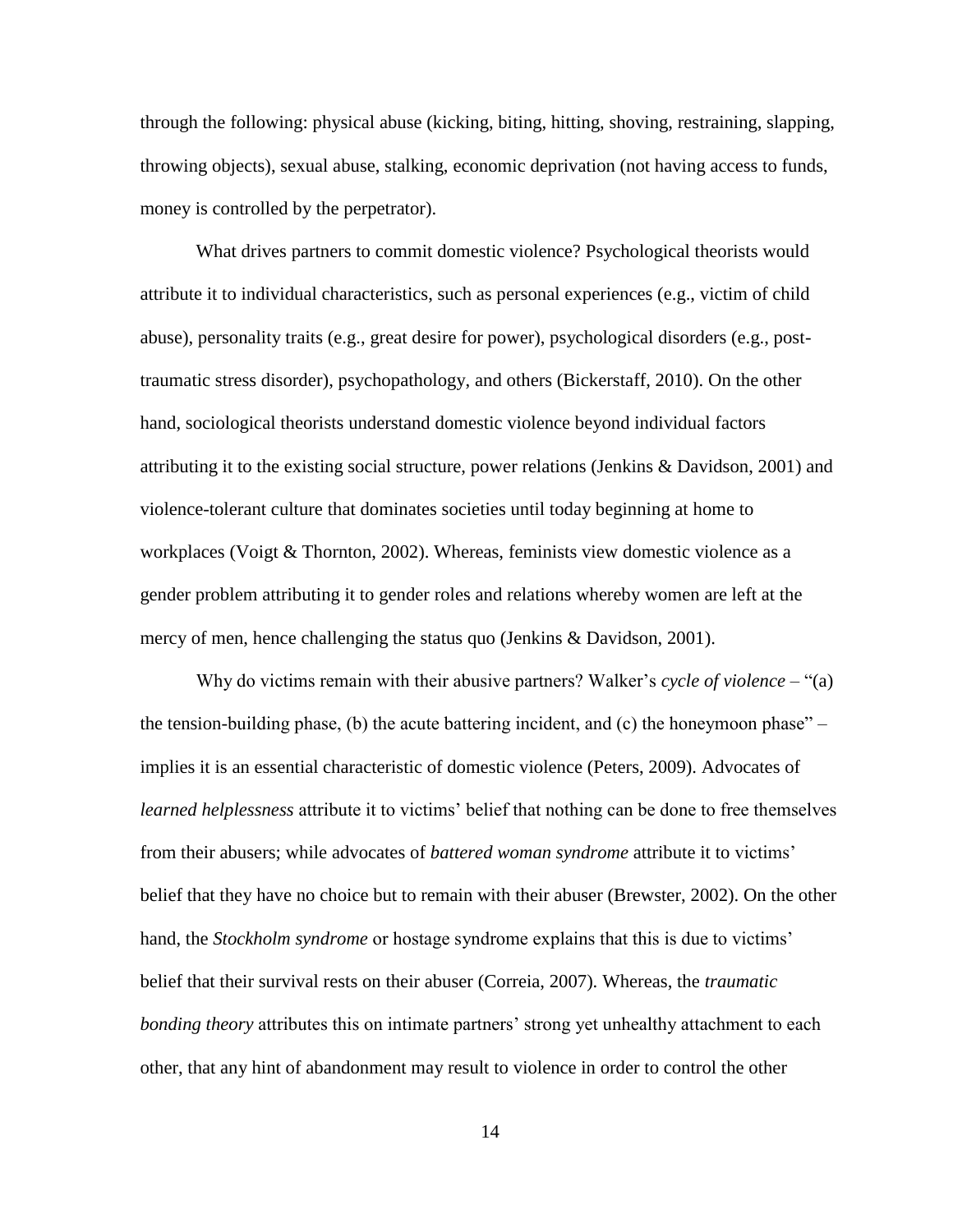(Correia, 2007 ). While, the *psychological entrapment theory* attributes this to the victims" unwillingness to let go of the abusive relationship, as they value more the time, energy, and emotions they have invested to make the relationship work (Bullock, 2007).

### <span id="page-23-0"></span>**Evidence-based Interventions and Modalities**

Batterer intervention programs (BIPs) are one of several types of interventions designed to prevent the onset or continuation of intimate partner violence (IPV). Other interventions include (a) arrest, prosecution, sentencing, and probation of the offender; (b) services for victims of IPV, including counseling, crisis intervention, advocacy, children"s programs, and shelter; (c) couples groups; and (d) individual counseling (Capaldi & Kim, 2007). Couples groups and individual counseling are less often utilized due to concerns about the safety and blaming of victims in couples treatment and concerns about reinforcing the batterer"s code of secrecy in individual counseling. Nevertheless, both couples groups and individual treatment are viable interventions for other populations, and their application to batterers, with proper criteria, increases the intervention options for a very diverse group of people (MacLeod & Smith, Rose-Goodwin, 2008).

BIPs typically consist of a short evaluation of client"s needs followed by approximately a 24 to 52 weekly group sessions? Levesque & Gelles (2001) evaluated a number of BIP programs and concluded that BIP group sessions" should be conducted for at least 24 weeks. The basis of this recommendation is based that this is the length of time it takes to get to the root cause of client behavior. Some studies report show that batterer's groups do not begin to break through the layers of denial for many participants until at least 36 weeks (Gondolf, 2005).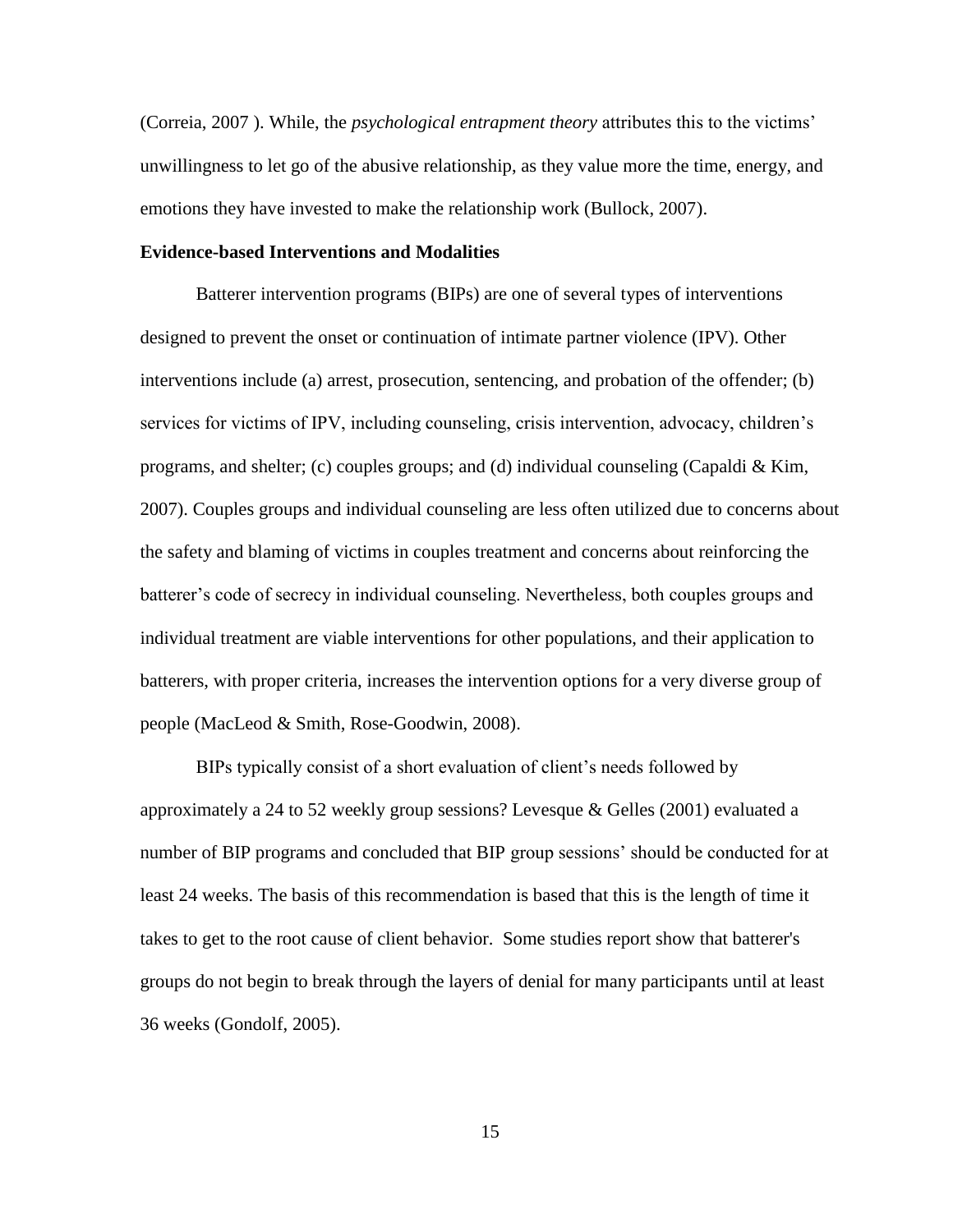The BIP groups may be educational, treatment oriented, or focused on personal growth, but there are usually elements of all three in a BIP, in varying combinations. BIPs may also include other intervention elements, such as personal counseling, case management, addiction treatment, parent education, mentoring, or programming drawn from cultural and ethnic traditions (Babcock, & Robie, 2008). BIPs may be focused on partner violence by men or by women, by heterosexuals or by people in same-sex relationships, but groups are usually not mixed by gender and the curriculum is currently not gender specifically, which is part of the problem. BIPs are often housed in nonprofit or private agencies, and less frequently in the criminal justice system or in public institutions (Jenkins & Davidson 2009). The details of conducting batterer intervention programs are readily available in a number of topics and papers. Most states and provinces require that BIPs meet standards, and most standards require that the staff of BIPs meet specific educational and training requirements (Mcleod et al., 2008).

The current focus of BIP" is on group-based, same-sex groups for men and women. There are two theoretical perspectives that, although seemingly in conflict, are usually combined in practice to form what is called the standard model BIP. The original BIPs emerged from the women"s movement of the 1970s and suggested that men"s violence against women was socially supported as a means of maintaining male dominance of women, creating what is known today as the pro-feminist approach (Hamel, 2008). The function of a batterer program drawn from this tradition is to help men alter their perceptions, behavior and beliefs about male dominance through a process of psycho-education and community activism. The Domestic Abuse Intervention Program in Minnesota is the most widely known of the psycho-educational approaches, and a sizable proportion of BIPs identify their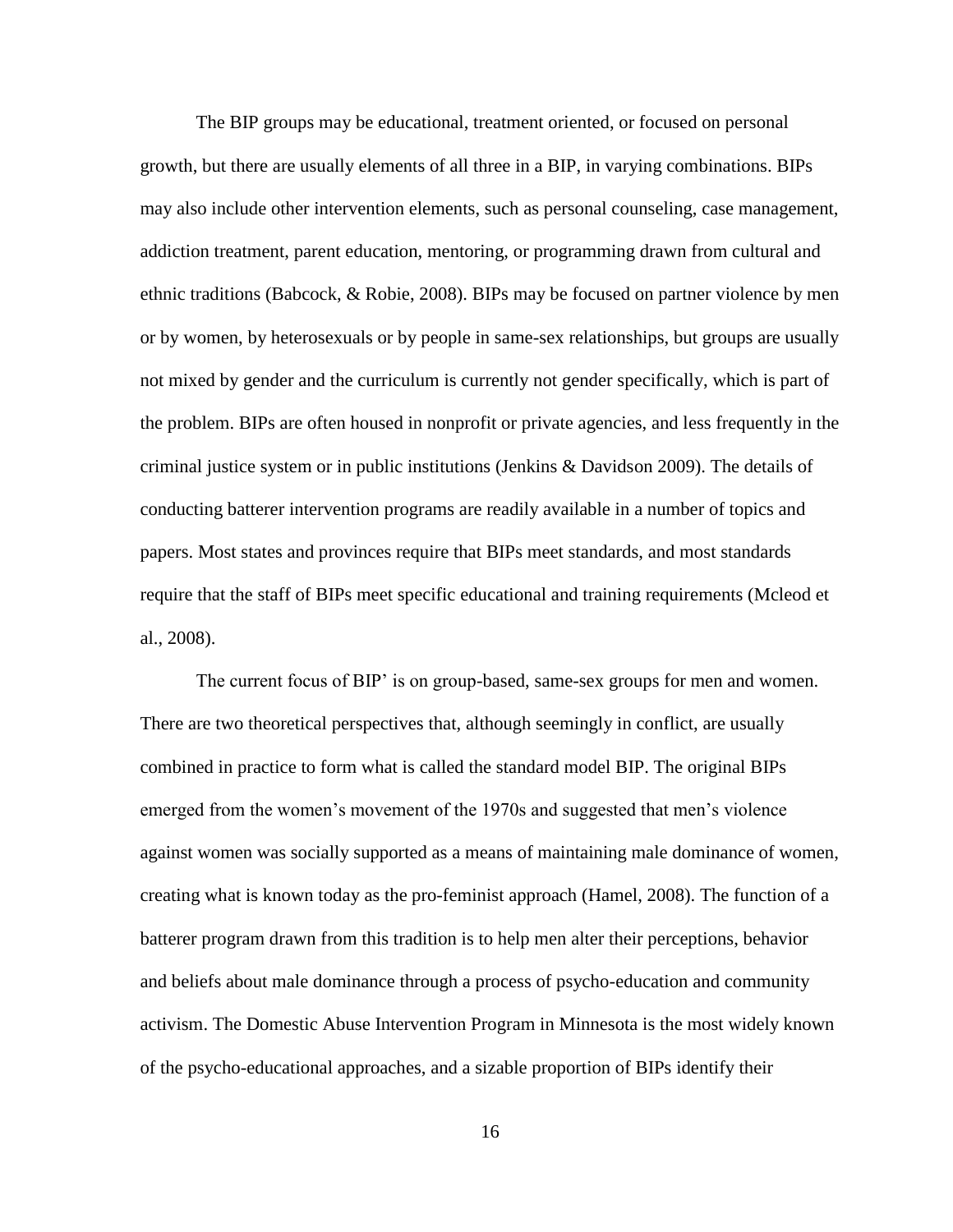program as a Duluth model. The Duluth model is the most widely adopted model of domestic violence and batterer intervention. The model uses a cognitive psycho-educational, profeminist approach to challenge male authority in relationships and teach group participants skills that support egalitarian, healthy relationships (Pence & Paymar, 1993). The Duluth "power and control wheel" is ubiquitous in BIPs, regardless of theoretical orientation (Murphy & Baxter, 1999). The Duluth model is explained in more detail in the next section of this review.

The second perspective on BIPs is based on cognitive-behavioral treatment (CBT) principles. In a "CBT" group, the emphasis is on learning new skills, including identifying triggers for violence, interrupting the escalation process, managing anger, and substituting pro-social behaviors for controlling behaviors. The standard model BIP in the United States at the present time is best characterized as a combination of the pro-feminist Duluth model and the CBT psycho-educational program. Some researchers have criticized BIP programs for using differing treatment philosophies-e.g., the Duluth model, CBT and process models for the apparently low effectiveness of treatment as found in outcome research (Babcock et al., 2004).

### <span id="page-25-0"></span>**Gaps in the Literature and Future Trends in BIP's**

Most observers such as practitioners and researchers conclude that no single intervention program can accommodate the staggering diversity of the participants needs. However a review of the literature reveals that the Duluth model, is considered to be the standard model, but it is also the oldest and most antiquated model requiring more gender specific integration. The second is the ecological nesting model which focuses on building trust and the third is the Vista model which unlike the Duluth model is gender based specific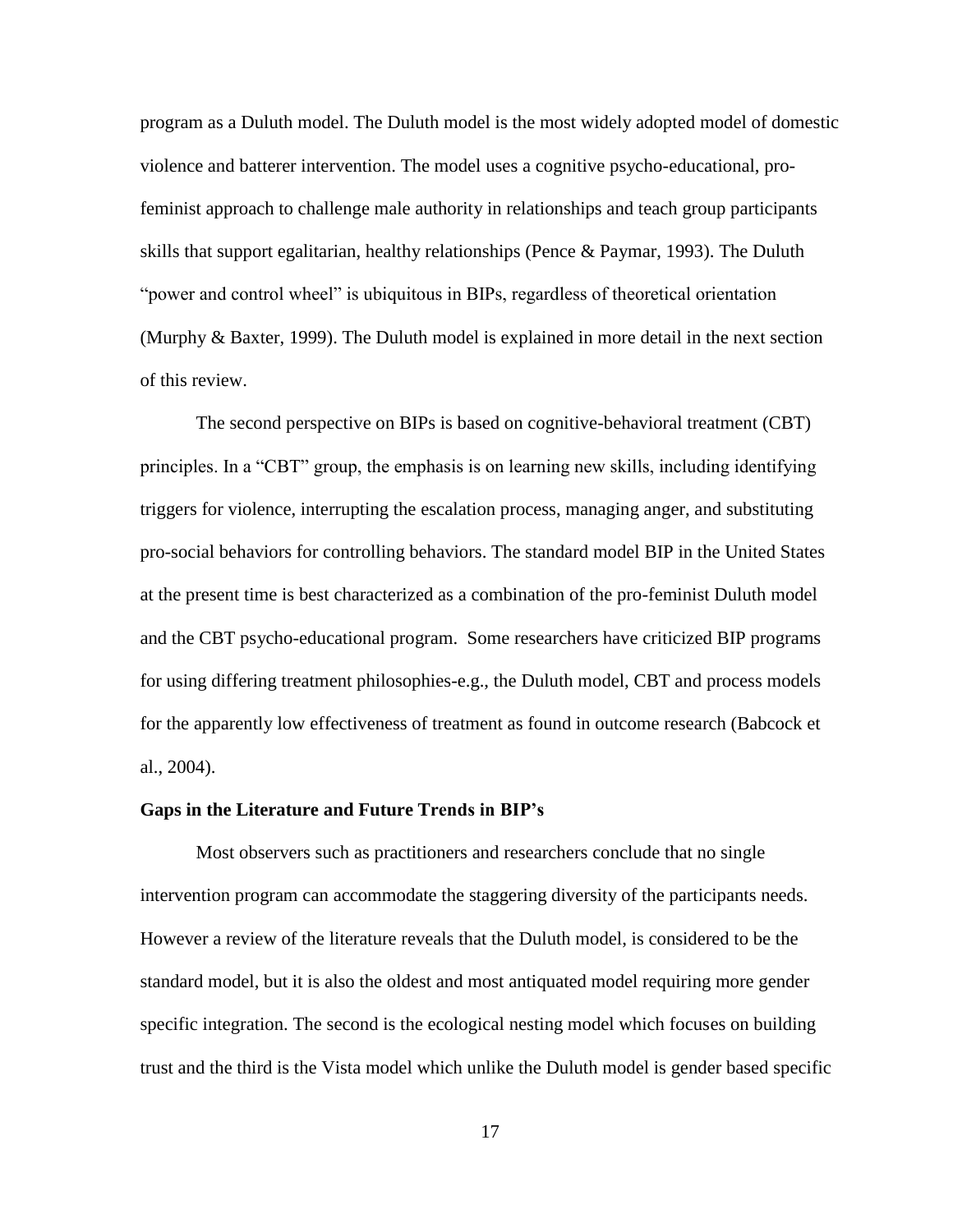particularly for women. In the section BIP models are addressed that discuss the role of gender in regards to the psycho education strategies currently being used.

<span id="page-26-0"></span>**Duluth Model.** The most widely adopted model of domestic violence and batterer intervention, the Duluth model, uses a cognitive psycho-educational, pro-feminist approach to challenge male authority in relationships and teach group participants skills that support egalitarian, healthy relationships (Pence & Paymar, 1993). Founded in Duluth, Minnesota in 1981 by community activists working through a collaborative project known as the Domestic Abuse Intervention Project, it is often referred to simply as the "Duluth project," or the "Duluth method." The Duluth method has become synonymous with interventions for abusive men. Interventions through this approach are based on the idea that in our society men are socialized into assuming that they are entitled to power over women. Pence and Paymar (1993) stated that "batterers, like those who intervene to help them, have been immersed in a culture that supports relationships of dominance" (p. 3). The model calls for the coordination of agencies addressing domestic violence situations by pulling together community resources including law enforcement, shelters for battered women, the judicial system, and corrections, thus constituting a systemic approach to intervention. As such, the Duluth method has become a model for other jurisdictions trying to address domestic violence issues. There has been controversy as the Duluth framework depends on a strict "patriarchal violence" model and presumes that all violence in the home and elsewhere has a male perpetrator and female victim. Also evidence of success of the model is limited, with scholarly analysis and critique (Carollo., & Tello, 2008). According to critics, programs based on the Duluth Model do not see links to substance abuse and psychological problems as a high correlating factor. Correlating factors that include but are not limited to attachment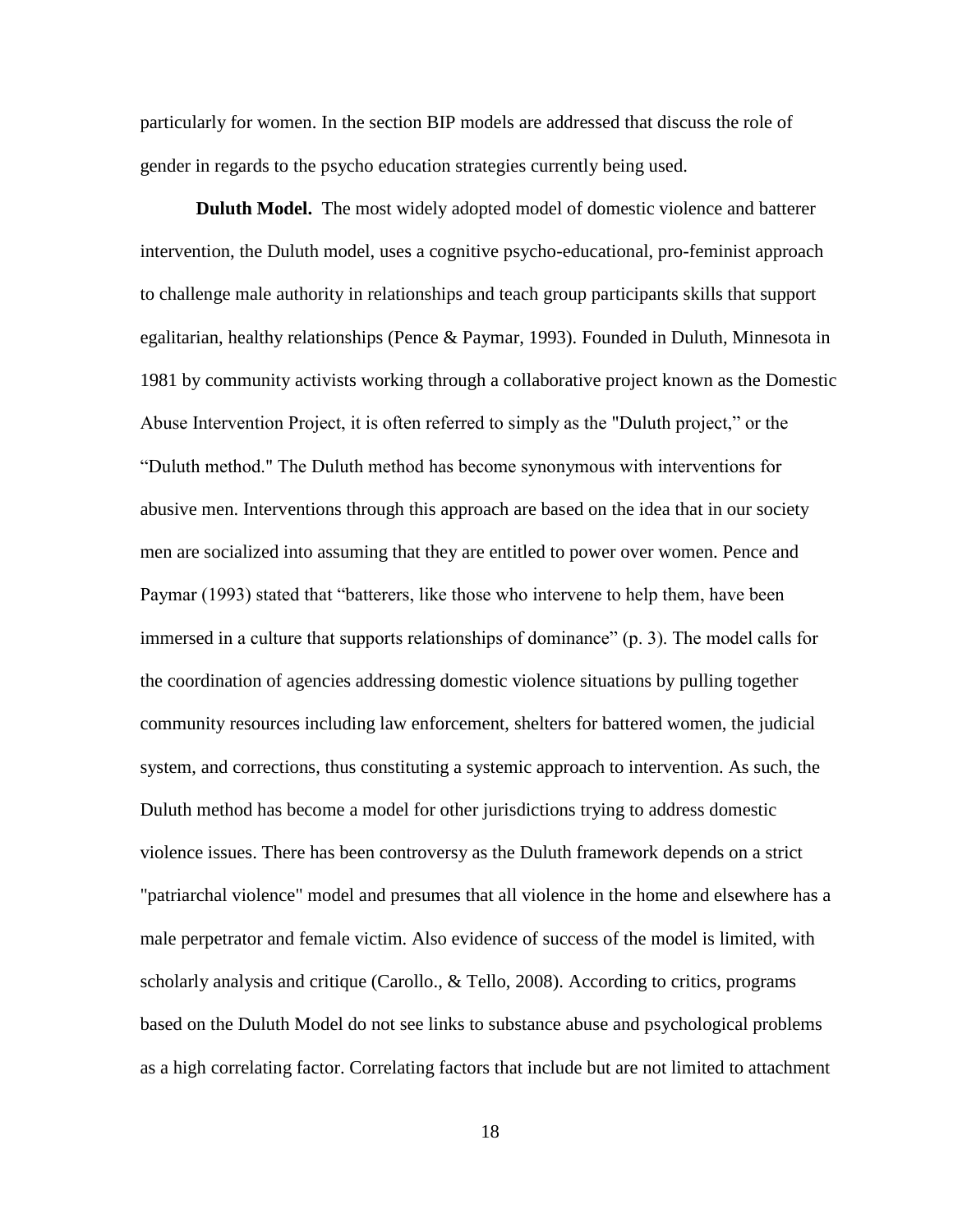disorders, traced to childhood abuse or neglect, or the absence of a history of adequate socialization and training. Some criticize the Duluth model as being overly confrontational rather than therapeutic, focusing solely on changing the abuser's actions and attitudes rather than dealing with underlying emotional and psychological issues. According to Dutton (2006), a psychology professor at the University of British Columbia who has studied abusive personalities, states: "The Duluth Model was developed by people who didn't understand anything about therapy. The exclusive focus on males as perpetrators and the rejection of system dynamics models has been criticized from perspectives influenced by psychology and family therapy. The fields of psychology, psychiatry, and social work all provide for application of skill learning, improved social understanding and practiced behavioral mastery to provide for corrected and alternative behaviors (Coulter & Weerd, 2009). By contrast, the Duluth Model presents only "once an abuser, always an abuser" constructions to this important social problem.

<span id="page-27-0"></span>**Ecological Nesting Model.** The Ecological Nesting intervention model requires an understanding of the factors that influence domestic violence. This model considers the complex interplay between individual, relationship, community, and societal factors. It allows us to address the factors that put people at risk for perpetrating domestic violence behavior (Dahlberg & Krug 2002). There are several adaptations of the Social Ecological Model; however, the initial and most utilized version is Urie Bronfenbrenner"s (1977, 1979) *Ecological Systems Theory* which divides factors into four levels: macro-, exo-, meso-, and micro-, which describe influences as intercultural, community, society, and interpersonal or individual. Traditionally many research theorists have considered only a dichotomy of perspectives, either micro (individual behavior) or macro (media or cultural influences).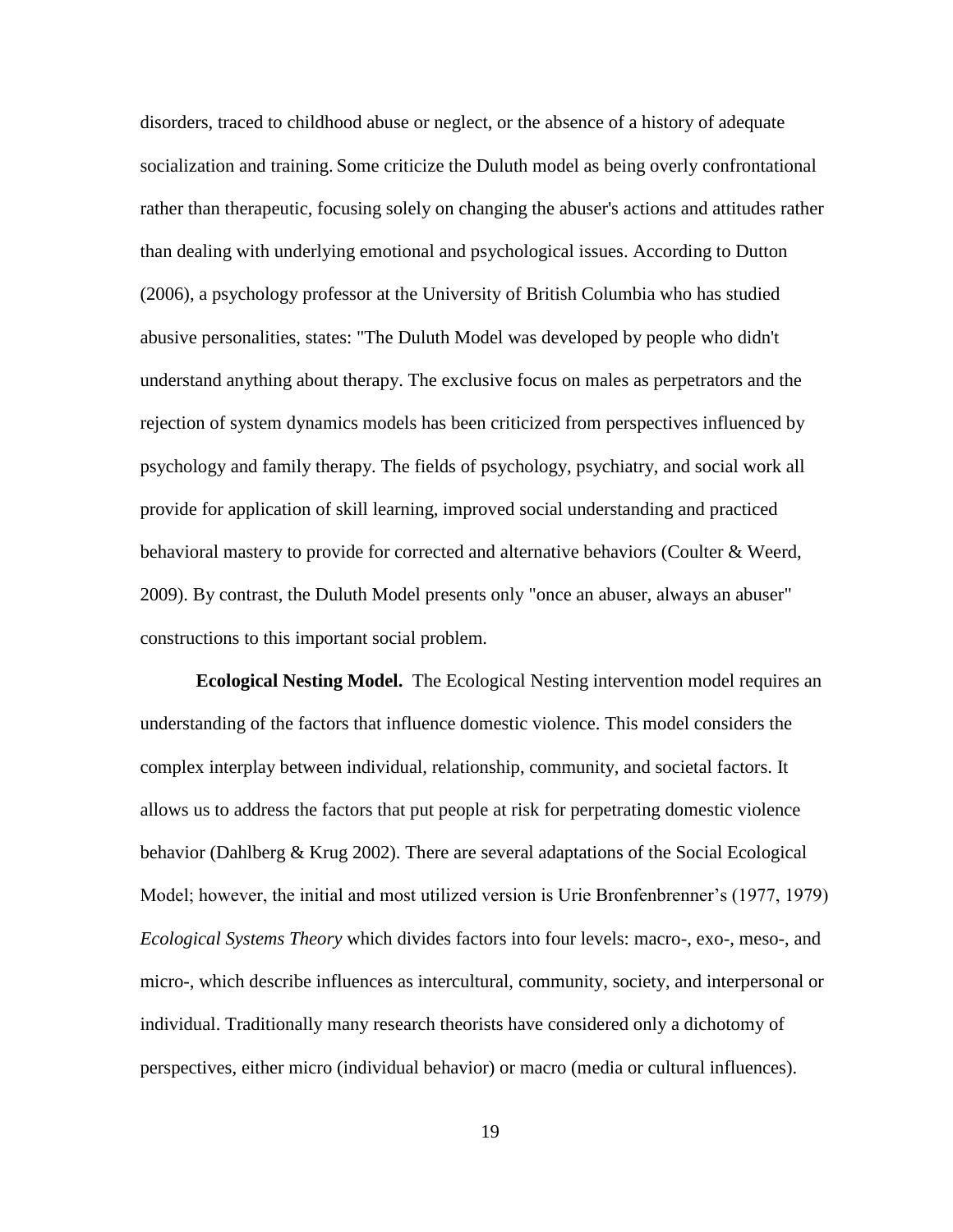Bronfenbrenner's perspective (1979) was founded on the person, the environment, and the continuous interaction of the two. This interaction constantly evolved and developed both components. However, Bronfenbrenner realized it was not only the environment directly affecting the person, but that there were layers in between, which all had resulting impacts on the next level. His research began with the primary purpose of understanding human development and behavior. Bronfenbrenner's work was an extension from Kurt Lewin's (1935) classic equation showing that behavior is a function of the person and the environment. Bronfenbrenner first coined the phrase *Ecological Systems Theory*. He considered the individual, society, relationship, and culture to be nested factors, hence the modern term Ecological Nesting Model.

<span id="page-28-0"></span>

*Figure 1. Ecological Nesting Model*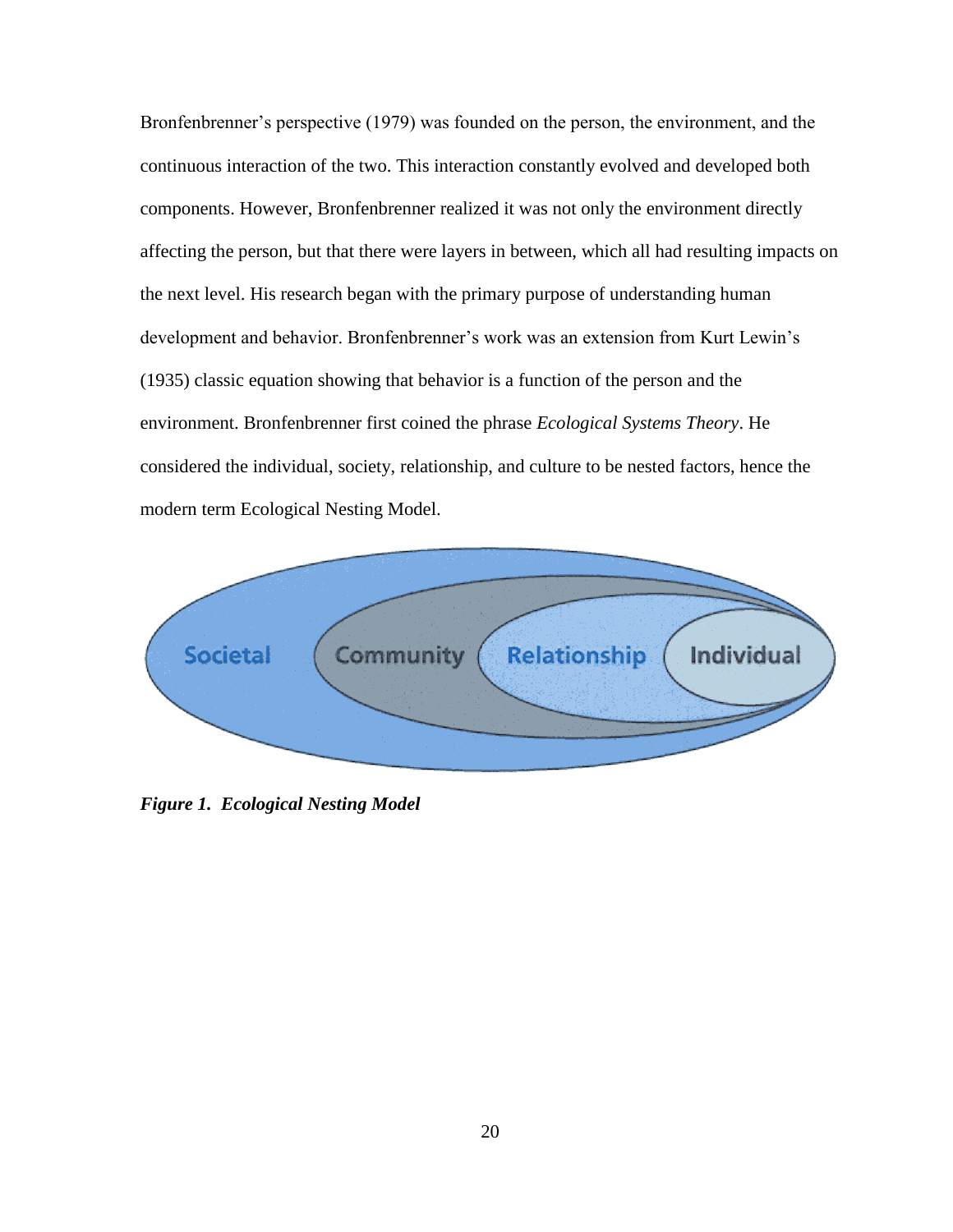<span id="page-29-0"></span>**Applying the Ecological Nesting Model to BIPs.** The Ecological Nesting Model domestic violence intervention strategies include a continuum of activities that address multiple levels of the model. These activities should be developmentally appropriate. Proponents of this model, contend that its effectiveness is more likely to sustain prevention efforts over time than any single intervention taken from other intervention model.

The Model allows for the integration (Oetzel, Ting-Toomey, & Rinderle, 2006) of multiple levels and contexts to establish the 'big picture' by examining the individual, community, relationship, and societal contexts. Intervention that focuses primarily on any one level underestimates the effects of other contexts (Klein et al., 1999; Rousseau & House, 1994; Stokols, 1996). The four-levels of the social-ecological model are:

1. Individual

The first level identifies biological and personal history factors that increase the likelihood of becoming a victim or perpetrator of domestic violence. Some of these factors are age, education, income, substance use, or history of abuse. Prevention strategies at this level are often designed to promote attitudes, beliefs, and behaviors that ultimately prevent violence. Specific approaches may include education and life skills training.

2. Relationship

The second level examines close relationships that may increase the risk of experiencing violence as a victim or perpetrator. A person's closest social circlepeers, partners and family members-influences their behavior and contributes to their range of experience. Prevention strategies at this level may include mentoring and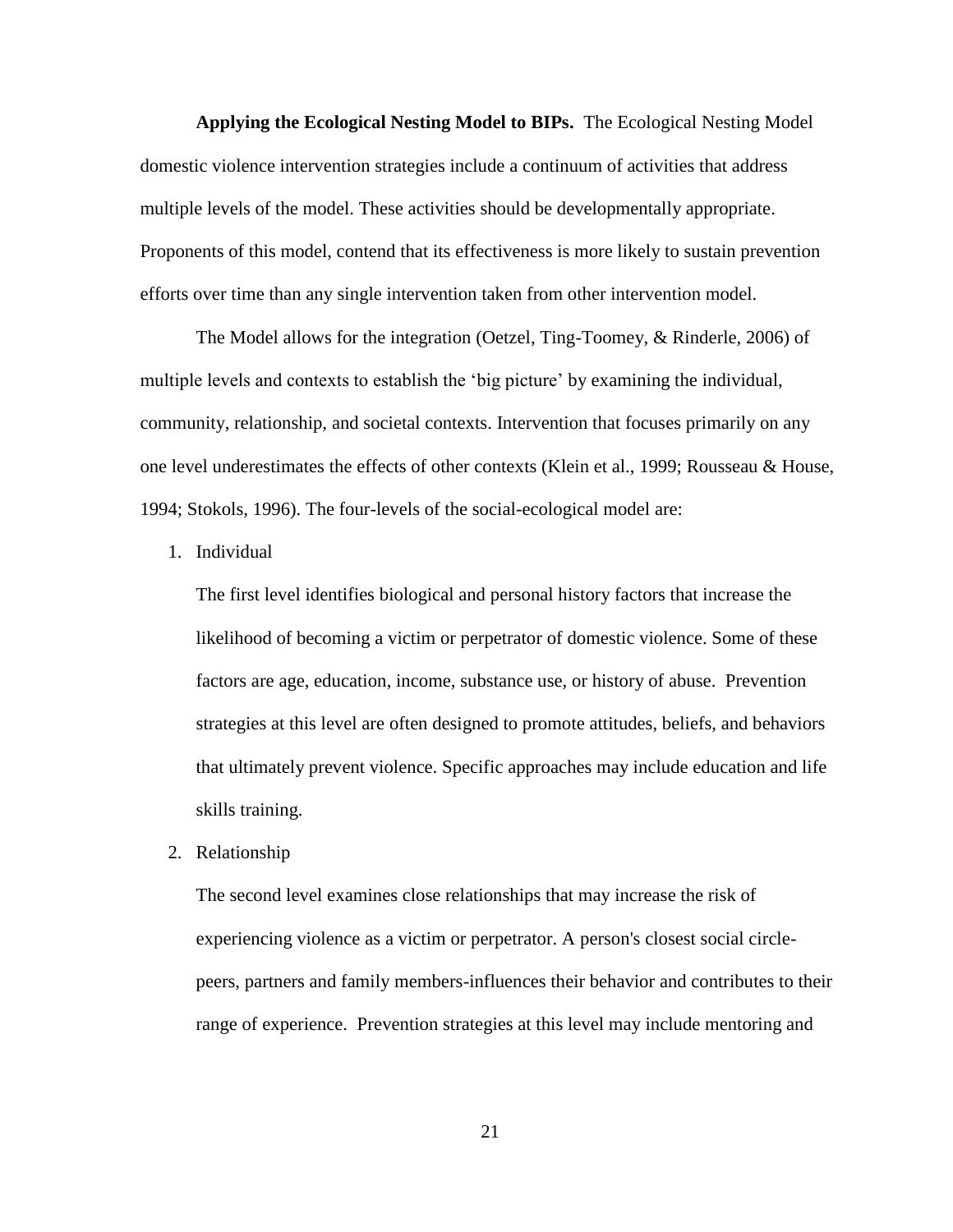peer programs designed to reduce conflict, foster problem solving skills, and promote healthy relationships.

3. Community

The third level explores the settings, such as schools, workplaces, and neighborhoods, in which social relationships occur and seeks to identify the characteristics of these settings that are associated with becoming victims or perpetrators of violence. Prevention strategies at this level are typically designed to impact the climate, processes, and policies in a given system. Social norm and social marketing campaigns are often used to foster community climates that promote healthy relationships.

4. Societal

The fourth level looks at the broad societal factors that help create a climate in which violence is encouraged or inhibited. These factors include social and cultural norms. Other large societal factors include the health, economic, educational and social policies that help to maintain economic or social inequalities between groups in society. The Ecological Nesting Model has an integrative approach to intervention that missing in the Duluth Model. There is more of a holistic approach that validates the confounding variables effect the participant"s life. Notably also limiting the Duluth Model is its primary focus on treating male perpetrators only.

<span id="page-30-0"></span>**Vista Model.** Serving women who use forceThe VISTA Program's model approach to assessment, education and support, and advocacy frames a description of the impact services necessary to improve the lives of women who use force. By contextualizing a woman"s experiences, with the aid of the ecological nested model, the VISTA intervention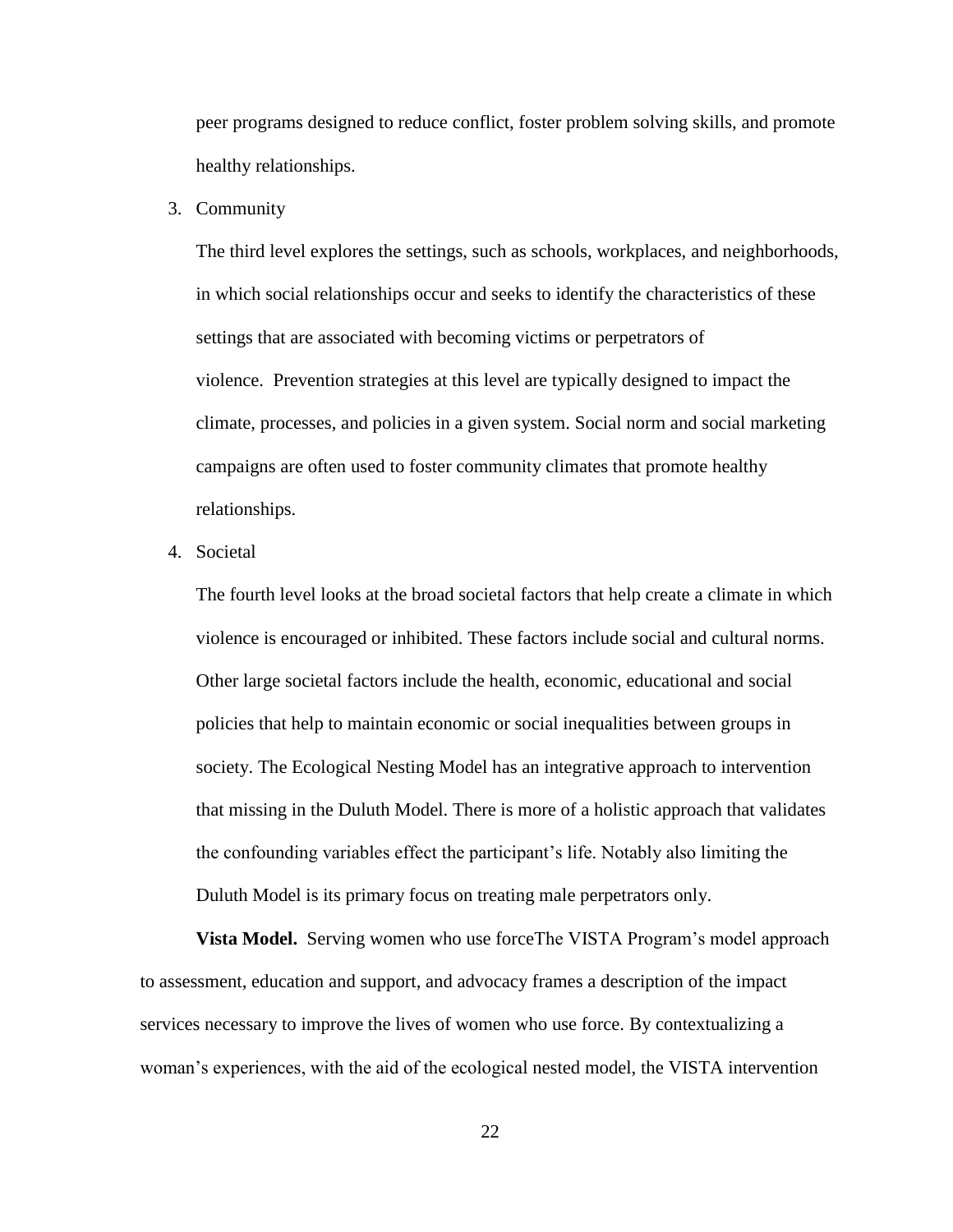program model services the needs of women who have limited access to resources. Service providers using the Vista model proclaim it has allowed them to develop an extended view of serving women who use force by creating a grounded "healing place" approach that builds on traditional survivors support group strengths and is distinctly different from batterers" intervention (VISTA, 2007).

*History of the Vista Model.* The Vista Modal was developed by therapist working with the Jersey Battered Women's Services (JBWS). The team of therapist became part of the women who use force discussion through participation on the New Jersey Coalition for Battered Women"s (NJCBW) subcommittee on women"s use of force. JBWS Coalition identified a trend that battered women were now becoming involved in the legal system as perpetrators for their use of force in intimate relationships. The Vista program developers reported that the creation and implementation of the model were driven by a realization that women who use force do not have institutional support, let alone the appropriate assessment, education, and advocacy to address their complex circumstances (Osthoff, 2008). The name VISTA was chosen to indicate the program"s "extended view" of women"s use of force. The goal of VISTA is to provide the missing resources. The Vista program model is nested within the sociocultural context of a nation and is maintained, as well as supported, by its structures, according to Lawrence (2008), is the most appropriate tool for understanding women"s use of force because it allows analysis of women's violence from a their perspective and provides us with a valid and complex understanding of violence by women as it takes into account the interactions of antecedents (e.g., historical context, social prescriptions of gender roles, social and legal reactions) as well as immediate conditions and consequences (e.g., early socialization, individual experiences, intentions, partner"s responses, repercussions on the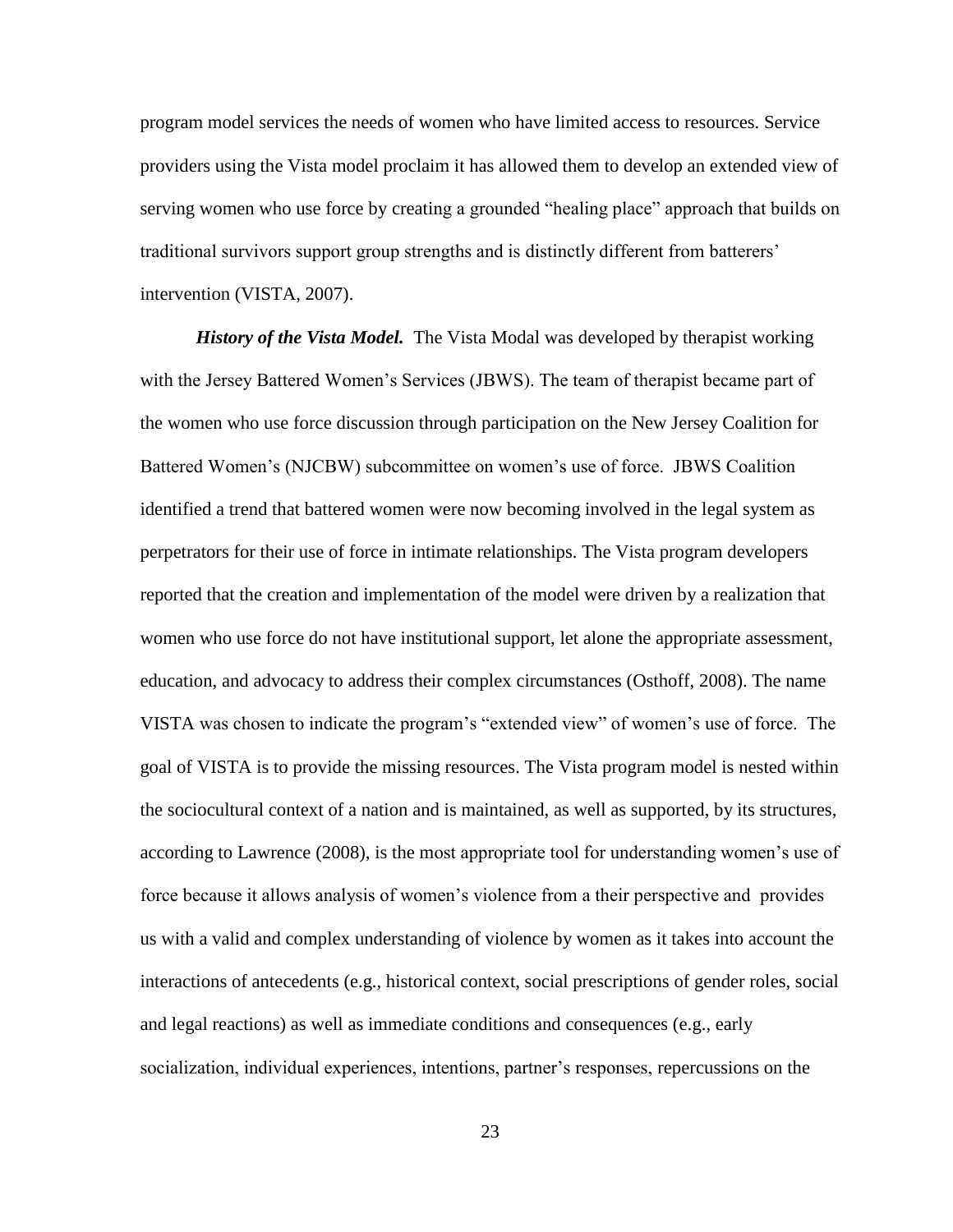individual and family) of such actions. It helps ascertain the full contexts of women"s experiences in their use of violence. (p. 137).The four interrelated levels of the Ecological nested model as it applies to women participants in BIPs are (a) the individual level that explores a woman"s perspective of her childhood experiences, including family of origin, socialization, and role models; (b) the relationships level encompasses a woman"s current family, situational, friendship, and workplace; (c) the community level involves the formal and informal structures and institutions with which a woman comes into contact throughout her life such as social networks, socio- economic status, and occupation; and (d) the final level exams societal norms that govern a woman"s life experiences, such as her culture and ethnicity ( Lawrence, 2008). The Vista program model attempts to create an opportunity for women to learn from experiences and move toward a safer future.

By having the opportunity to safely and nonjudgmentally discuss the range of emotions, events, and contributing factors surrounding women use of force efficacy for treatment outcomes may increase. However, the Vista Model which uses components of the Ecological Nesting Model has no version that could be applied to working with male perpetrators. Researches from other therapeutic arenas indicate the use of highly confrontational approaches to strip away defensiveness, for men are ineffective (Murphy  $\&$ Baxter, 2007). Taking a more integrative holistic approach to working with men in BIPs may yield better treatment outcomes.

### <span id="page-32-0"></span>**Gender Matters: Different Modalities for Learning**

<span id="page-32-1"></span>**Gender differences in problem solving.** Men and women approach problems with similar goals but with different considerations. While men and women can solve problems equally well, their approach and their process are often quite different (Martin, 2009). For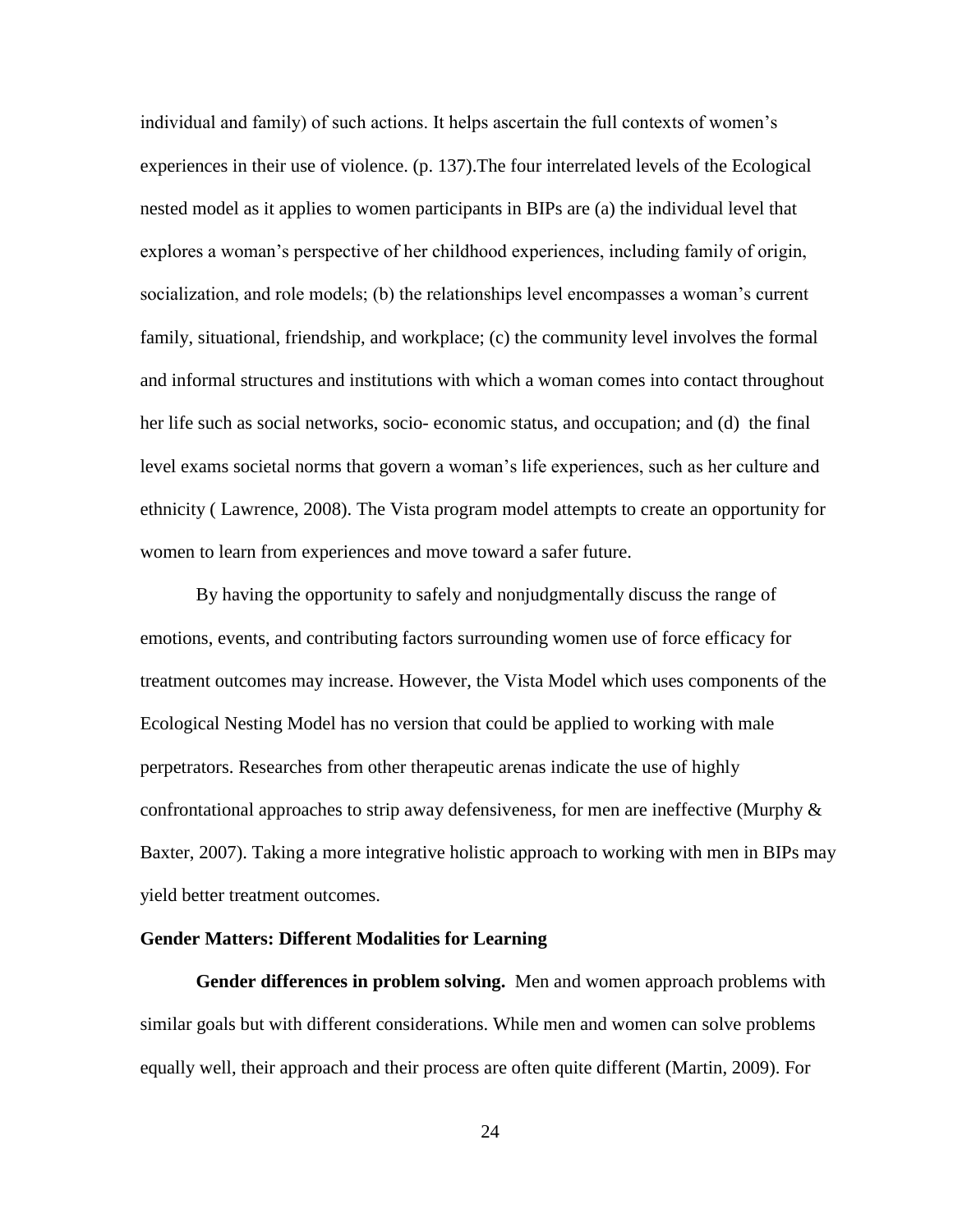most women, sharing and discussing a problem presents an opportunity to explore, deepen or strengthen the relationship with the person or persons they are talking to. Women are usually more concerned about how problems are solved than merely solving the problem itself (Simpson, 2007). Hanson"s (2008) work revealed for women, how they solve a problem can profoundly impact whether they feel closer and less alone or whether they feel distant and less connected to the process. The process of which a woman learns how to solve a problem can either strengthen or weaken her level success. Most men are less concerned and do not feel the same as women when solving a problem (p.126).

Men approach problems in a very different manner than women. For most men, solving a problem presents an opportunity to demonstrate their competence, their strength of resolve, and their commitment to a relationship. How the problem is solved is not nearly as important as solving it effectively and in the best possible manner. Men have a tendency to dominate and to assume authority in a problem solving process (Johnson & Ferraro, 2007). They set aside their feelings provided the dominance hierarchy was agreed upon in advance and respected. They are often distracted and do not attend well to the quality of the relationship while solving problems (Coffield, 2007).

<span id="page-33-0"></span>**Gender differences in the how we think.** While men and women can reach similar conclusions and make similar decisions, the process they use can be quite different and in some cases can lead to entirely different outcomes. In general, men and women consider and process information differently (Morrel, 2006).

A research study conducted by Taft (2004), on how women process information found that women tend to be intuitive global thinkers. They consider multiple sources of information within a process that can be described as simultaneous, global in perspective and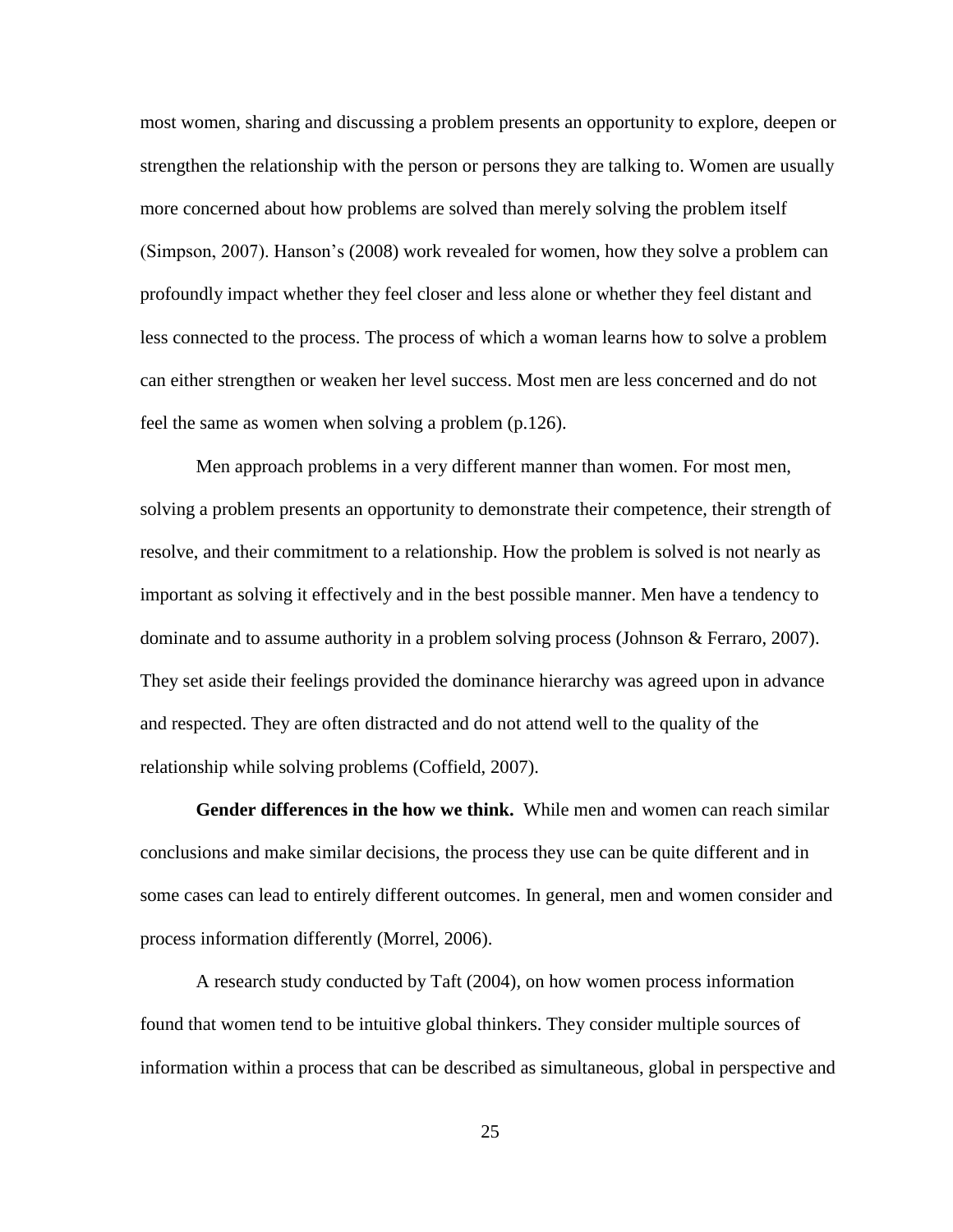will view elements in the task in terms of their interconnectedness. Women come to understand and consider problems all at once. They take a broad or "collective" perspective, and they view elements in a task as interconnected and interdependent (p34).

Men tend to focus on one problem at a time or a limited number of problems at a time. They have an enhanced ability to separate themselves from problems and minimize the complexity that may exist. Men come to understand and consider problems one piece at a time. They take a linear or sequential perspective, and view elements in a task as less interconnected and more independent. Men are prone to minimize and fail to appreciate subtleties that can be crucial to successful solutions. A male may work through a problem repeatedly, talking about the same thing over and over, rather than trying to address the problem all at once (Simmons, Lehmann, Cobb, 2005).

### <span id="page-34-0"></span>**Summary of Literature Review**

There has been little if any research that examines gender specific counseling and batterer intervention programs (BIP"s). This review of the literature found a scarcity of research pertaining to batterer intervention programs which examined the potential impact of incorporating gender based perspective curriculum and approaches with clients that will encourage abstinence from violence and sustained violence free behavior over time.

The review of the literature was organized around four key themes that were identified as being critical to examining their impact to BIP"s based on the lack of gender specific curriculum and potential for innovations in the field. The themes a) the prevalence of domestic violence; b) cultural and environmental factors associated with domestic violence; c) currently evidence-based interventions modalities; and d) gaps in the literature and future trends, all offer important future research venues that have the potential to impact the field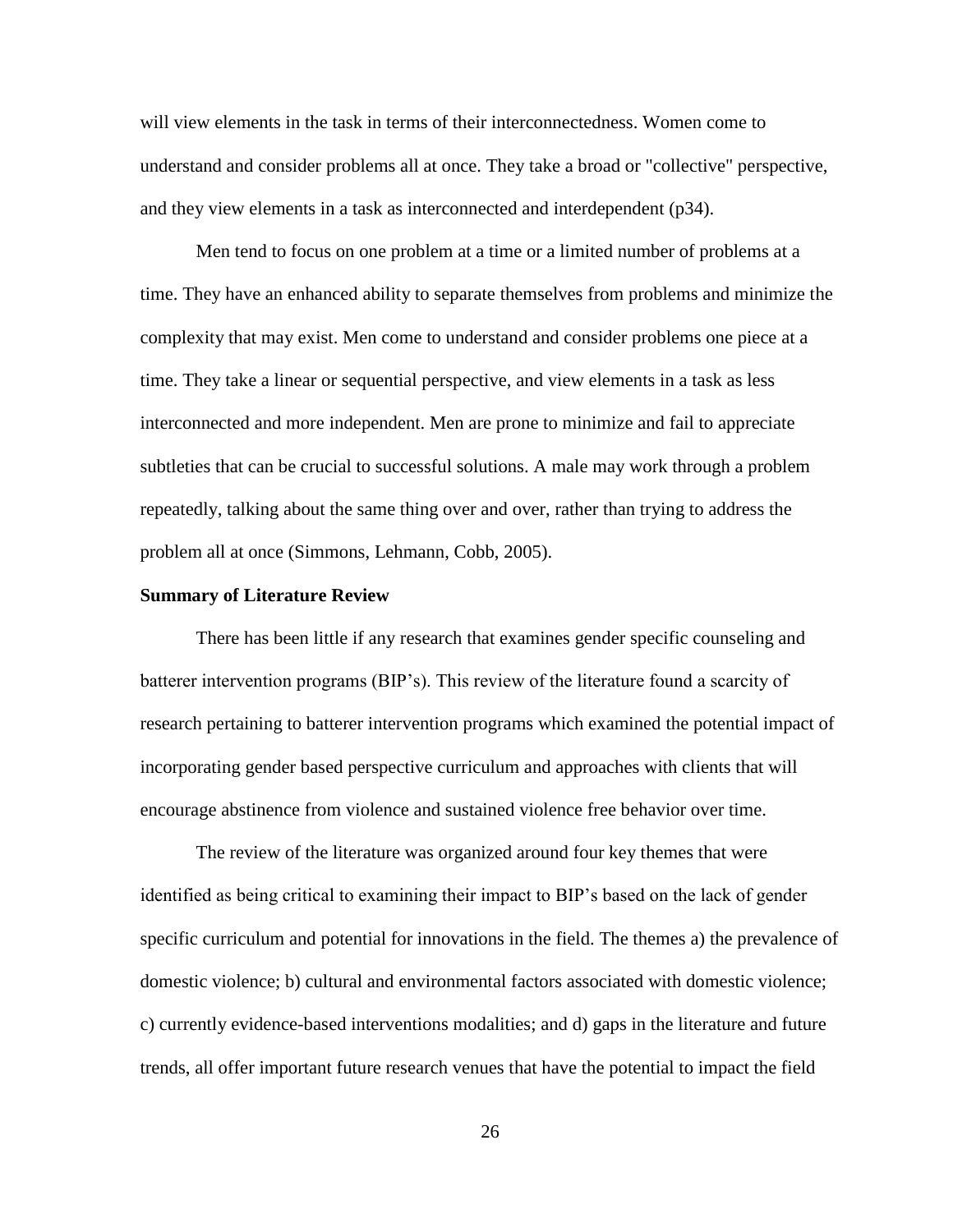and reduce recidivism in domestic violence behaviors by incorporating gender specific curriculum. This review of the literature focused on the importance of studies or research that focused on designing and implementing batterer intervention curricula with an understanding that men and women learn, process and problem solve differently may increase the programs efficacy in decreasing recidivism of domestic violence behavior.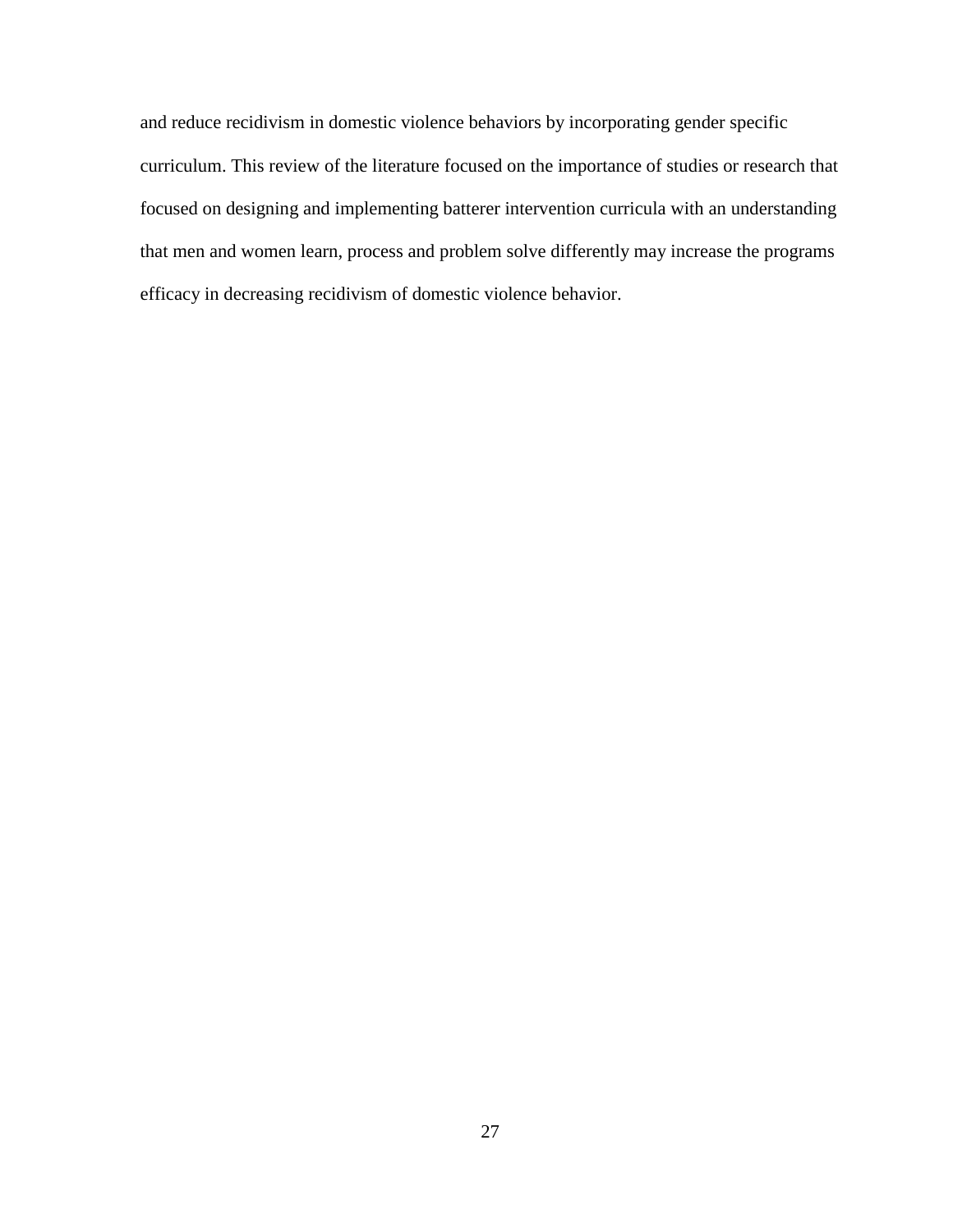#### **Chapter 3**

### **Methodology**

This study uses a focus group methodology combined with a community based participatory approach. A focus group interview guide was developed to elicit qualitative data derived from six focus groups. The qualitative data generated from the six focus groups provided the baseline data for this project which was used to identify thematic clustering of curricula areas identified by the participants into three areas: 1) Knowledge of Domestic Violence and Misconceptions; 2) Topics: Why Gender Matters in Batterer Intervention programs; 3). Educational Tools for Effective Implementation. The thematic analysis of focus group discussions was also use INVIVO qualitative software which will help to further analyze the findings.

Qualitative research methods comprised primarily of discussion groups and observational field notes was used as the primary sources of data collection. The respondents included female and male clients who were not inmates but were currently participating in mandated intervention programs as part of counseling education. Six discussion groups were conducted with all male participants; and two discussion groups were conducted with all female participants for a combined total of eight discussion groups. Since the groups were already gender separated as part of the general education prevention training protocol there was no further need for the study PI to separate the groups further. Therefore the research study did not require any different group process than already required. The expected duration of each discussion group was 45 minutes. This was also the normal meeting time for the educational intervention training-so no new or additional and unwarranted demands on participant"s time were made by the research project. All facilitations were conducted by the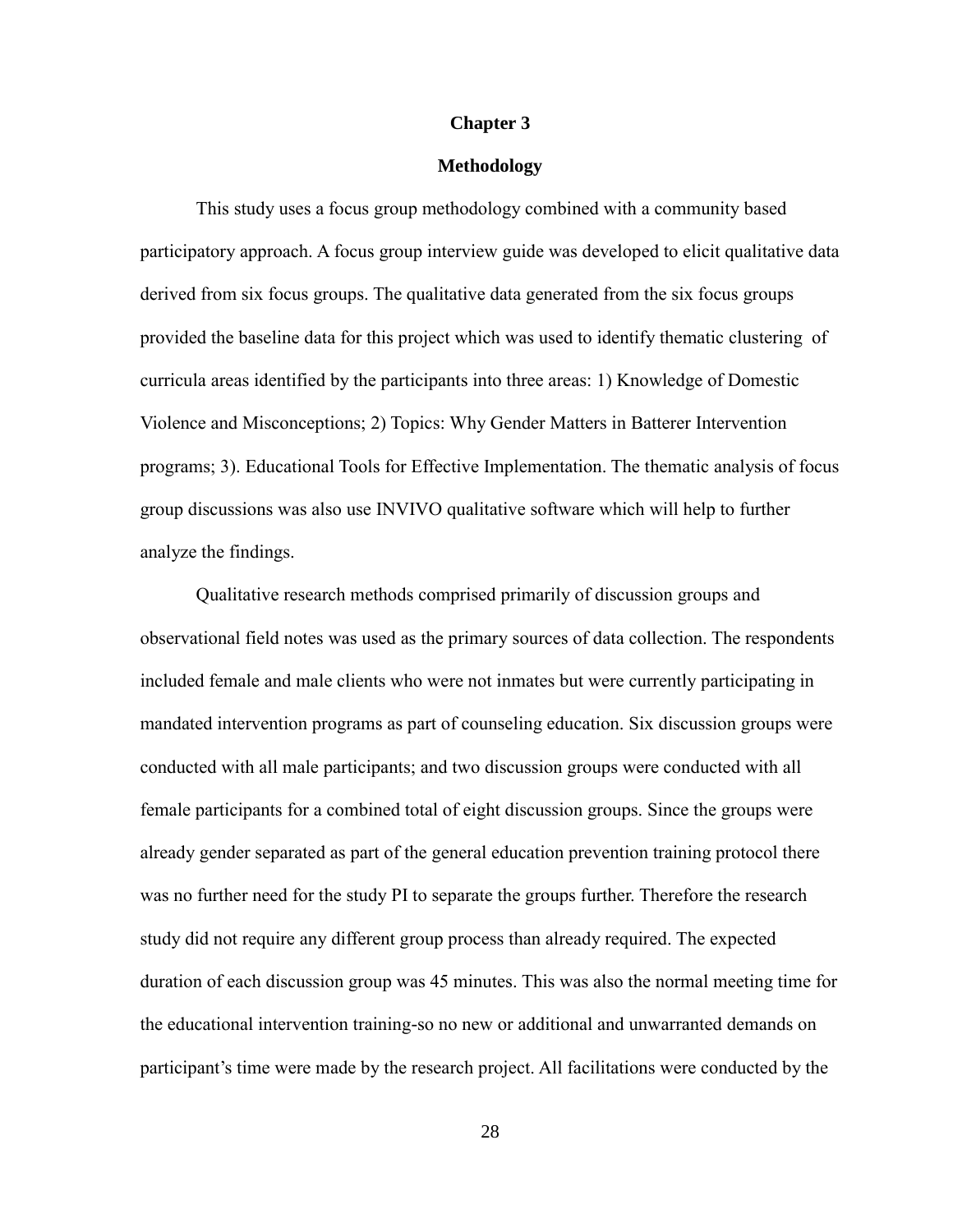Project's P.I., who served as the facilitator for all discussion groups. The PI asked group member's open- ended questions to obtain their feedback on which educational batterer intervention topics were the most helpful in changing their attitudes and behaviors connected to violent behavior resulting in domestic violence. The P.I. in her role as facilitator documented the responses of the group members using a projector to reflect and capture her observational notes on the screen. Using this approach, participants could see if their responses were accurately captured and reflected the original intent of their feedback. Participants had already been together and had formed as a group. There was variation in how long they had been in a group. Members had been together in a group anywhere from 1 to 52 weeks and during that time they had shared intense sensitive information about each other and their lives within the group space. This study did not ask about any sensitive information about their lives but rather sought to ask them for their opinions vs. any sensitive information for developing improved educational intervention treatment curriculum. All the shared comments were noted as part of a group aggregate and did not have any individual or sensitive data that could put the participant at risk for personal identifiers. The P.I.'s observational notes were the primary source of data and were be transcribed and clustered according to educational topics and analyzed using N-VIVO, a well know qualitative analysis software program.

- o Only those that were willing participants from the selected agency submitted consent forms. All instructions that were conveyed to them verbally were also communicated in written form.
- o The discussion group questions for the program clients are non-invasive and did not put their confidentiality at risk.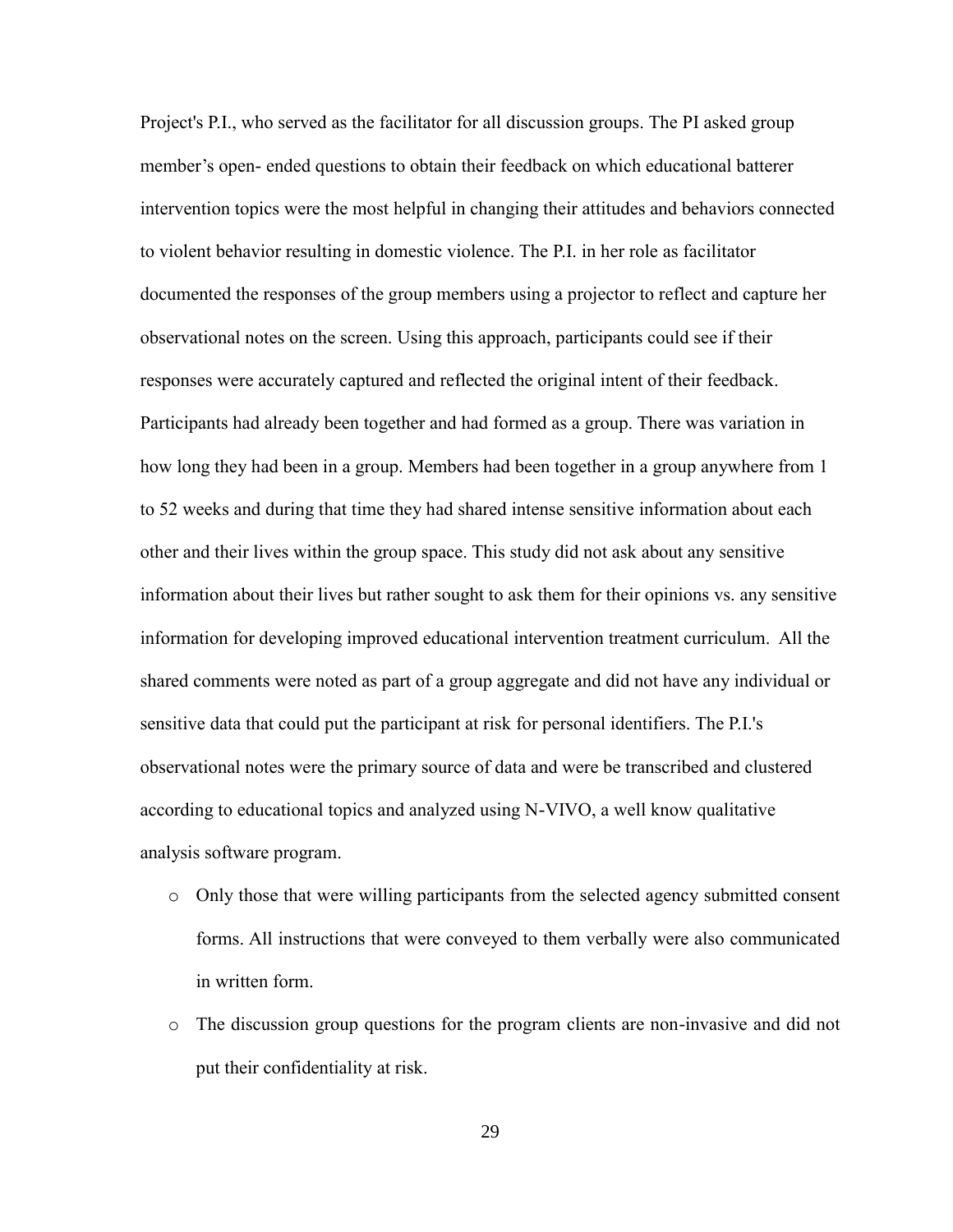### **Sample**

The expected sample size of this study is  $N=80$ . The sample was taken from the Sandoval County Domestic Violence prevention program which at the time of this study had approximately 120 clients enrolled in the domestic violence batterer intervention court mandated training program.

**Inclusion criteria.** Participants in this study were adults who were actively enrolled in the court-mandated classes in the Sandoval County Domestic Violence Prevention Program. The program required the clients to be English-speaking and have at least an 8th grade reading level. The individual members in the Sandoval County domestic violence prevention program participation ranged from 1-52 weeks. The intent of the study was to capture the voice of the participants and to get their feedback on BIP curricula to assess gender differences in preferred learning modalities and processes as it pertained to the study aim that gender matters.

**Exclusion criteria.** From those participants in the domestic violence program, the researcher excluded anyone that exhibited hesitation or stress during the informed consent process. Also if the program director/counselors identified any individual that could not participate (e.g. may need to be in a specific treatment class that day) that client was excluded from the study. The researcher thanked them for their time and assured them that the study had no bearing on the prevention program.

## **Focus Group Survey Instrument**

A one page guide comprised of six focus group questions which asked about 1) Domestic Violence and Misconceptions (Ques. 1 to 3); 2) Perceptions about BIP Curricula Training Topics (Ques. 4 and 5); and 3) Training tools (Ques. 6). See Appendix A.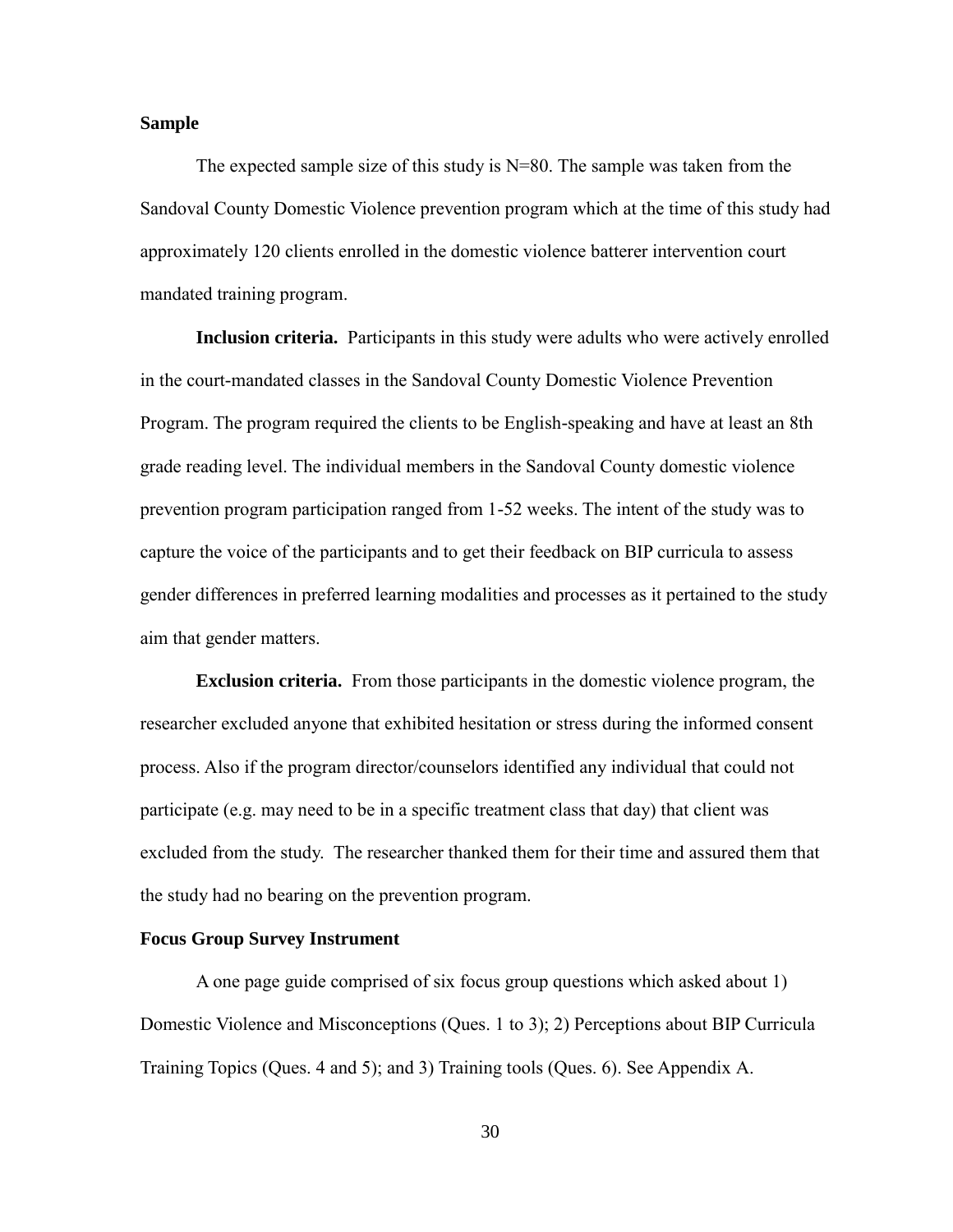### **Study Procedures**

Approval for this study was received by the University of New Mexico Institutional Review Board on August 29, 2011 and the HRRC Protocol #11-257.

The respondents in the discussion groups were currently attending domestic violence prevention classes at the Sandoval County program site. The study was conducted at the Sandoval County site location. The location is convenient for participants and the context (e.g. the classroom made available to the researcher was private and quiet). The discussion groups were held at the same time and in the same location as the classes they were attending to eliminate any possible inconvenience of additional travel time and cost to the participants.

## **Recruitment Methods**

The primary researcher led six discussion group(s) from an initially planned group of eight due to time constraints of the study. There were approximately 10 participants in each group for a total N=60. These discussion groups were comprised of participants in the domestic violence prevention classes. Participation in the discussion groups were 100% voluntary. The primary researcher explained to clients participating in the domestic violence prevention classes that all participation was voluntary and that it would not affect their class credit for the domestic violence prevention class. The letter written by the director (see Appendix B) supporting the study and indicating that course credit will not be affected was shared with the participants as well as any other necessary information pertaining to the study. This included why the study was being conducted, the research goal and objectives, what the findings would be used for, how the information was stored and how and when all documents would be discarded once the data was analyzed. The domestic violence classes were being facilitated by counselors at the Sandoval County. The primary researcher received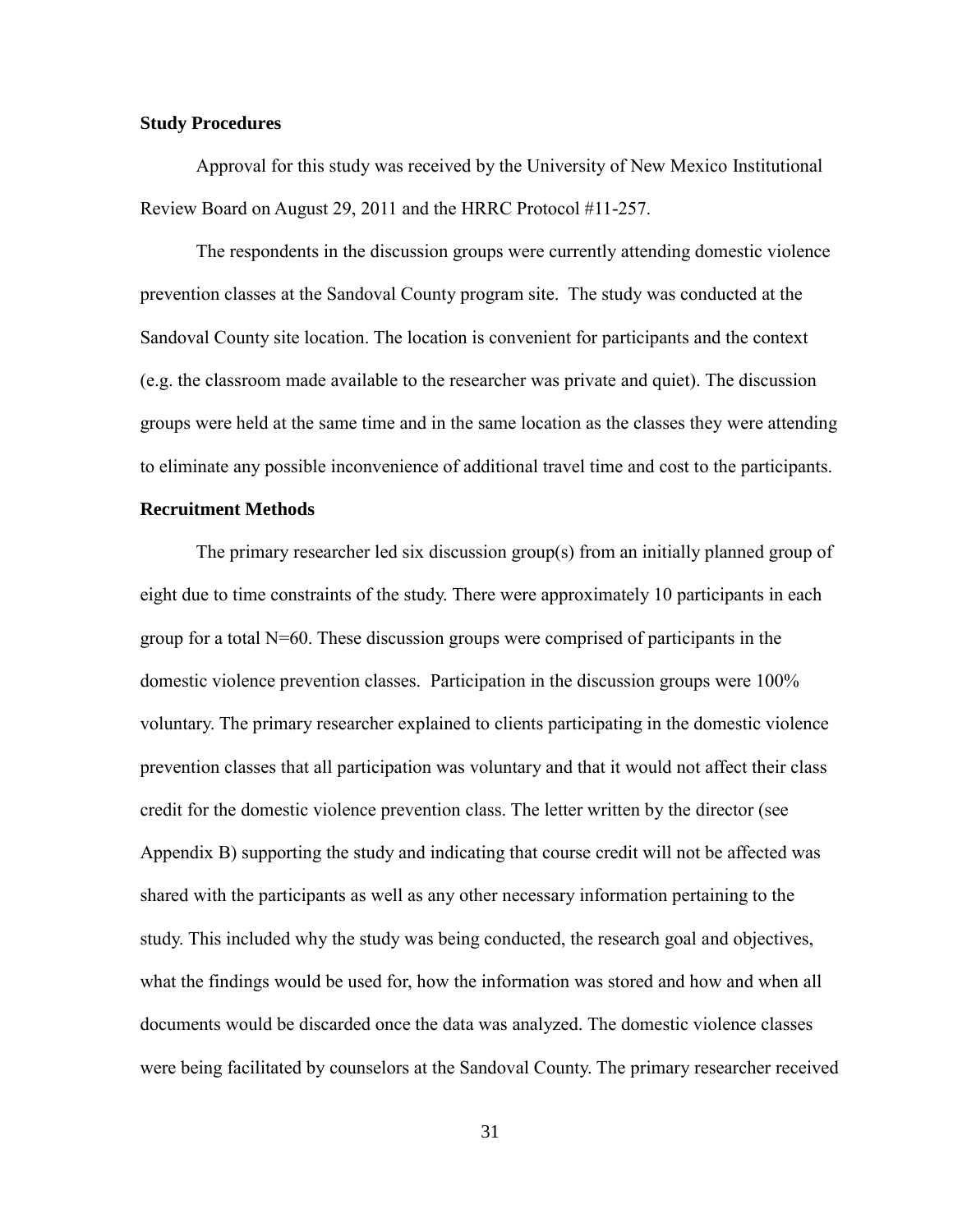permission to conduct the discussion groups from the executive director of Sandoval County's domestic violence intervention program. The primary researcher had permission to enter into each of the (8) domestic violence classes before they began their regular instruction to explain the participatory discussion group process, identify and recruit any voluntary participants to be a part of the discussion group(s) and set up the research. To avoid issues around individuals being pressured to participate and to give adequate time to answer questions in group or individually (e.g. to limit coercion and peer pressure) the information about the study was provided one week in advance, consent forms (see Appendix C) were given to clients to take home and the researcher was available to answer questions after class. The following week the focus groups discussions took place. This approach gave individuals ample opportunity to read through the consent form and ask questions individually.

- A. The Recruitment Introduction Script was: Hello my name is Courtney, I am conducting a study to get the opinions of clients currently participating in the domestic violence program on what topics you think would be the most important to include in educational classes. I am seeking to determine which topics you believe may be effective in changing domestic violence behaviors and why you think those topics would be important. Participation is completely voluntary. No participant"s identity will be disclosed.
- B. I have a consent form asking for your permission to participate for you to take home and review. If you agree to participate we will conduct the study group next week at this same day and time. Please fill free to ask questions at any time during this process, within group or individually. If you agree to participate you can at any time during the study choose not to answer any question you don't want to; and you can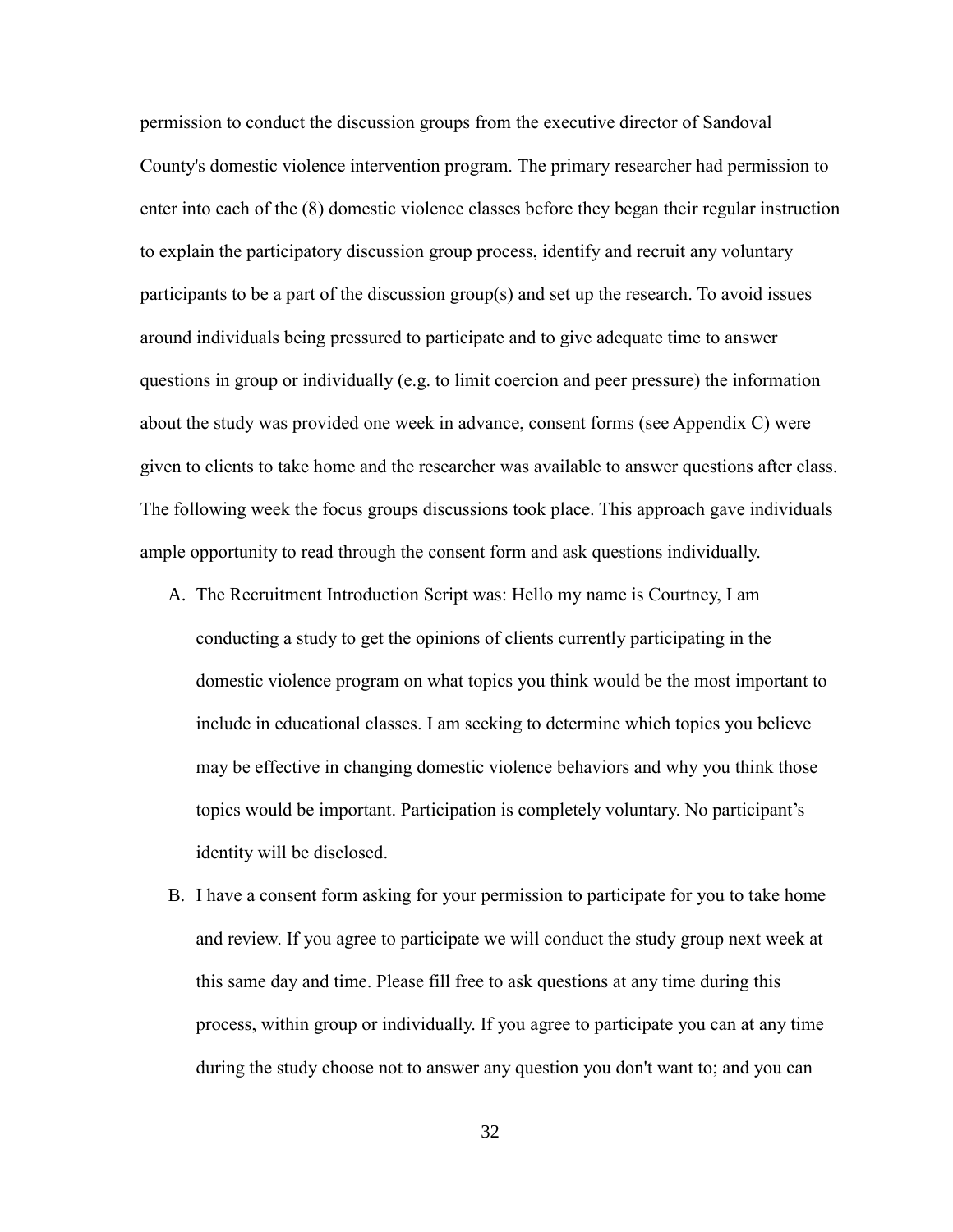also decide not to continue participating at any time during the study. Your involvement will be confidential. Your current involvement in the Sandoval County domestic violence prevention program will not be affected whether you participate in the study or not. Your feedback and opinions will go towards developing an updated and improved educational curriculum for batterer's intervention programs. Your participation can lead to better information provided to clients in intervention programs thus increasing batter's intervention program's overall efficacy. A better program can lead to reduction in domestic violence offenses. The new and improved curriculum resulting from data produced from this study has the potential to be adopted as the standard training used in intervention programs throughout the state of New Mexico.

C. An explanation about voluntary participation, confidentiality and informed consent were provided. The researcher gave participants in each gendered separated group ample opportunity to ask any questions about the study. Written consent forms were provided to each respondent to take home and review. The following week any respondents in each of the (8) Sandoval County Domestic Violence educational Prevention Program counseling classes who agreed to participate were directed to another room on site to participate in the discussion group. After the discussion group they could return to their original group education class. If 100% of all the class members wanted to participate in the discussion group the classroom would become the site of the discussion group.

For purposes of this research the relationship of the PI to the potential participants was strictly professional while conducting the study's research. The PI of this study has been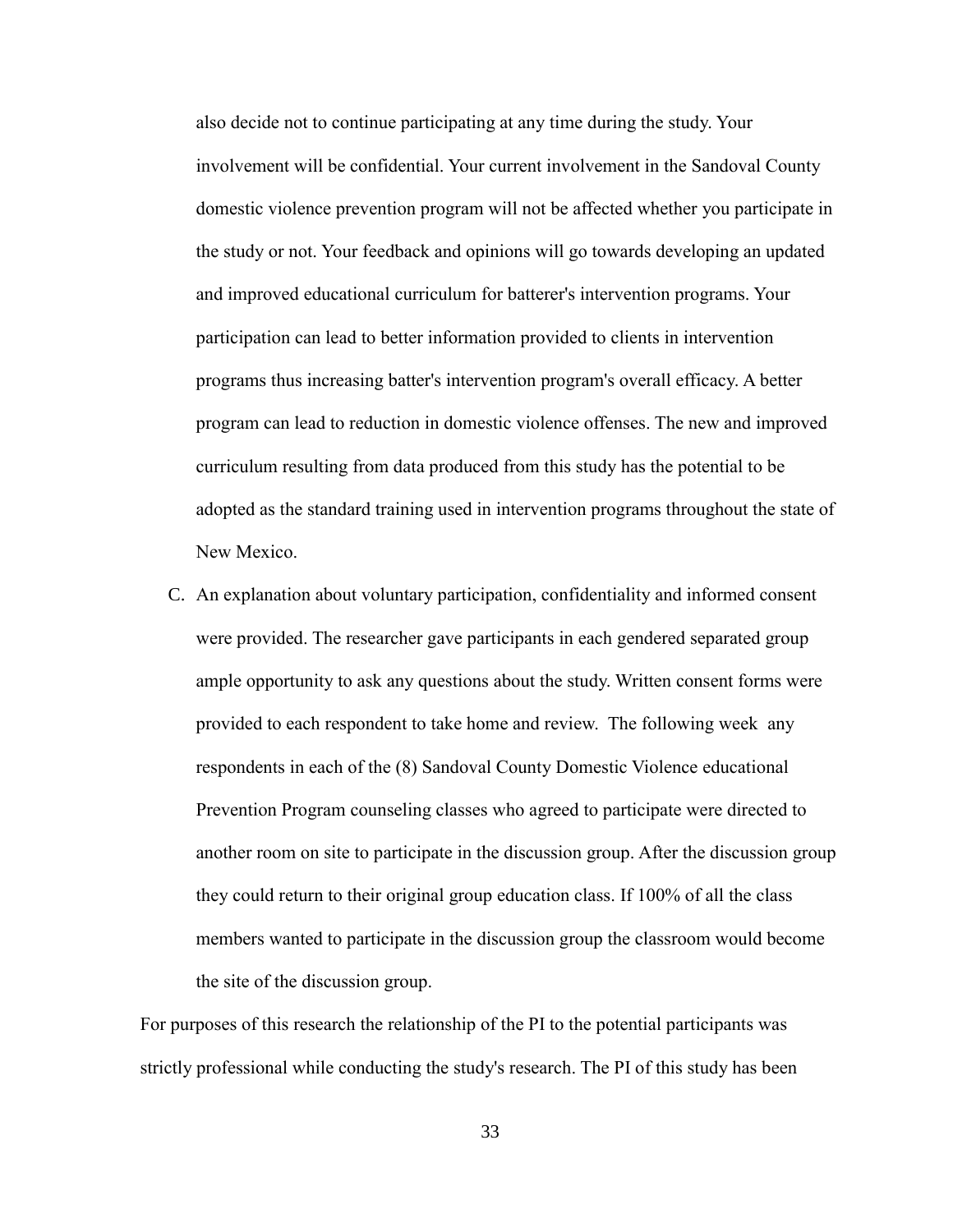working as a Substance abuse  $\&$  Mental Health Counselor in this setting for ten to twelve years providing mandated counseling and domestic violence work but has no established relationship with this pool of voluntary respondents outside of conducting the research.

### **Risk, Privacy and Confidentiality**

The study methods did not involve collecting any identifiers. The questions were limited to a general discussion of the curriculum and not personal details about participant's personal experiences. However, the group members were already known to each other and may have had already established a "code of conduct" with regard to what is discussed in classes. The researcher reminded participants that statements made during the focus group discussions were to remain confidential within the group as required in their regular domestic violence prevention classes. This study did not involve any audio recordings and discussion group data was captured and documented using field observational notes.

The discussion groups were asked questions and only their responses were noted using observational notes. No identifiers were collected. Participants were assigned a unique study ID number. Statements made during the focus groups discussions were attributed to study ID numbers in the investigators notes and in any subsequent analysis. Only the primary researcher had access to the data. In any publications or reports developed from the data, only ID numbers of pseudonyms will be used. Data will be saved for 6 years or until the study is closed and no further analysis being done. At that time all data (i.e. consent forms, P.I. observational notes, field notes, and qualitative program analyzed data) will be shredded and destroyed to protect the identity of all who participated.

**Risks/Benefits.** The discussion groups were completely voluntary and while not anonymous to each other, since they have been in domestic violence prevention classes for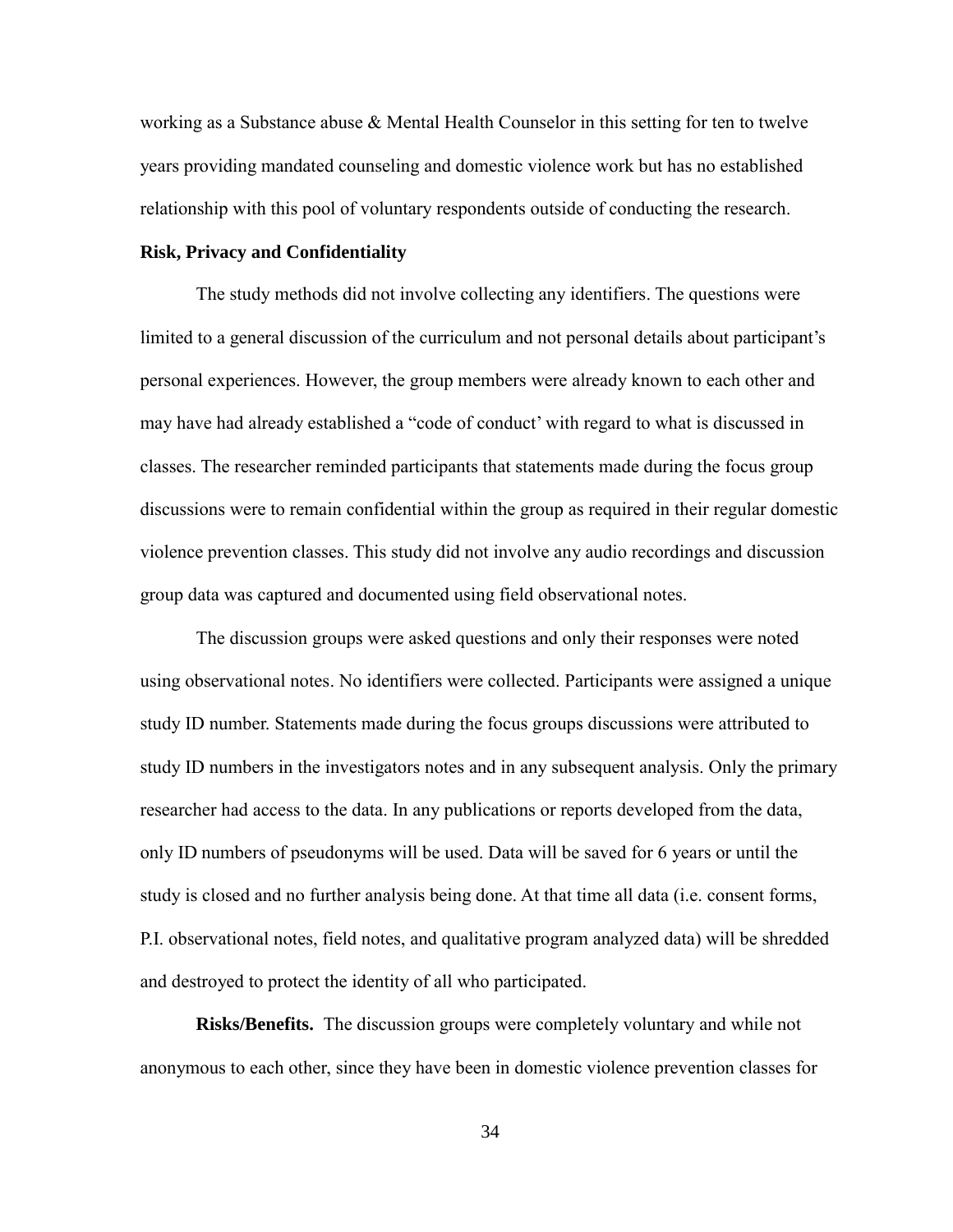upwards of 1 to 52 weeks, their anonymity on their comments and opinions concerning curriculum feedback will be safeguarded outside of the discussion groups. No personal identifiers were used. The focus groups included individuals who are within the range of 1 to 52 weeks (i.e. Levels I, II, and III) to further capture the variety of opinions based on the length of program participation. Level I: Between 1 and 4 weeks; Level II: between 1 month and six months; Level III: six months to a year. Since voluntary participants could choose not to participate at any time and due to the fact that data collection pertains strictly to curriculum-based feedback there exists little to no risk to the respondents.

Risks to participants was minimal because the PI of the study is a licensed counselor, The PI had considerable experience working with court-mandated intervention groups and was trained to identify signs of distress or discomfort in group participants. These same skills were employed to minimize peer pressure before and during focus group discussions. Additionally the questions being asked of participants were meant to evaluate the content of the prevention program curricula and were very benign in nature. The PI spoke to each participant individually to ensure that they understood their right to leave the study's discussion group. The potential participants were reminded that their level of involvement in the study would in no way affect their status in the current batterer intervention program.

Discussion groups while not anonymous to each other within groups, given they have been in a classroom setting with other voluntary respondents as part of the mandated domestic violence prevention training, had their group anonymity protected being part of an aggregate group. There were no personal identifiers recorded so all group discussions are part of an aggregate whole. Respondent/Participants were informed that they could 1) opt out of the study/participation at any time, 2) refuse to answer any questions at any time without any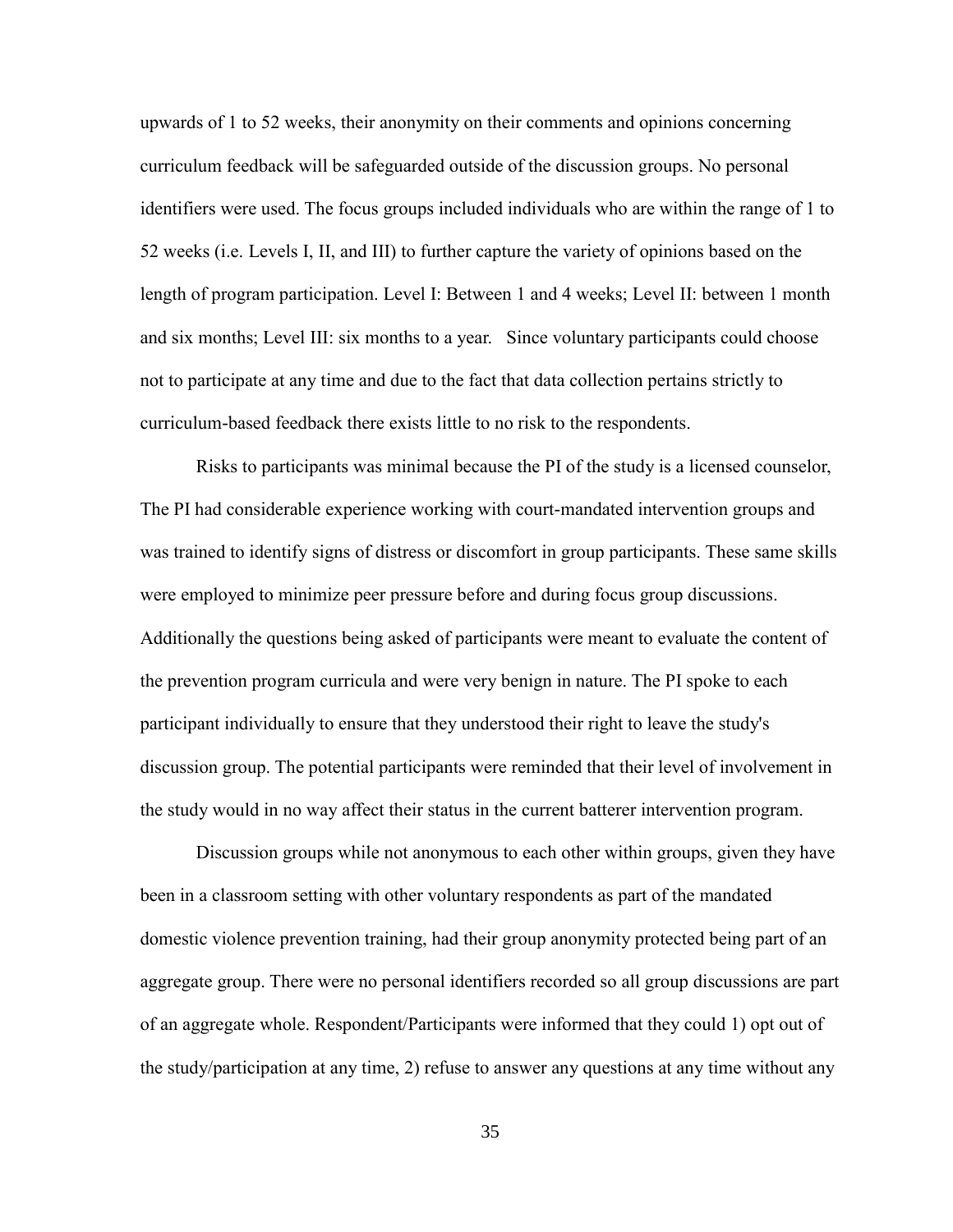negative program consequences affecting them. 3) were informed so as to understand that their participation or lack of participation did not affect any of their services at any time or in anyway. The participants were given credit for participating in the focus group discussion toward their regular mandated class attendance. In this study, the P.I. used her expertise as a counselor to steer participants away from disclosing personal details of their experience which could cause them stress or embarrassment and instead keep the group discussion on the questions about asked curriculum. All participants received complete and full credit that applied toward their 52 weeks of training.

While there appeared to be no direct benefit to participants in this study; participants left knowing that their feedback and opinions contributed towards developing an updated and improved educational curriculum for batterer's intervention programs. Their active participation brought their personal voice and experiences on how they learned and processed information from BIP educational curricula to increase its overall efficacy. Increased program efficacy can lead to reduced recidivism as it pertains to domestic violence offenses. The new and improved curriculum resulting from data produced from this study has the potential to make a significant contribution pertaining to why gender matters in batterer intervention settings and why the voice of a very marginalized and stigmatized group must be acknowledged in the development of new curricula being developed for use in intervention programs throughout the state of New Mexico.

### **Data Analysis**

This was an exploratory study examining developing themes elicited from focus group discussions. There were a total of six focus group discussions with a total  $N=60$ , or ten participants per focus group. Of the six groups, two were female and four were male. Field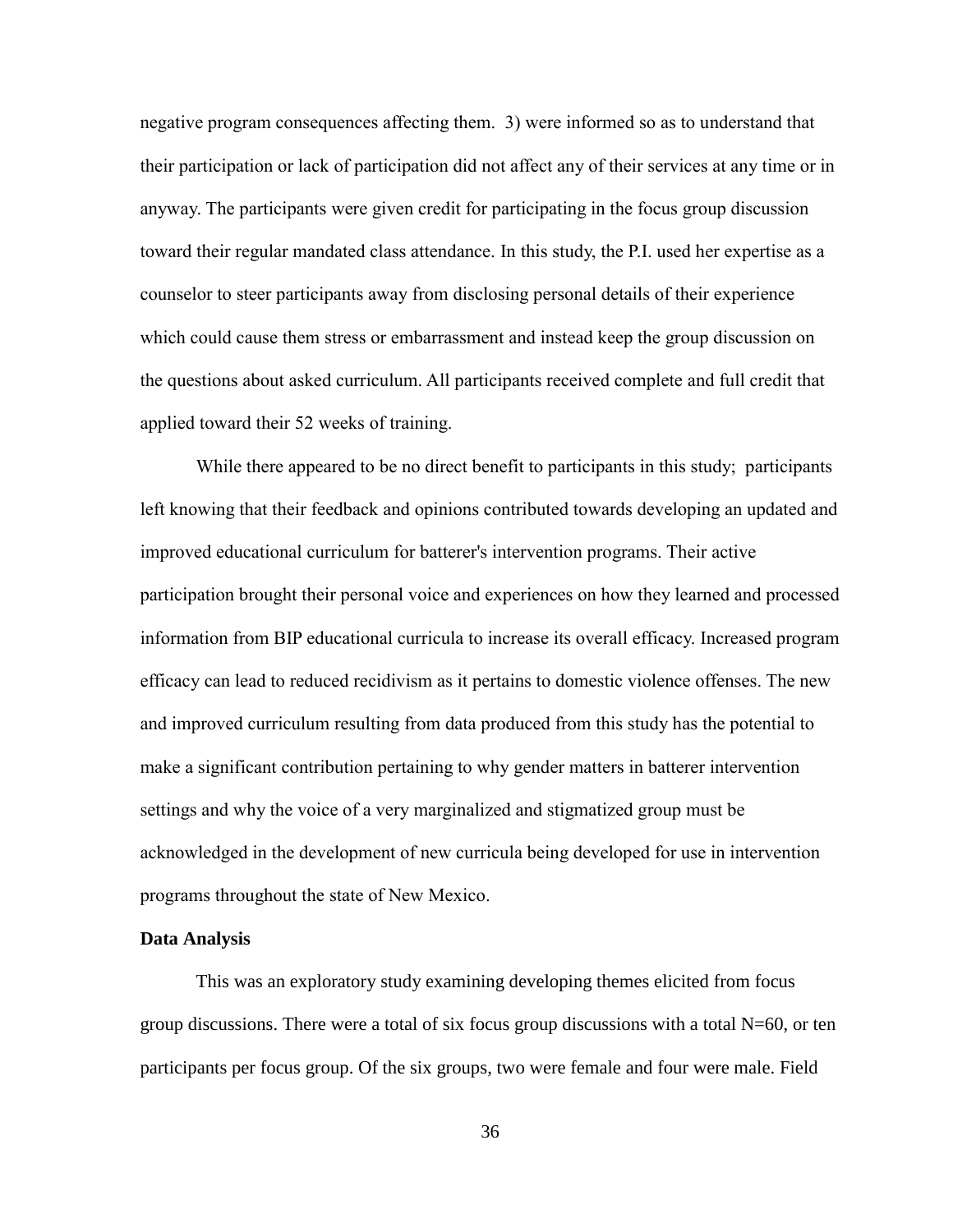note observations and note taking were used to document the six focus group discussions. All field and observational notes were entered into N-VIVO, a qualitative data analysis software. For purposes of this research NVIVO-9 was identified as the best analysis software program to use given the PI's familiarity with the program and the program's ease in conducting thematic coding and pattern analysis. The emerging themes were then categorized into the top three general themes for both men and women and then several gender-based themes that were grouped under each of the 3 broader themes sub-categories listed under each. Thematic coding was done in focus group clusters and once that was completed it was also done across the six different focus groups.

### **Ethical Considerations**

Ample opportunity was given for the respondents to ask questions at any time while the study is being conducted. The clients could choose to opt out of participating at any time during the study. Group attendees already knew each other, so anonymity to each other did not apply, however protecting anonymity or confidentiality outside of the formed groups was strictly adhered to.

To avoid issues around individuals being pressured to participate and to give adequate time to answer questions in group or individually (e.g. to limit coercion and peer pressure) the information about the study was given one week, consent was given to clients to take home and the researcher was available to answer questions after class. The following week the focus groups took place. This gave individuals the opportunity to read through the consent and ask questions individually. Group members who were interested in participating the following week in the study's discussion groups were escorted into another classroom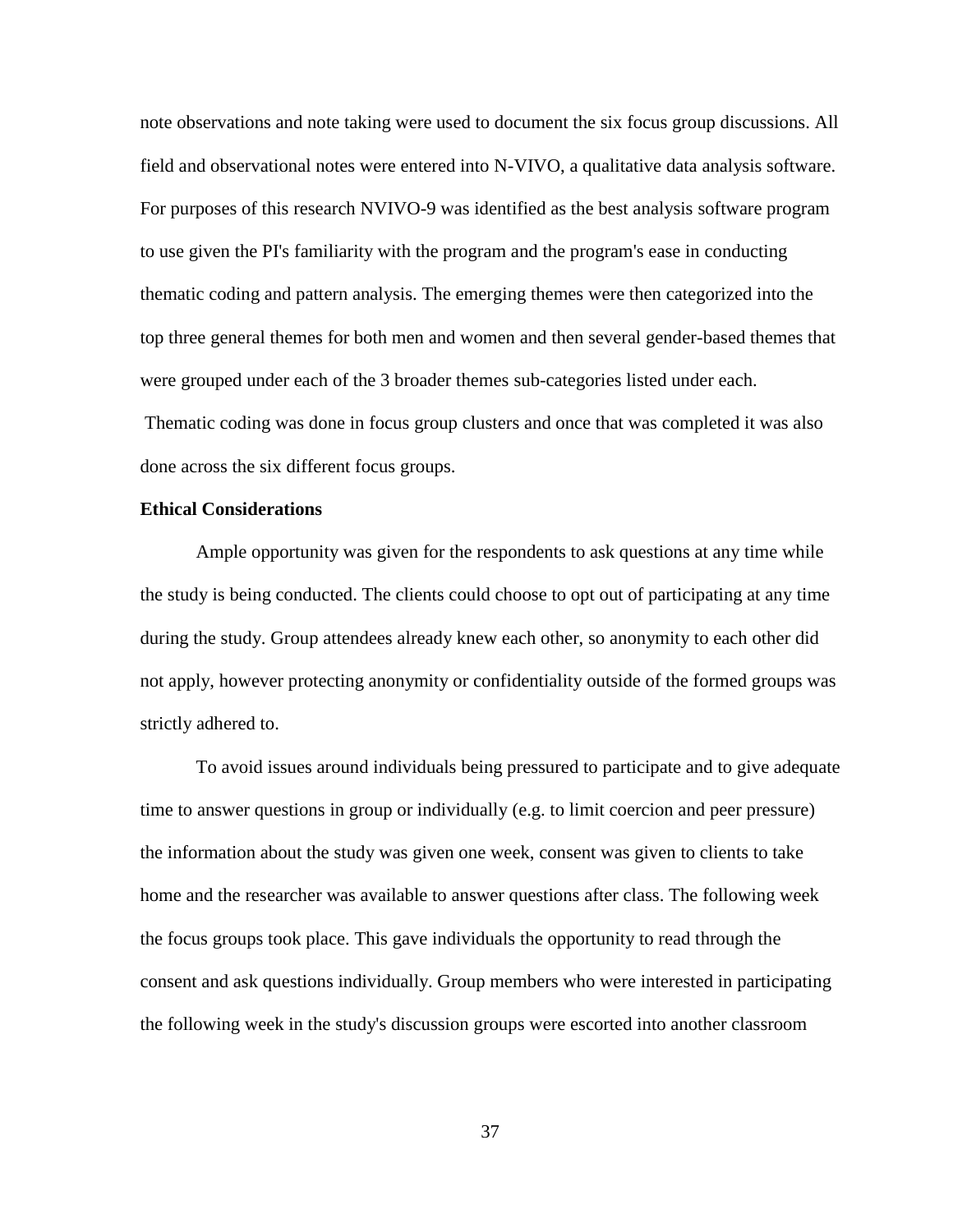while the remaining non-participants members remained in their assigned classroom and continued with their group activities.

The discussion groups were asked questions and only their responses were noted. No identifiers were collected. Participants were assigned a unique study ID number. Statements made during the focus group discussions were attributed study ID numbers in the investigators notes and in all subsequent analysis.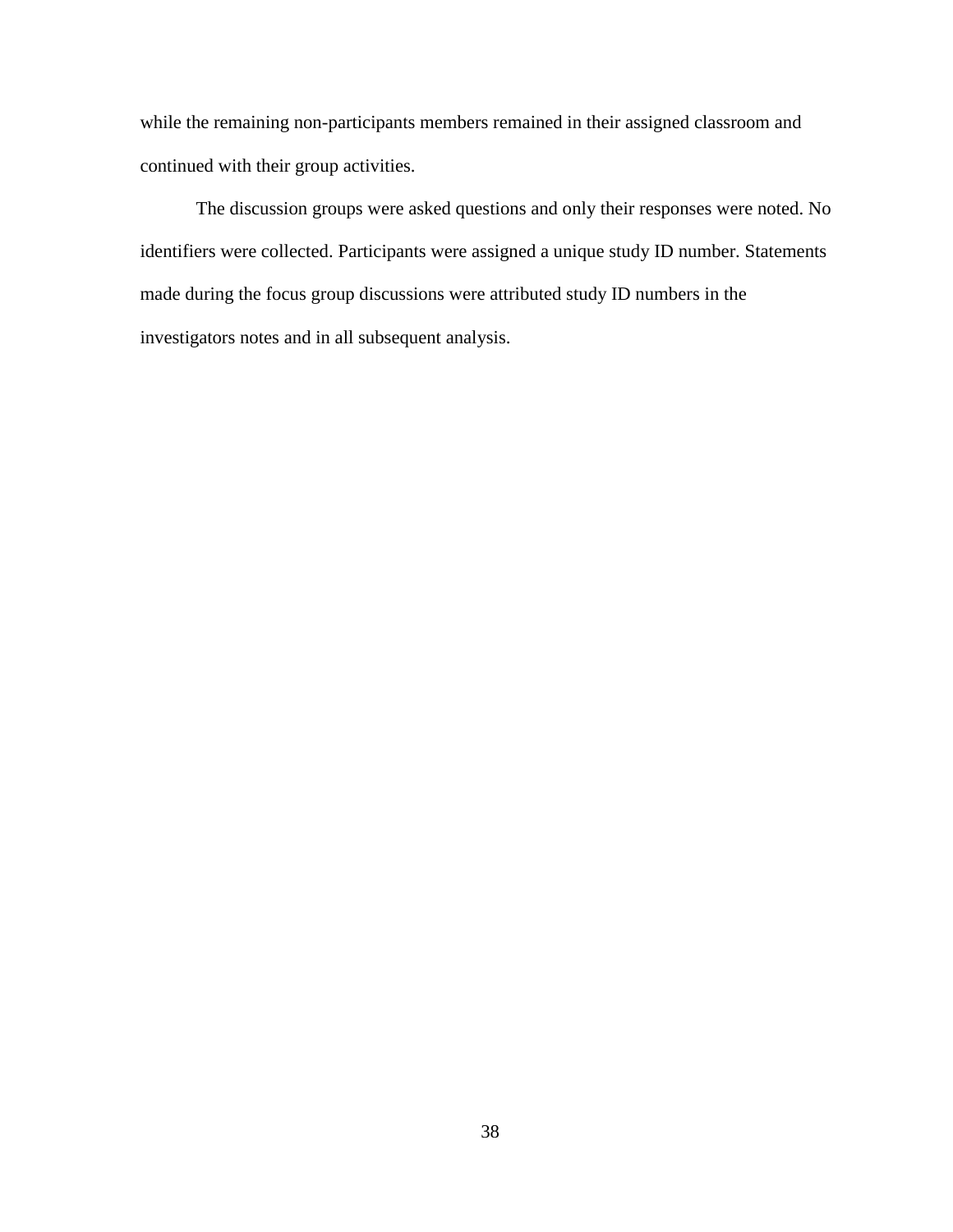#### **Chapter 4**

#### **Findings**

Based on the premise that, in general, there are distinctions between how men and women interpret and process information, the batterer interventionist should also have increased understanding of gender differences in learning and educational modalities regarding anti-domestic violence curricula. This study attempted to use participatory focus group interviews to explore these differences in order to address the salient needs of men and women during these interventions. The following research questions guided the study:

- A) What previous knowledge contributed to the participant"s interpretations of domestic violence within families?
- B) What salient themes are present in women"s narratives as they used and discussed their needs for Batterer Intervention Prevention curricula?
- C) How do each group"s responses reflect current trends in research and practices used in anti-domestic violence training?

These focus group questions elicited or utilized various responses due to the range of knowledge about domestic violence the participants had previously experienced and what they learned in the current program following their exposure to the mandated program from 1 to 52 weeks. As a reminder, the focus groups were comprised of three levels of participants: Level I, 4 weeks or less in the program; Level II, 4 weeks – 24 weeks in the program; Level III, 24- 52 weeks. The first part of the focus group interview questions examined what goes on with men and women in developing effective batterer intervention education curricula. The following is a discussion of the findings pertaining to the three aforementioned areas of analysis that were used to ground and anchor the study foundation and data analysis.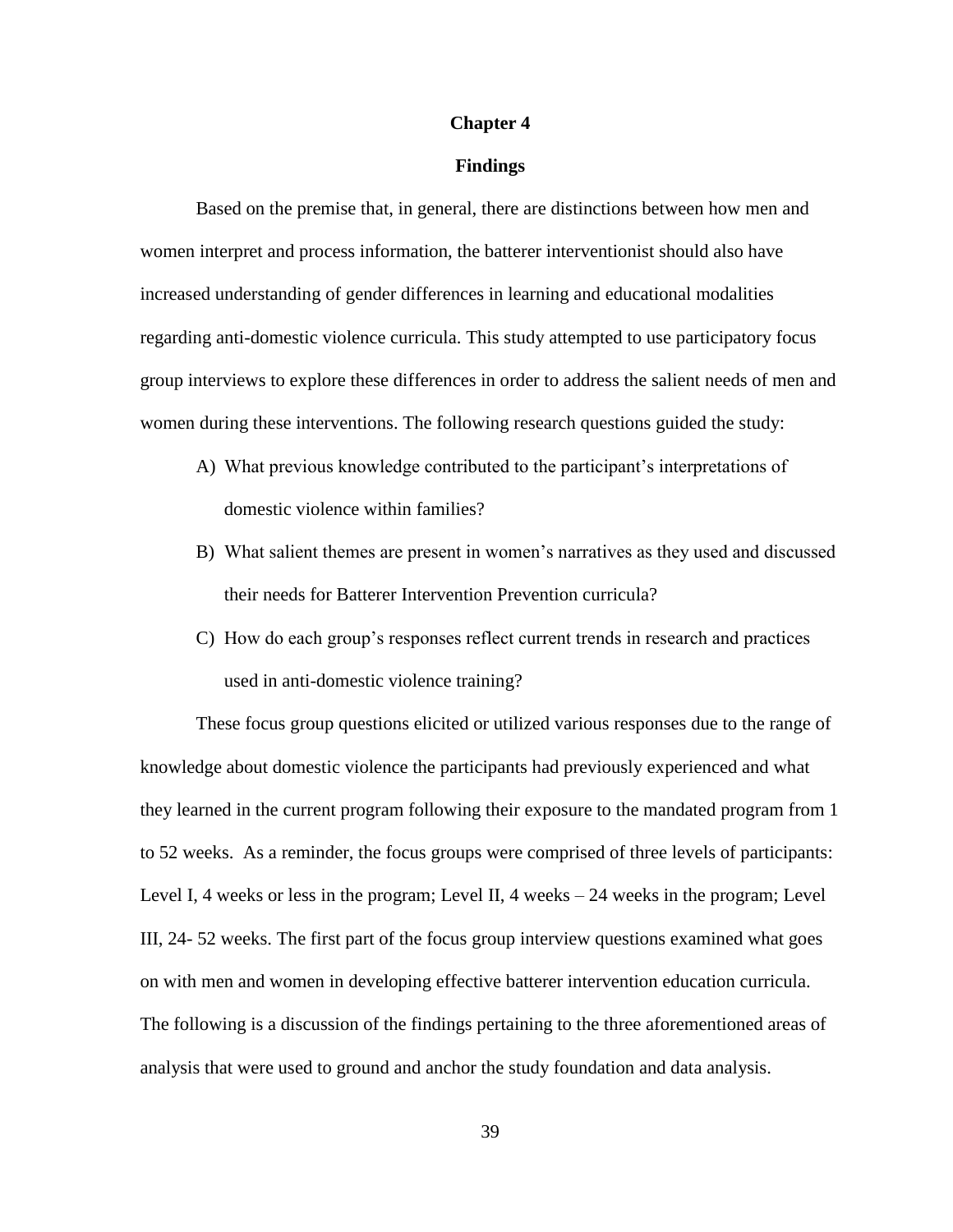### **Prior Knowledge of Domestic Violence**

The primary researcher led six discussion group(s) four with male participants two with female participants. There were approximately 10 participants in each group for a total N=62. These discussion groups were comprised of participants in the domestic violence prevention classes. Participation in the discussion groups were 100% voluntary.

As mentioned previously the focus group interviews began with open-ended questions regarding the participants" prior understanding of topics associated with domestic violence. These questions were intended to initially engage the participants and set the tone for building trust between them and me. This also allowed me to define appropriate boundaries and create an atmosphere of respect for participant knowledge to gain the most accurate information for the purposes of the research.

Both male and female group participants reported that much of what they knew about domestic violence prior to taking the prevention classes was based on seeing high profile cases of domestic violence played out in the media, information they had received from a family or friends and their own personal experiences with the topic. There were no gender differences from respondents noted in this set of questions. Most respondents, male and female expressed feeling more confident in their understanding of domestic violence since attending the prevention classes. For example, a few group members talked about some of the misconceptions they had before attending domestic prevention classes. One woman stated: *"I didn"t know that so many people could be affected by domestic violence…. It (violence) knows no race, age, gender or class. I can happen in anyone"s life."* Another respondent from one of the men's group explained that he realized domestic violence goes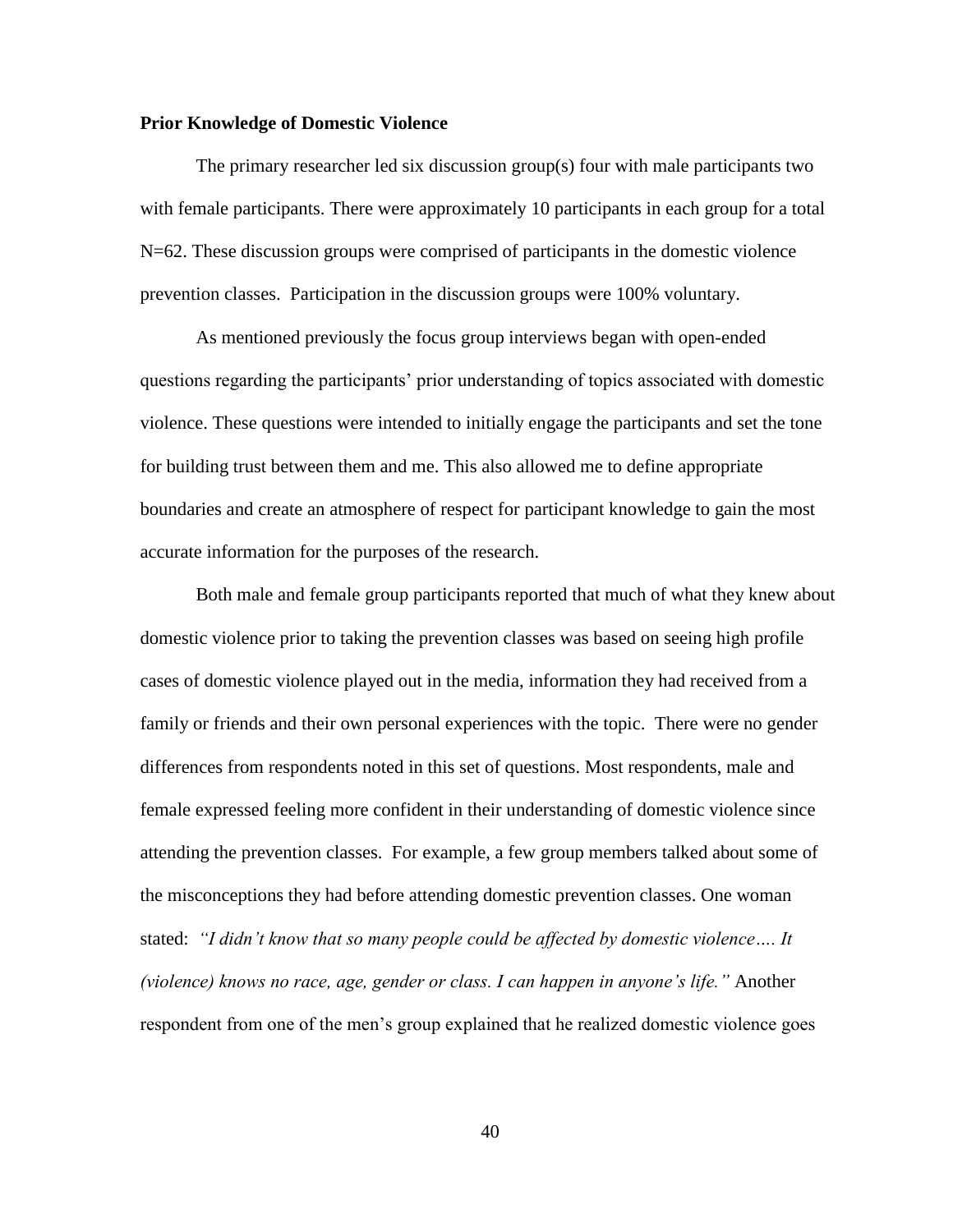deeper than people having relationship problems: "I see that it's more than two people fighting, arguing and not getting along….It becomes a pattern of behavior."

Many of the group members also stated that they knew it was against the law and it had to do with power and control. The range of responses regarding these open-ended questions was similar between men and women participants. The initial set of questions allowed the respondents to become more comfortable with the group interview process.

#### **Gender Matters in Batterer Intervention Programs**

#### **Women's Voices**

Most of the female respondents revealed that they were pleased to be asked for their input, and in my view, many seemed to use the participatory focus group process as an opportunity to reflect and review of their own progress. In addition, others said they were glad to be giving something back by participating in the interviews knowing that their feedback may be used to improve curricula for future batterer intervention programs. For these meetings, topic selection incorporated a participatory-based engagement process, which brought together a diverse set of voices based on the persons who participated. For example, women I thought would not participate much, such as those who were stigmatized for being mandated to batterer intervention programs (offenders), surprised me because they had much to say as they engaged in helping to develop batterer intervention training curricula. In the next section, I describe salient themes that cut across the responses by the women who participated in the program.

**Women's voices: Understanding their own emotional responses.** One of the keys themes that emerged for women was developing an understanding of their own emotional responses related to domestic violence behavior. As part of their journey toward increasing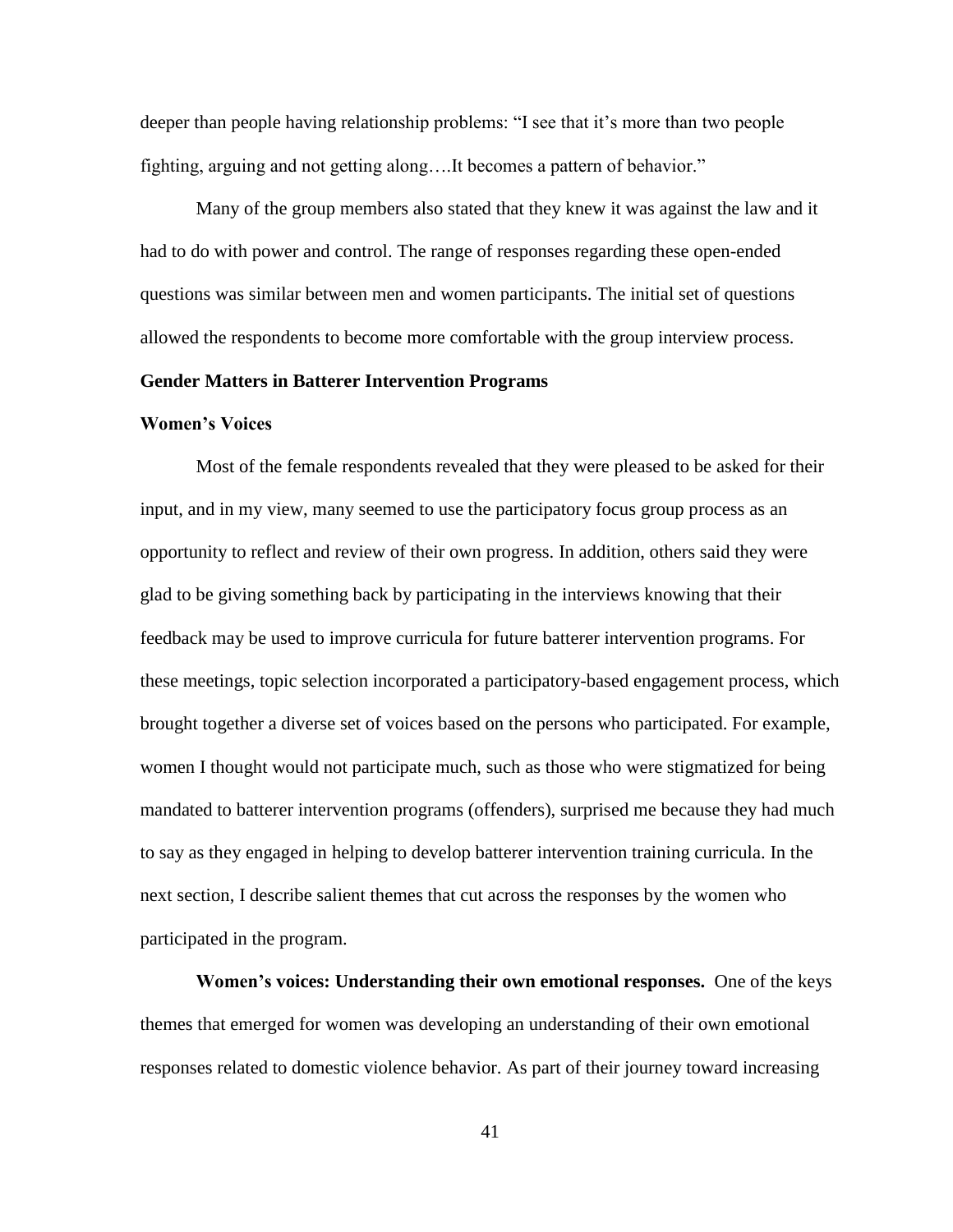self-awareness and developing options the women expressed the importance of wanting to understand why they made the choice to use force. A female respondent nearing program completion commented that she wanted to understand the role that jealousy played in anger building and eventually rage, while she also has a clear desire for solving the problem by learning about what is at the foundation level of the problem. For example, she stated:

*I believe learning about how jealously can be damaging in relationships will be helpful….We can also do well by looking at how we process anger, learning how our anger turns into sadness and then becomes rage…We need to learn to get to the core issues.*

Another group member who clearly wanted to address issues that touched upon self-esteem, poignantly stated: "*I think when you feel you"re not enough for whatever reason you can adopt poor ways of trying to control others. I would like to learn how not to do that."* In addition, a new group member echoed similar sentiments desiring to learn to recognize behavior connected to low self-esteem while addressing yet another issue related to emotions, feeling voiceless:

I think we have to understand why we act out.... For many women it's our way of *communicating something that"s upsetting to us.... We want to be heard.... We often feel invisible.... It"s our way of saying hey! Listen to me.... Somehow though, it leads to being verbally abusive or physically aggressive.... I know there is a better way to handle things.*

Another respondent who completed 31 sessions but was relatively silent compared to some of the women who completed fewer sessions finally spoke up saying: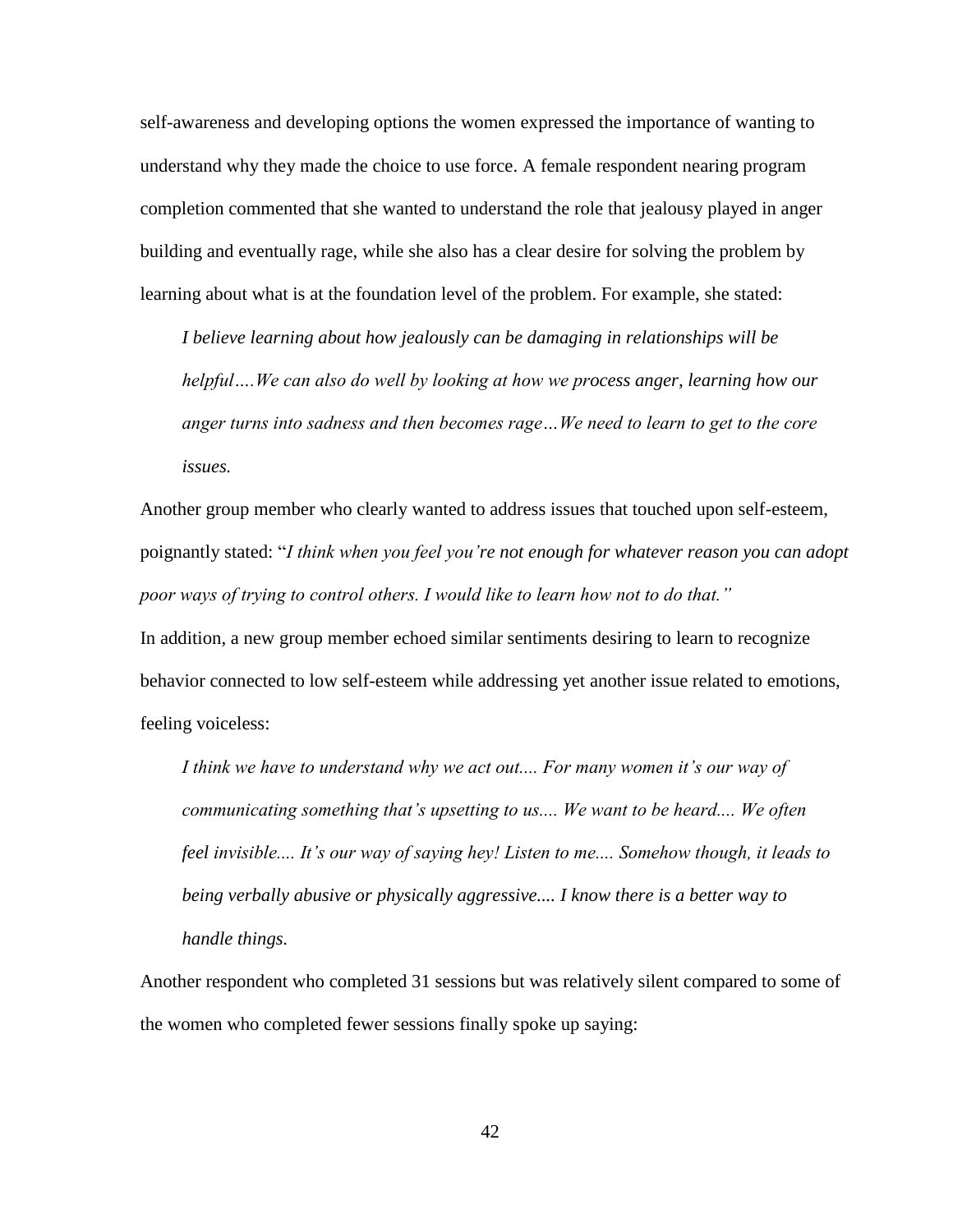*I agree with the other ladies self-esteem plays into it.... You"re not good enough, not smart enough, not pretty enough...* When asked to elaborate she stated: *I think when you don"t feel good about yourself you also tend to stay in relationships that are long past their expiration date.... The groups should definitely talk about self-esteem.*

Many of the women shared openly of themselves, not just giving their opinions about the topics they were interested in learning about, but also reflectively connected how their suggestions related to their own personal journey.

**Women's voices: Trusting the therapeutic process.** Another key theme endorsed by the women was to learn how to trust the therapeutic process. The women expressed that using force often was a source of shame for them and they may not had the language to discuss their thoughts and or feelings about those behaviors. One group respondent commented*:* 

*"We need to learn how to stop being numb to the chaos and madness that takes our relationships we have to learn how to trust ourselves".* Another followed her by saying*: "We have to learn to trust this process, talk about and take owner of our feeling".*

In the interview with the women it became apparent to me that they were beginning to realize the other group members and group facilitators could serve as a support network that may model relationships of equity and mutual respect fostering an atmosphere where they can learn to trust themselves and others.

**Women's voices: Exploring cultural differences in understanding domestic violence.** Another key theme that emerged in the women's group was their interest to include topics that explored various cultural dynamics in relationships, related to domestic violence: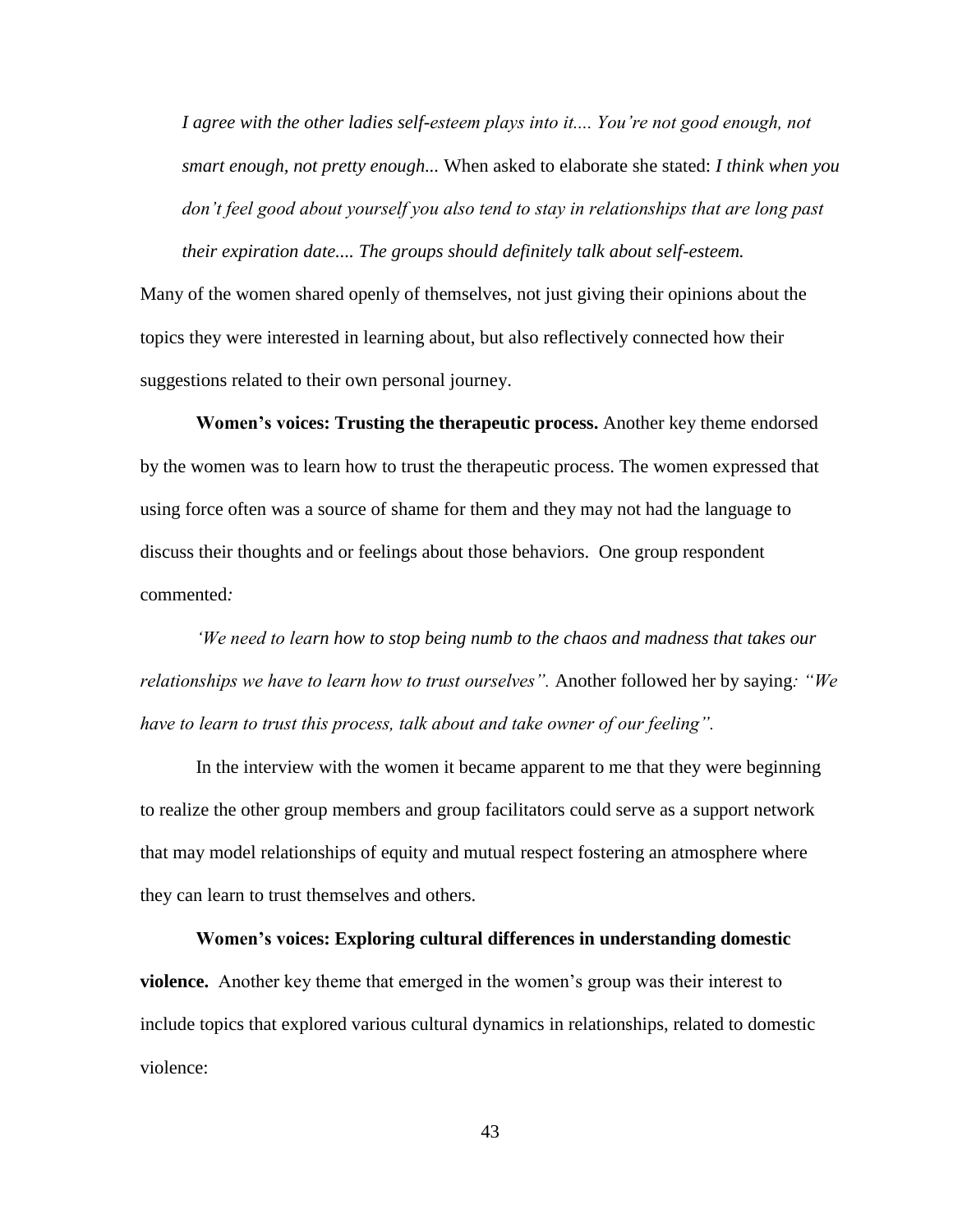*I recommend having more open discussions addressing various types of relationships including Gay and Lesbian...the information we receive in these classes have to spark us intellectually and intuitively if we are really going to get it.* 

Another respondent who said she was in an interracial relationship added*:* 

*I also want to look at the cultural issues that influence domestic violence behavior. I know domestic violence can happen in any home.... I would like to know if race and culture play a part in how it looks in the home.* The collective voice from the group affirmed that identifying cultural and societal messages about women and women"s roles in intimate relationships, discussing how these messages affect their choices could help develop a foundation for understanding.

### **Men's Voices**

**Men's voices: Managing anger in stressful context.** An emerging theme for the men was the recommendation to include strategies on how to manage their anger in stressful situations. The goal of anger management is often to learn to control and or express anger more appropriately. The behavior is often viewed as having momentary out bursts of anger as opposed to the long term systematic manipulation of power and control often associated with domestic violence behavior. There was a range of responses that I attributed to their differences in understanding what anger is. One group member who had completed 12 sessions believed that domestic violence behavior has a lot to do with how you"re brought up. He stated:

*Men often repeat the destructive behavior they were exposed to as kids.... You learn that it"s about trying to have things your way and getting angry when you don"t get what you want.... We have to learn to not let ourselves get so upset about things.*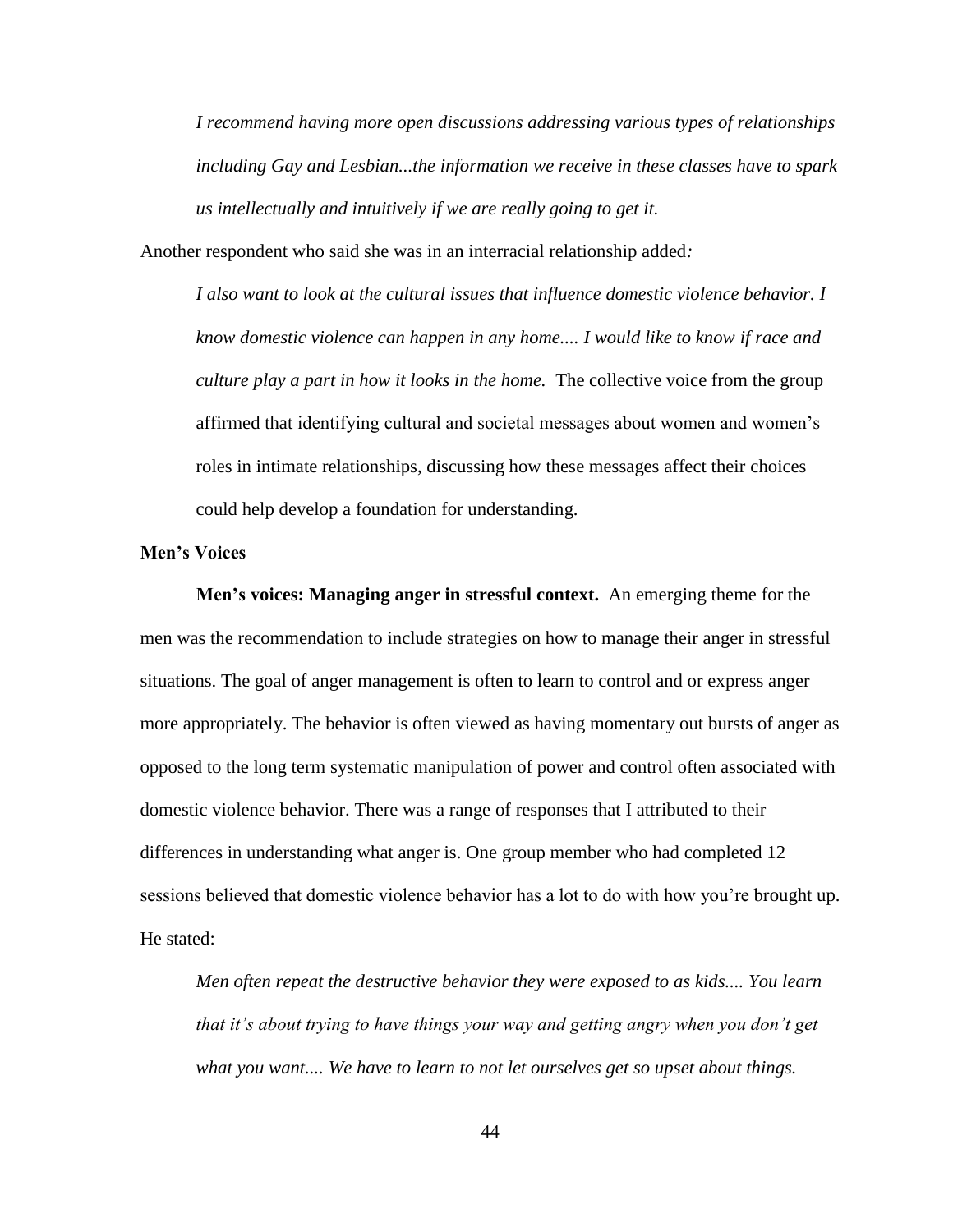Another respondent, one of the newer group members shared a similar sentiment: *The problem is you carry yourself with you.... No matter what relationship you are in if we don"t learn how to manage anger we just keep repeating the same thing over and over again.*

One of the senior group members who appeared to speak from insight derived from completing 48 weekly sessions stated:

*I agree we have to learn to control our anger but ending domestic violence takes more than that....There"s a bigger picture.* When asked if he would like to elaborate he continued*: I just think it"s important to learn not to be abusive whether we angry or not.... We don"t always have to be angry to be abusive you know.*

**Men's voices: Letting go of power and control.** Learning to let go of power and control in relationships was a surprising theme discussed in the group interview since male offenders often challenge the theory that domestic violence is not anger but about power and control. The men had various perspectives about the role power and control play in domestic violence behavior but the majority stated it was an important topic to address in class. One group member who was half way toward program completion stated that domestic violence behavior for men was linked to what was going on in their home environment: *"Growing up, many of us have learned that men are supposed to have control over the house". That's what my father did and I thought that"s how it was supposed to be".*

Another respondent alluded to power and control having an addictive quality: *"I believe acting out aggressively to gain power is intoxicating to some men" "The more a man does it and gets what he wants the more he wants to do it".* Another respondent setting across from him nodded in agreement said: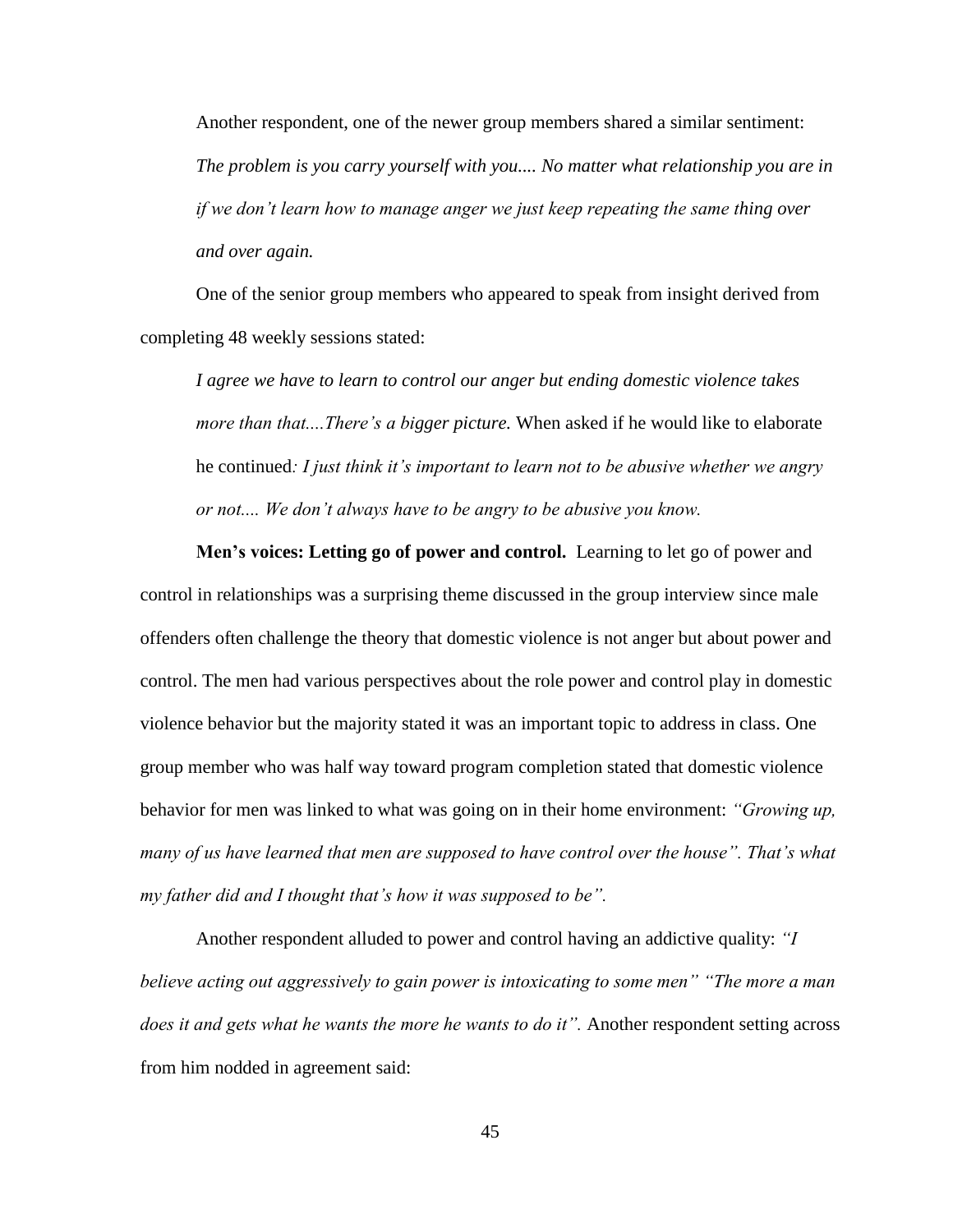*People who are in these classes need to learn how not to be controlling of their partners and take better care of themselves.... No one makes us violent.... No one pushes our buttons.... We allow certain things to get to us.* He concluded in an emphatic tone: *We choose to act out and we can choose not to.*

One of the respondents in the group that completed 35 sessions took a minute to reflect and said*:* 

*I think domestic violence behavior is based on anger and fear.... People lash out when they feel there is no other way out of the situation.... They don"t know how to communicate what they need in a better way.... I don't think they see it as fear but it is.* Fear of what I asked. He responded: *Fear of not being in control.... I think men feel they always needs to be in control or there not real men.*

The respondent sitting next to him, who had been tentative to speak up, said his last session was the following week, added*:* 

*You"ve got to accept that your here and take responsibility for your actions.... You"ve got to except what you did that got you hear and change it or you"ll be back here....*He went on the say that what stood out most for him was learning that for things to change you've got to change beliefs about how you think things should be: *It"s like we think we have our hands of the pulse of truth.... We know everything.... I think learning to having more realistic thoughts and expectations about ourselves and other people could lead to us doing better.*

**Men's voices: Understanding how children are affected by domestic violence.** The male participant"s also discussed that is was important to examine the effects domestic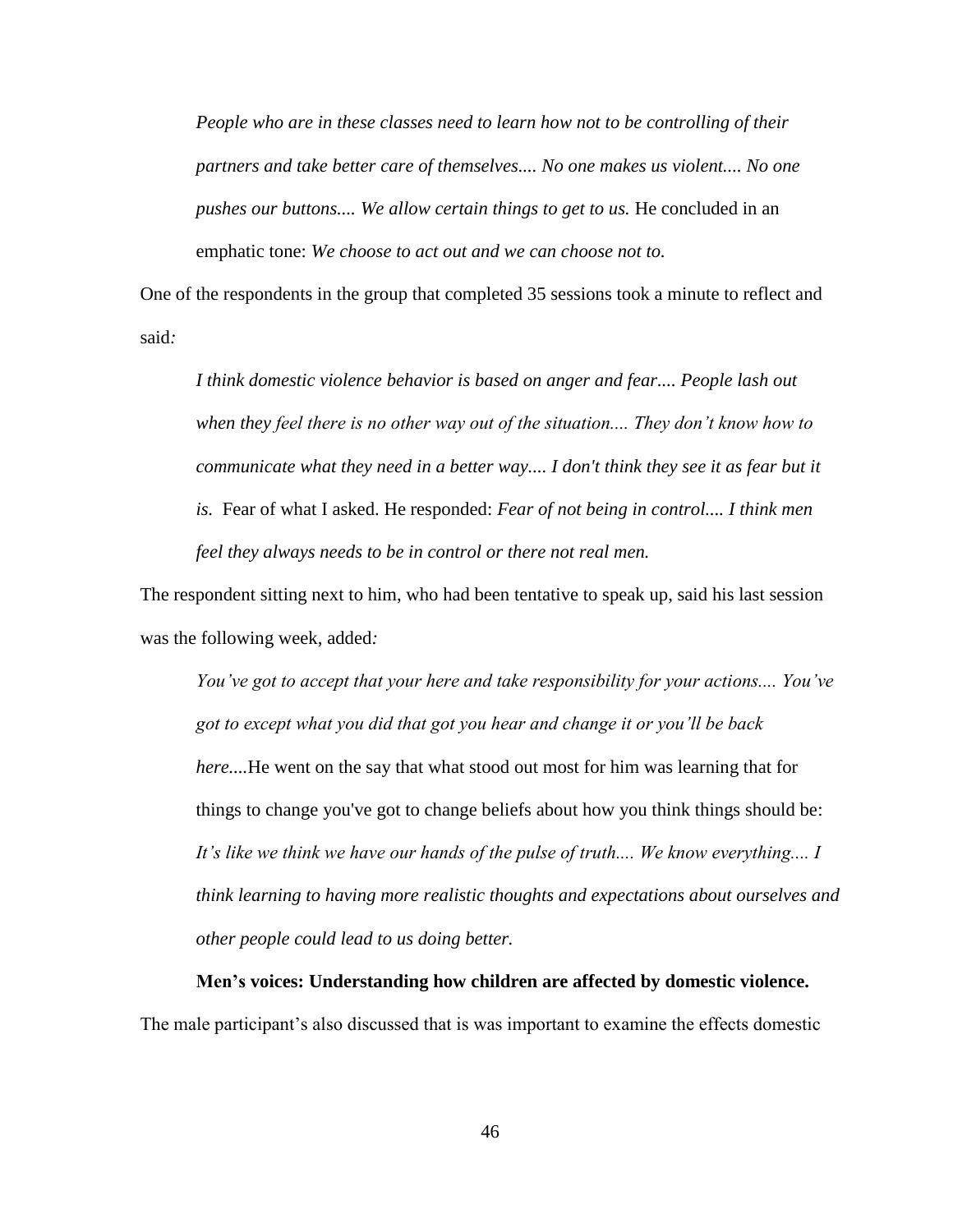violence has on children. The men stated they were very interested in learning more about the effects of domestic violence on the children. One respondent noted:

*Children are hurt and scared seeing that in their home.... Kids shouldn"t have to be scared for themselves and their family*. He concluded saying: *Seeing that at home could have permanent damage.... I should know that"s what happened to me.*

It was apparent to me as the interviewer that several of the male participants were attempting to address the importance of ending denial about the impact their behavior had on their children. Other sentiments from the respondents supported the importance of knowing how children are effect by domestic violence:

*It"s important to learn how to put yourself in someone else"s shoes.... we have to learn it"s not just all about us... What about our family? Our kids?*

Based on their demeanor and tone of voice it became apparent to the researcher that some of the respondents felt that this was a difficult but necessary topic to include in the program curricula. Several group members said they wanted to know how their behavior may have hurt their children emotionally and psychologically.

#### **Summary.**

*Gender differences.* The majority of focus group participants both men and women recommended themes to help foster change in their behavior to achieve more positive effects in their personal relationships. However, themes emerged from the women"s groups that were distinctly different from the men's groups as to what was important for them to learn in the intervention classes to help end abusive behavior. The themes that emerged for the women had a strong emotional content. Their responses appeared to show a significant need to explore and understand their past choices. Topics that were most popular with the women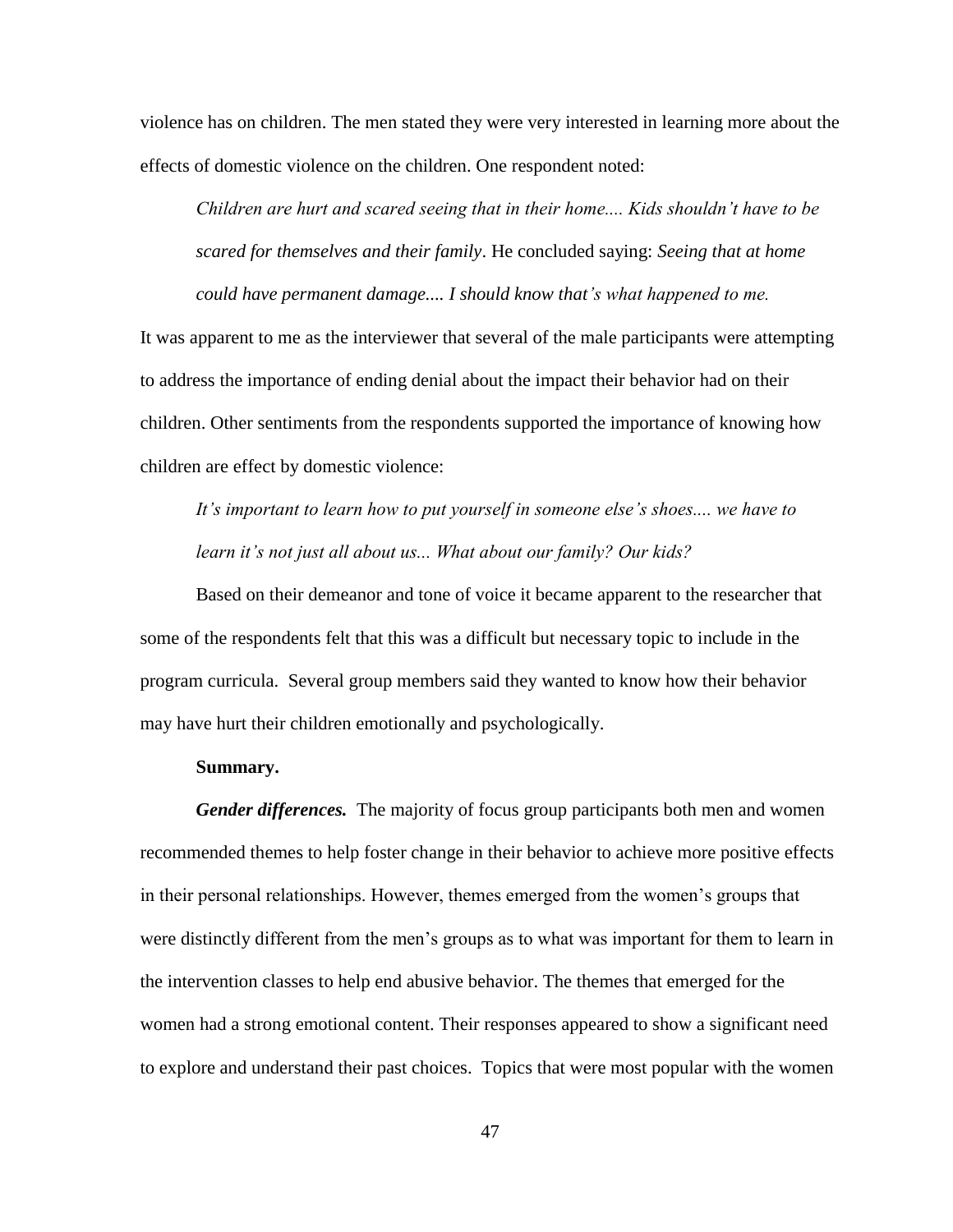had contextual factors that included issues around trust, self -esteem, cultural messages and perceptions of "fairness" in relationships. The themes also included exploring different types of relationships affected by intimate partner violence. For the women there was an emphasis on learning how to reclaim who they are and explore a more broad view of themselves and the behavior. By acknowledging the emotional factors surrounding their past choices, I believe the intervention process can provide a space for the women to widen the lens through which they view themselves.

The majority of topics the male participants chose were skilled based. They wanted to learn specific skill sets that focused on behavior modifications to prevent acts of domestic violence. The male respondents talked about the importance of learning how to manage anger and to how to stop controlling behaviors. One of the secondary topics, not mentioned as frequently as others was to learn to improve skills for communicating needs, feelings and other difficult topics.

The only topic the male participants recommend to include in the class curriculum that had a strong emotional content was exploring how domestic violence affects children. During that discussion i witnessed expressions of sadness and they shared their feelings of love for own their children and some shame over their behavior.

Maybe the reason the recommended topics had less range of emotional context, then the women"s topics, is because anger is the only acceptable male emotion. Our society is more permissive of men showing their anger outwardly, throwing things, hitting people and verbally lashing out, than it is permissive of women acting out in like manner. Indeed, anger, including fistfights or other physical confrontations, is often seen as true masculine behavior. It appeared too me during my interview with the male respondents that they believed that this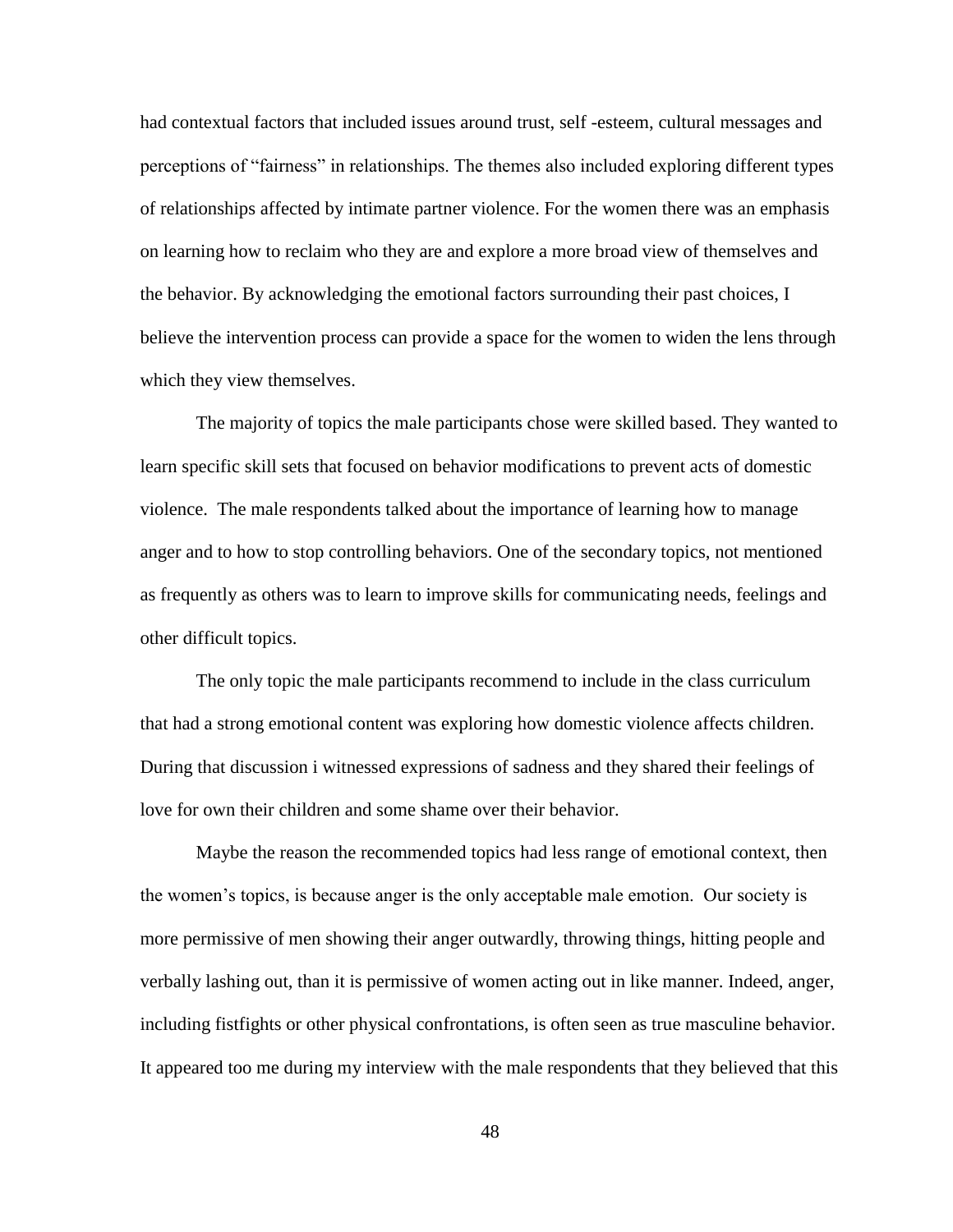was the primary issue connected to domestic violence behavior. The second most popular theme for the men that emerged from the group interviews was learning how to let go of power and control. They identified using manipulation to get what they want as a behavior that needs to change if domestic violence is to end. Several respondents connected power and control issues to male entitlement. One of the participants explained:

*A man who thinks that he"s entitled to dominate his family... and thinks that it is okay to solve problems with violence because he"s head of the house... is not going to see there anything wrong with his behavior.*

During the interview with the men"s group i perceived that many of them realized they needed to take a different philosophical position on masculinity and aggression, but had no idea how. Several respondents hinted that using violence and power and control was coming from a deeper place in their psyche then just trying to have things there way.

I understood it to mean that they struggled openly with stress and feelings of selfdoubt, of frustration and despair, of intense anger and powerlessness. Maybe more than learning how to manage and control their emotions as they recommended, the men need to learn how to appropriately call attention to, the need to be heard, to be treated fairly, to be respected, to talk about their fears, feelings of loss of control, and the intense internal pressure and confinement that they cannot sufficiently release. As the PI of the study there voices conveyed that those were very real struggles for them.

*Gender similarities.* With regard to the recommended topics to be included in intervention classes there appeared to be similarities in the responses from the men and women on what topics focused on helping them learn to change their way of thinking and change their behavioral responses. There was apparent sensitivity from participants both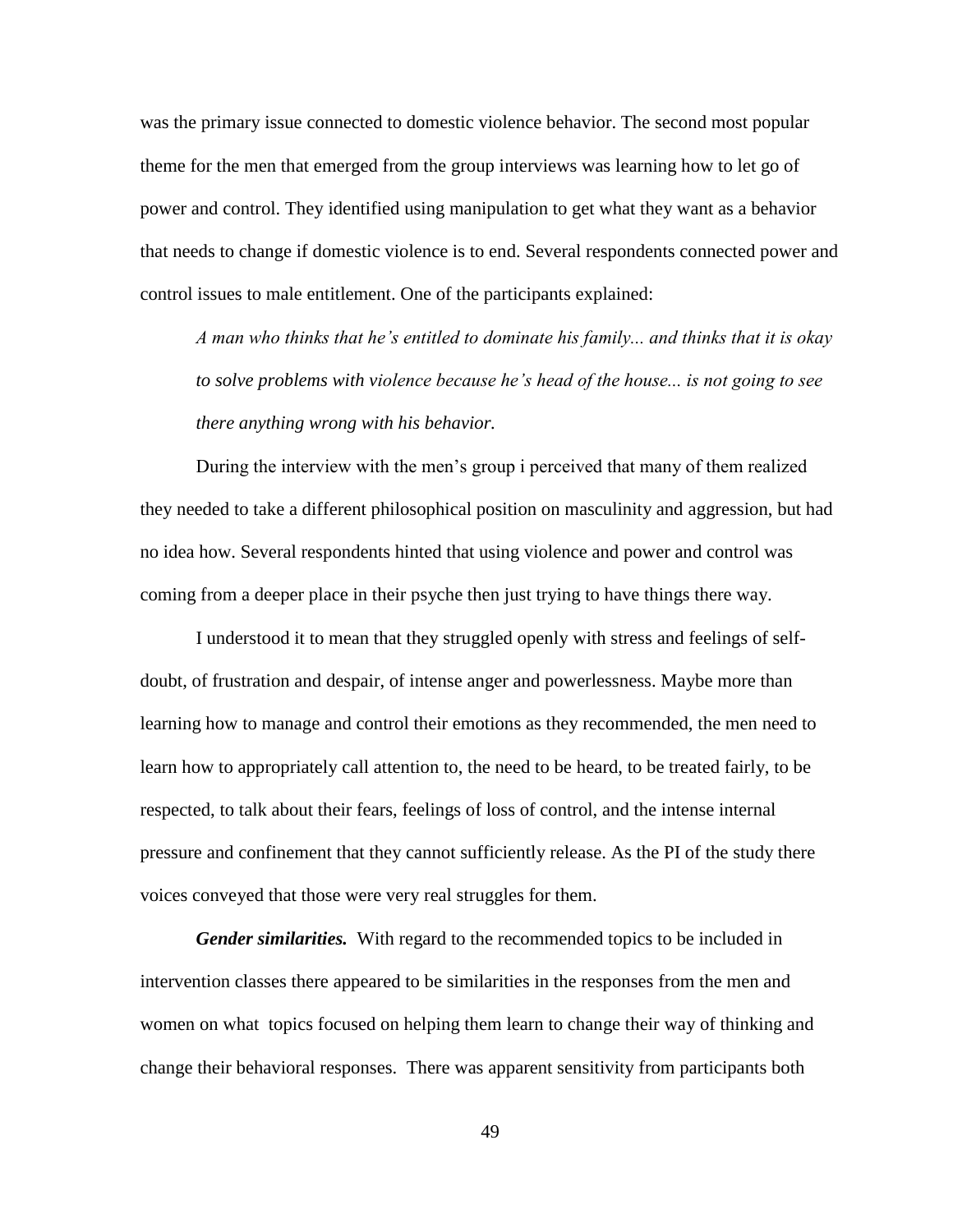women and men, wanting to understand the various dynamics of domestic violence and how it plays out in relationships. Both the women and men recommended topics that had an ingredient of recognizing the importance of taking at least some responsibility for past abusive behavior. The recognition of the importance of learning about the effects of domestic violence on children was similar for men and women in many respects. For the men this was one of the primary topics mentioned. For the women, it clear to me that it was an important topic but it was not recommended as often as some of the other topics. There may be several reasons for this. I observed that some of the women became sullen when one of them suggested including effects of domestic violence on children. I suspected one reason is because this topic is particularly challenging for the women, it would be critical that the topic is introduced in a gradual manner that is sensitive to each woman"s circumstances.

#### **Educational Tools and Strategies for Effective Implementation**

What are the teaching modalities that are most salient to the participants and the distinctions between them?

**Women's voices.** The two primary teaching modalities most salient to the women in the focus group were process discussions and the intervention work book. One respondent replied: "*I really like our discussions, especially when we focus on specific topics". "We learn so much from each other".* Another group member who liked the work book but had difficulty relating to some of its material noted*:*

*I like using the work book.... Some of the assessments were very helpful but I think the book was written mostly to help men so i couldn"t quite relate.* Another respondent agreed*: "Yeah, I would like have a work book really written for us. Helping us deal with our stuff".*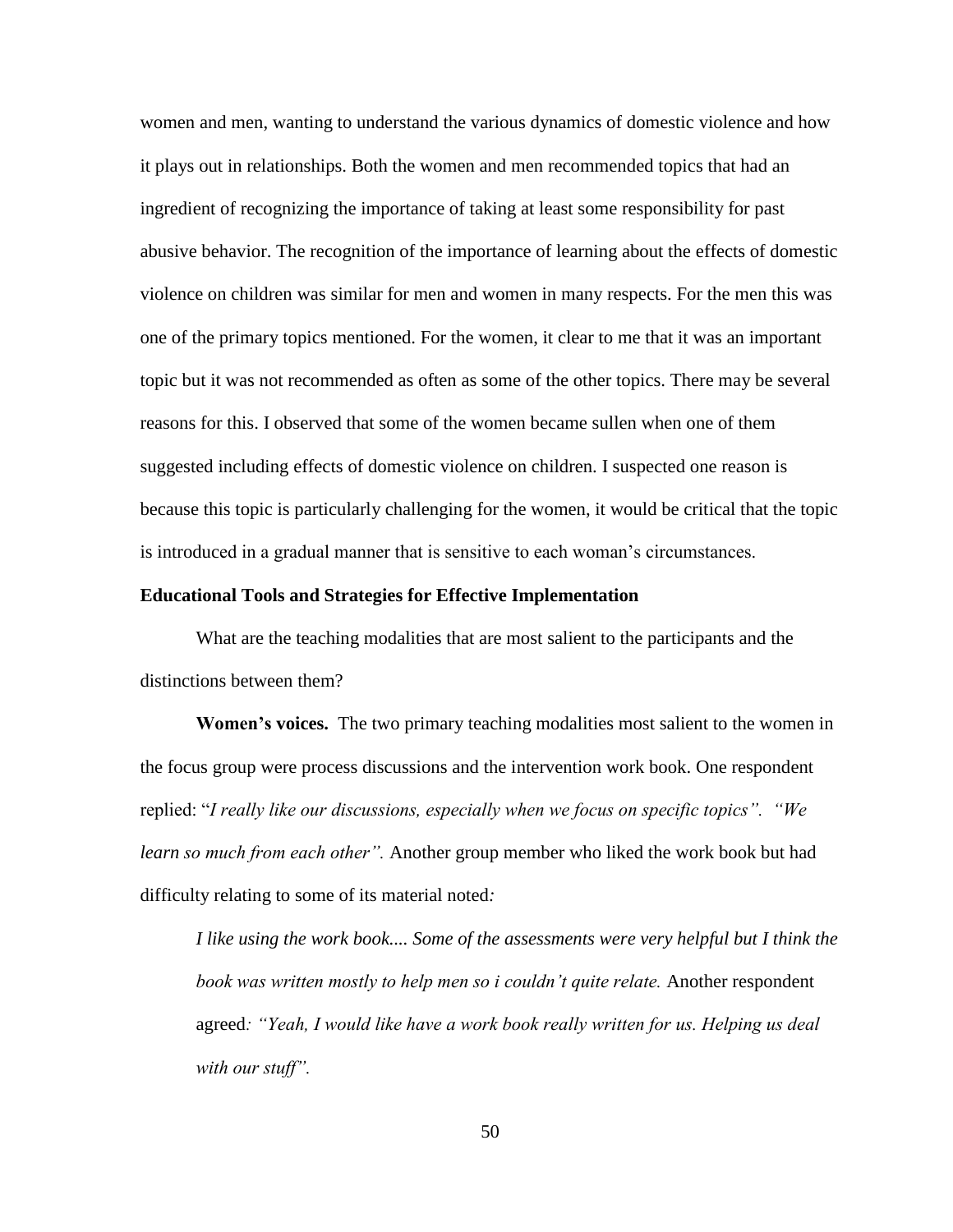Although not mention as often there were, some additional suggestions that included having guest speakers address the groups. They felt women who have graduated from the program could bring insight and experiences to enrich the learning process. Another woman recommended having art projects that relate to women's domestic violence issues. When asked if she would elaborate she stated: *"I think making collages about our experiences in these relationships would be interesting and revealing*".

**Men's voices.** The two primary teaching modalities most salient to the men in the focus group were the intervention work book process discussions. Several members indicated they liked the way the workbook provided structured and interactive assignments that keep them engaged as one respondent mentioned: *"I prefer the work book assignments because it helps me to stay on track*" There were also strong endorsements for the process discussions were the group facilitators would have an open discussions about a topics pertaining to domestic violence*.* One such group member who was less enthusiastic about the workbook remarked:

*I like group discussions.... It"s less formal so we have the opportunity for more personal discloser about what"s going on in our relationships....I learn a lot from hearing what the counselor and the other guys have to say in our group discussions.* 

Unlike the feedback offered by the women, no additional suggestions emerged from the men"s groups for teaching tools or strategies that might be helpful in disseminating the information.

#### **Summary of Finding**

Both male and female participants preferred group discussions based on a particular chosen topic related to domestic violence issues, as the best teaching strategy. The male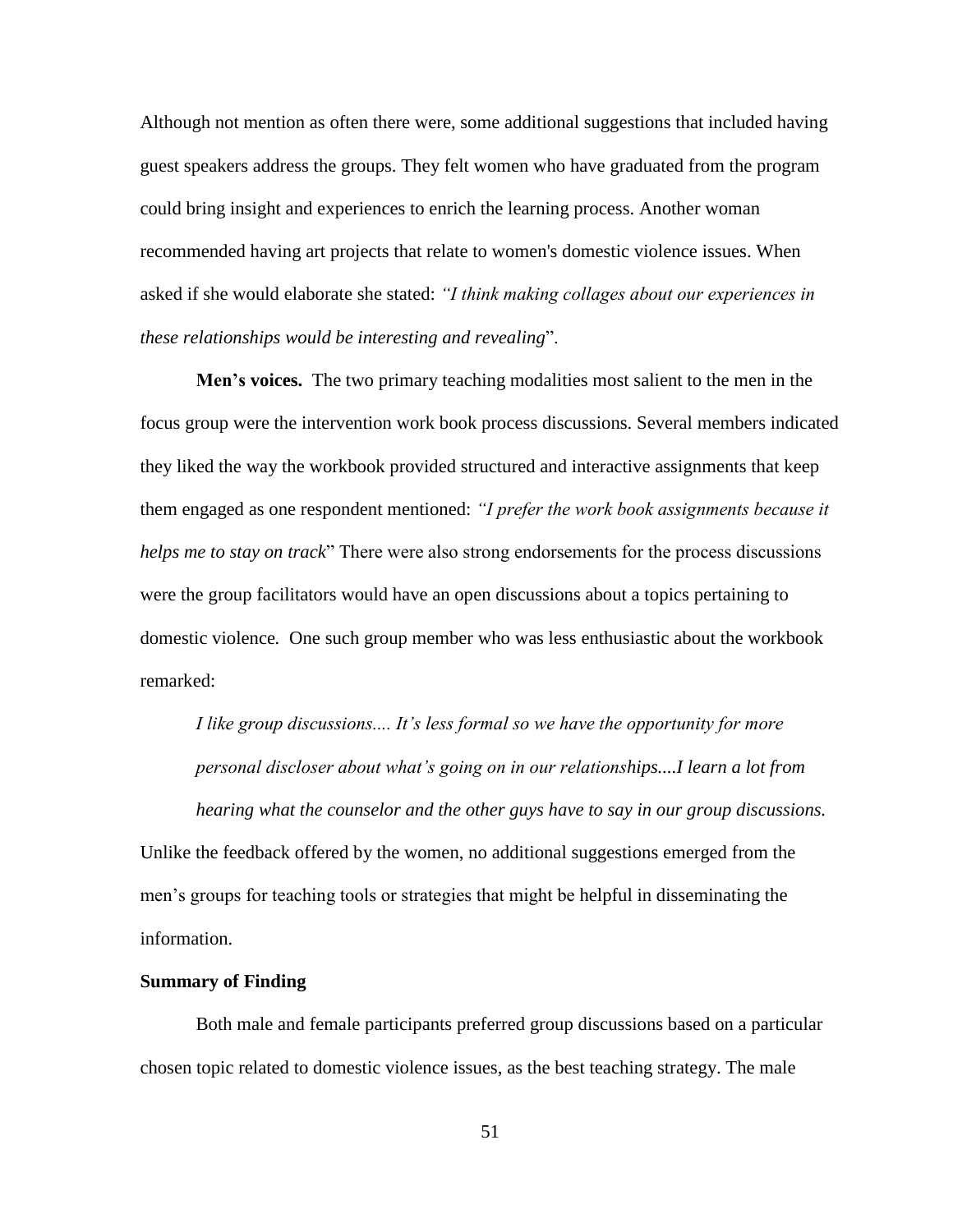participants appeared to also like the work book as this was their second choice. The structured assignments appeared to help them stay on track by following systematic approach to each lesson. The women also choose using the work book as the secondary means for learning the information. However, the majority of them were less impressed with the workbook content. Several women stated that the book was primarily written for male batterers. They wanted to have workbooks designed to address their needs. The women also recommended having guest speakers, who had previously completed the program, speak to them about their experiences. One respondent suggested including art projects that would allow them to creatively expand their means of expression. In contrast the male respondents did not disclose any thoughts to recommending additional types of teaching tools or methods. There was strong evidence of gender-differences in their responses to the focus group questions. While there was some gender agreement between participants' perceptions on a few topics the majority of the recommendations were distinct based how the men and women contextualized the reasons for domestic violence behavior. As seems clear, their responses support what some researchers and anti-domestic violence advocates recommend that there should be gender-responsive intervention specifically tailored to the needs of both women and men.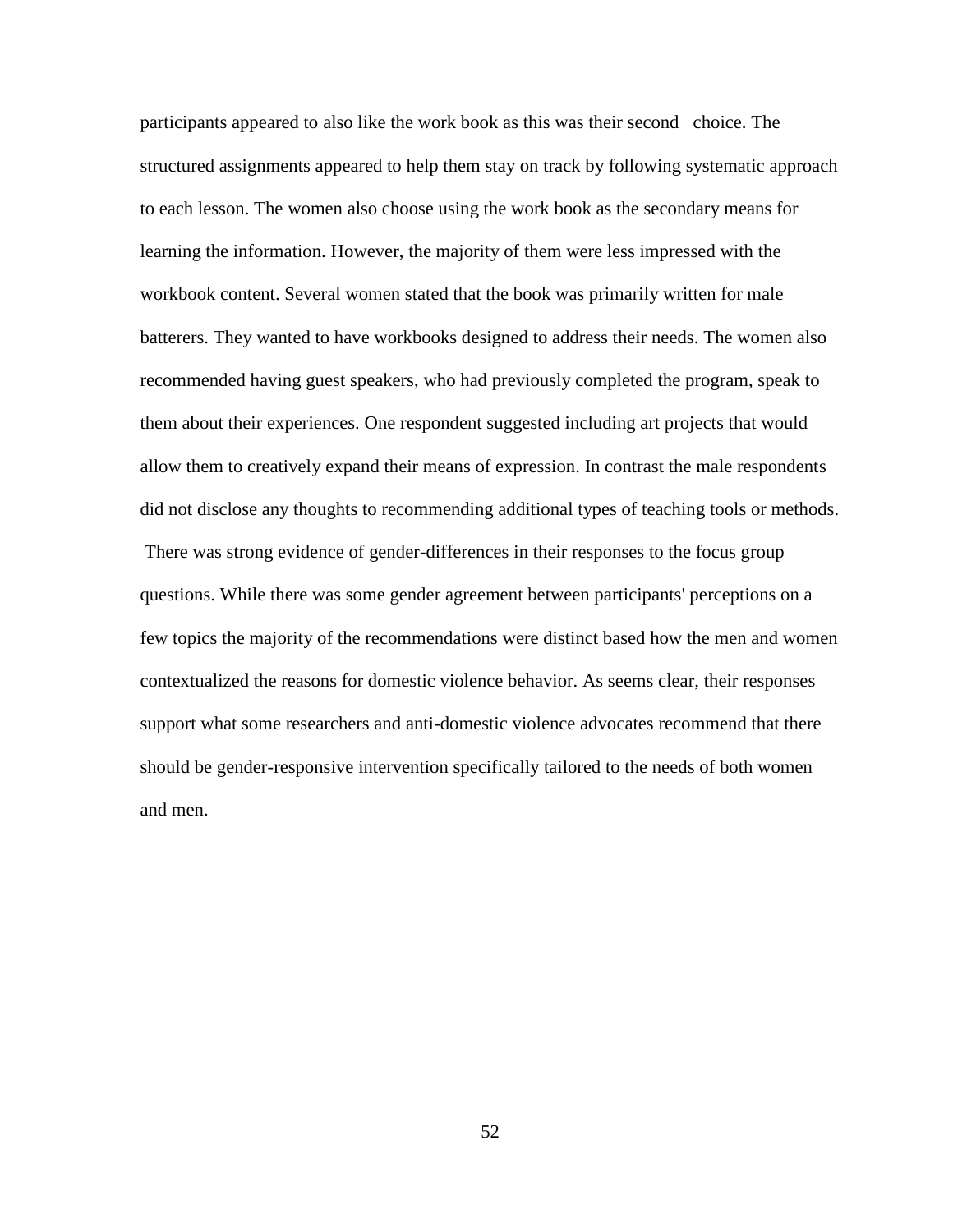#### **Chapter 5**

## **Conclusion**

In the United States, one out of every three women murdered is killed by her legal husband or partner. Indeed, 4,000 women are beaten to death by their husbands or partners each year in this country (Paulozzi, Saltzman, Thompson, & Holmgreen, 2001).Nearly up to one million men report being victims of domestic each year. Domestic violence and the abuse of women is a global problem, affecting millions of families yearly (Watts & Zimmerman, 2002). In the state of New Mexico one third of women homicide victims were killed by a former or current intimate partner (NCADV, 2010). The purpose of intervention has been to reduce family violence by the most effective means possible. It is the responsibility of treatment providers to assess the methods and models they use in providing education curricula to make sure the quality of the information is following the standards of best practice.

Development of batterer intervention programs continues to occur in an environment that acknowledges domestic abuse as a gendered issue in which most perpetrators of abuse are men although there are women mandated to attended intervention programs for intimate partner violence. There is scarcity of studies which examine how current Batterer Intervention programs can develop innovative and relevant curricula that acknowledges the "voice" of client-based participants. There are even fewer studies addressing how gender matters in developing BIP curricula thereby allowing a disservice to the participants, their families and the community at large allowing intervention models that are proven to be ill effective, to remain at the standard for BIP"s to follow.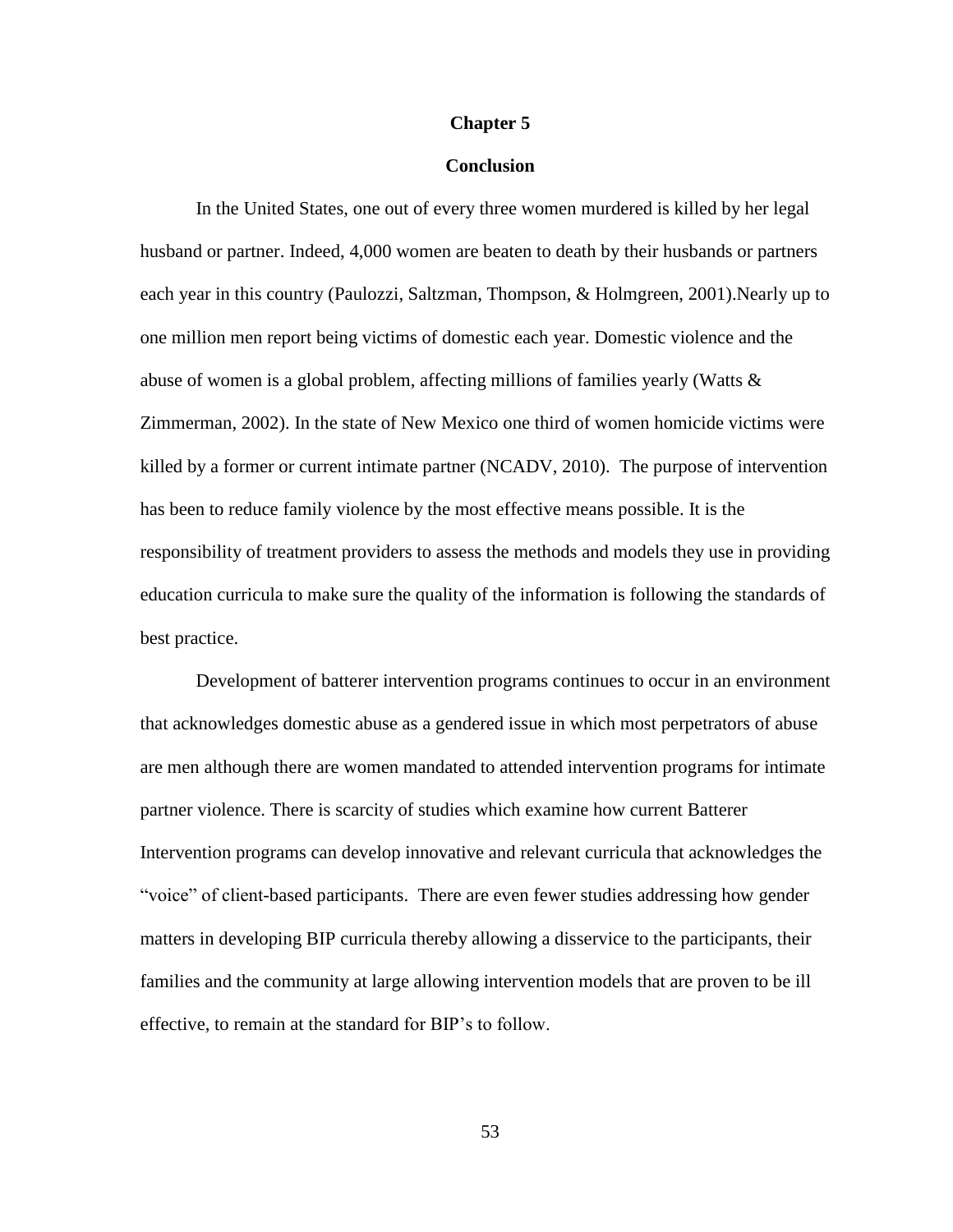This study focused on a small number of men and women participants enrolled in a local New Mexico BIP but the information they shared reflects the issues involving the lack of gender- based intervention, in the field of domestic violence intervention at large.

The focus group study finding supported existing research that maintains men and women learn process and assimilate information differently. There was strong evidence of gender-differences in their responses to the focus group questions. While there was some gender agreement between participants' perceptions the majority of the recommendations were distinct based how the men and women contextualized their experiences. The responses support that there should be gender-specific interventions specifically tailored to the needs of both women and men. Designing and implementing batterer intervention curricula based on the study"s findings may increase the efficacy of BIP decreasing recidivism of domestic violence behavior here in New Mexico and the throughout the nation.

This study is a preliminary examination to capture the opinions of the men and women participating in a batterer intervention program. The findings include gender does matter in developing effective intervention curricula. The findings open the door for future research.

#### **Limitations**

This study was based on interviews with 62 participants in a batterer intervention program in Sandoval, County New Mexico. The participant's sample represents only a small segment of the population attending classes in a BIP. The ability to generalize from this sample is limited. However purposeful sampling allowed for information-rich data collection.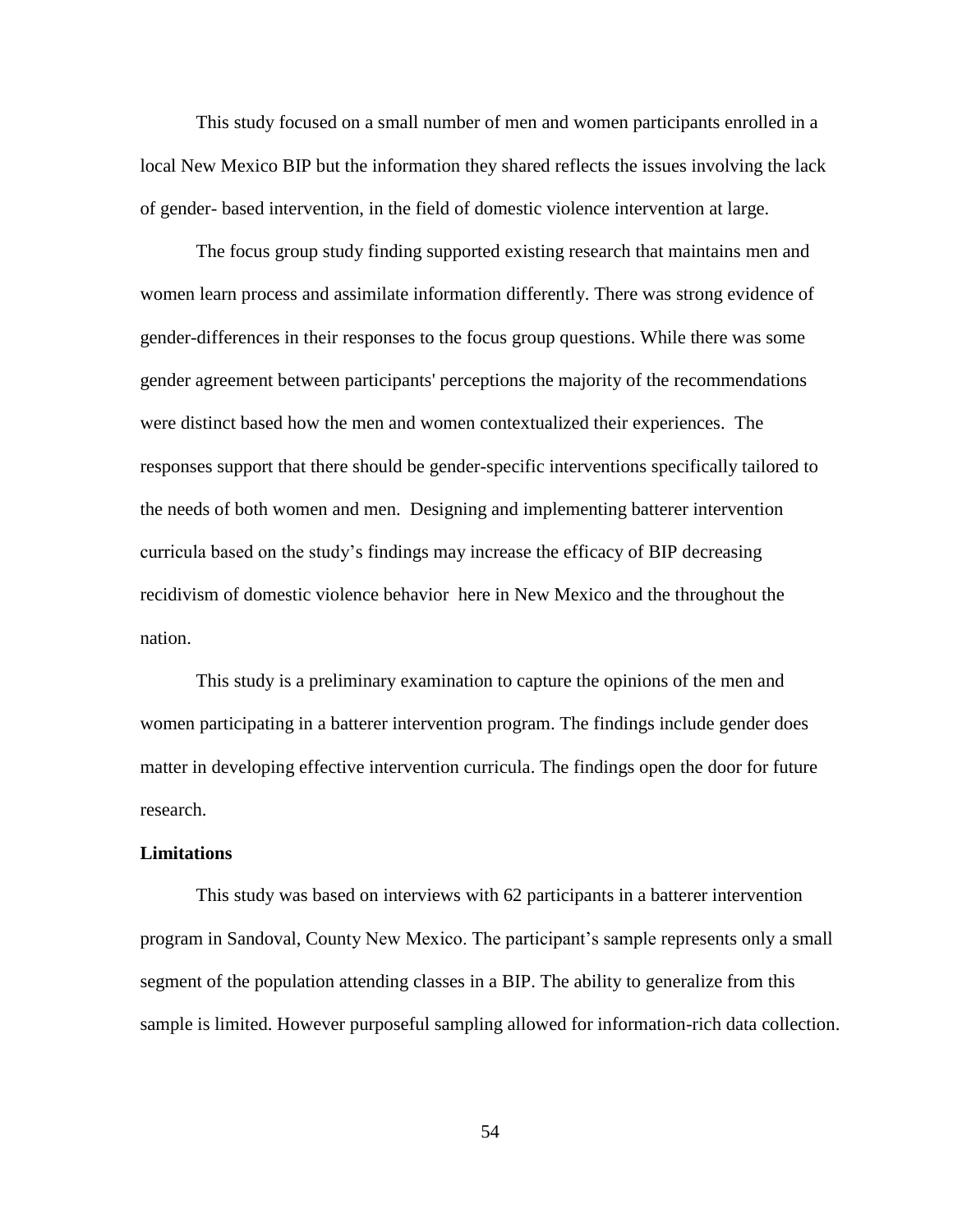## **Recommendations**

Because batterer intervention gender- based curricula is uncommon in current program models most BIPs use to treat both men and women, there is a need to revise how gender will be incorporated in intervention development. Additional research studies, that designed to give voice to this population of men and women who have often been stigmatized and marginalized, are necessary to further understand the issues of importance in developing gender appropriate psycho-educational curricula.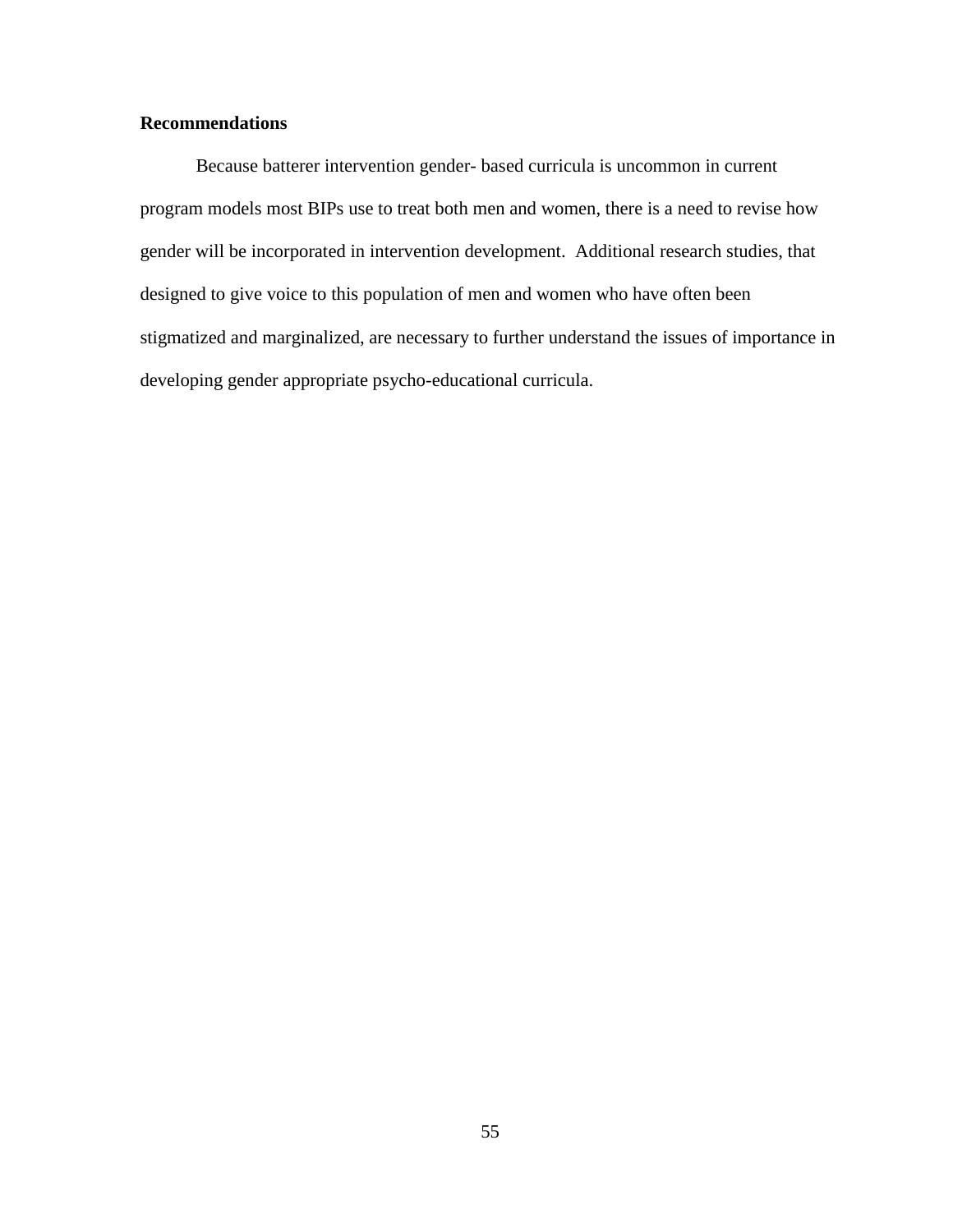# **Appendix A**

# **Focus Group Survey Instrument**

# **Focus Group opening statement and Questions:**

Opening Statement:

Good morning/afternoon.

Thank you for taking the time to meet with me. I will honor your time by making sure that we wrap up the interview and survey questions in the next 60 minutes. I am conducting a study to gain information on what topics, taught in the domestic violence class, do you believe would be or have been helpful in ending domestic violence behavior.

My evaluation in formative and qualitative. This means that my primary goal is to gather information that can be used to improve the curriculum taught in the domestic violence classes. All of the information we collect is confidential as to who provided it. For example I do not disclose who actually participated in this focus group nor will the final report make any attributions for quotes. I hope this encourages you to speak freely. This information will be included in a UNM graduate research project due to be completed by November 2011.

Are there any questions before we start?

I need to make sure that everyone has read and signed the consent forms.

Feel free to ask any questions at any time during this process. You can choose not to respond to any question at any time or end your participation in the discussion group at any time.

# **Group discussion Questions:**

1. What do you know about domestic violence?

2. How informed do you feel you are about domestic violence is and is not? What if any were the misconceptions you had about domestic that changed after you started attending the class?

3. What are the different types of domestic violence behavior you"ve reviewed in class? Are there any common characteristics between them?

4. What topics do you feel are important to cover in the domestic violence prevention class? Why do you choose these particular topics? What is it about these topics that you feel are important?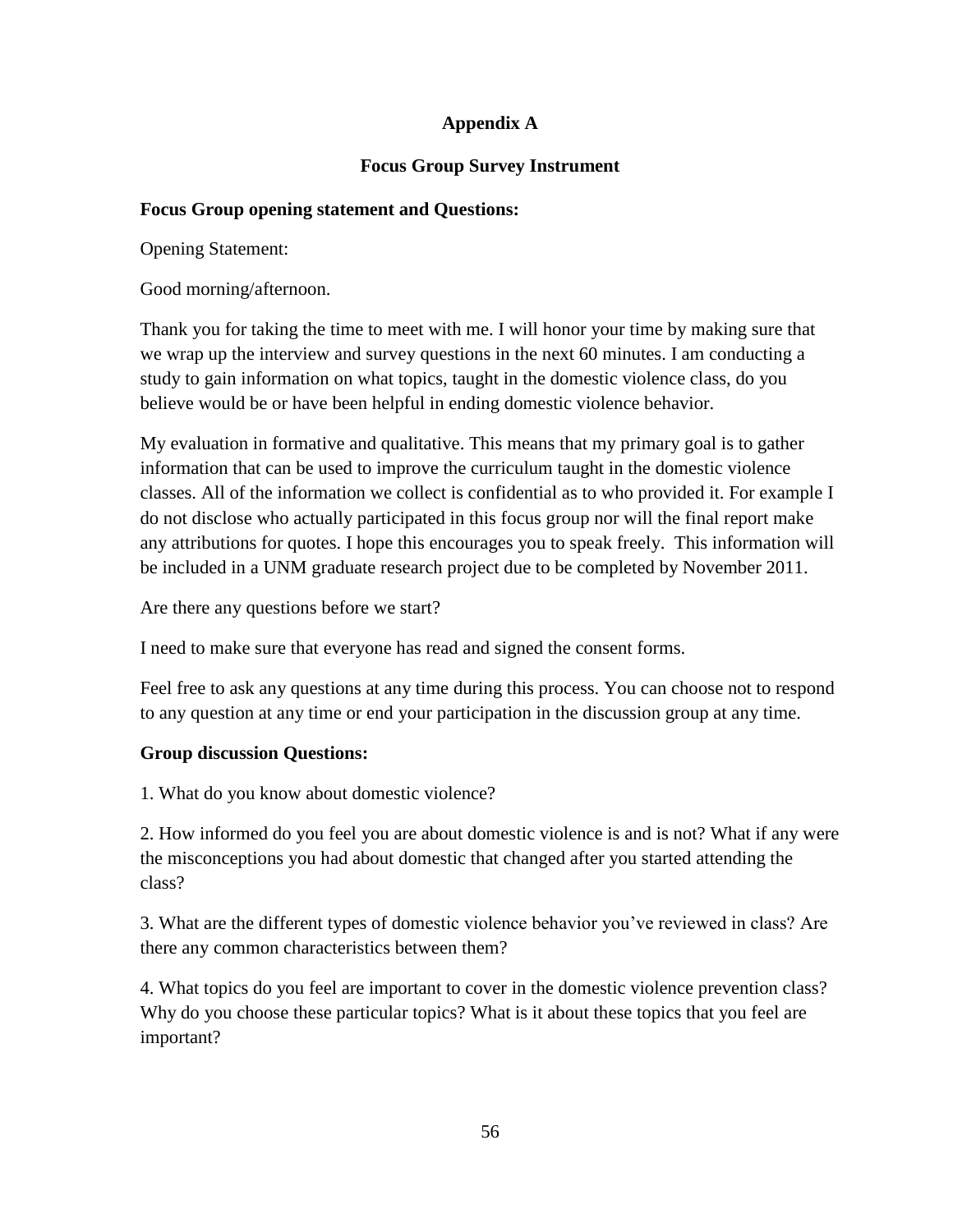5. What topics have you covered that you would like to learn more about in helping you gain a better understanding of how to change domestic violence behavior? Why do you feel learning more about these topics would be helpful?

6. The classes use various ways of providing information about domestic violence issues such as: Workbook exercises, group discussions, video clips etc... Which ones do you think are effective, if any?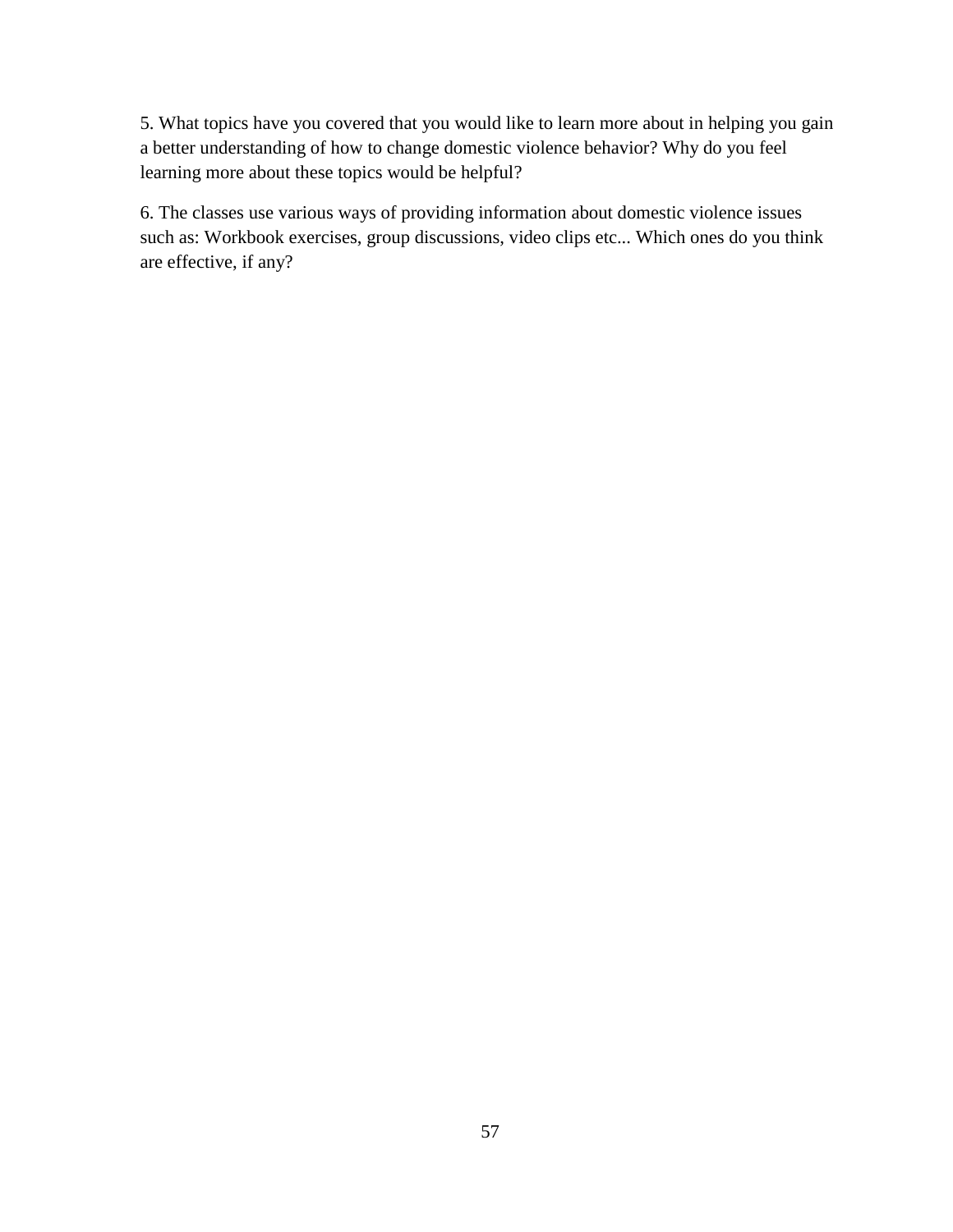### **Appendix B**

### **Sandoval County DV Prevention Permission Letter**

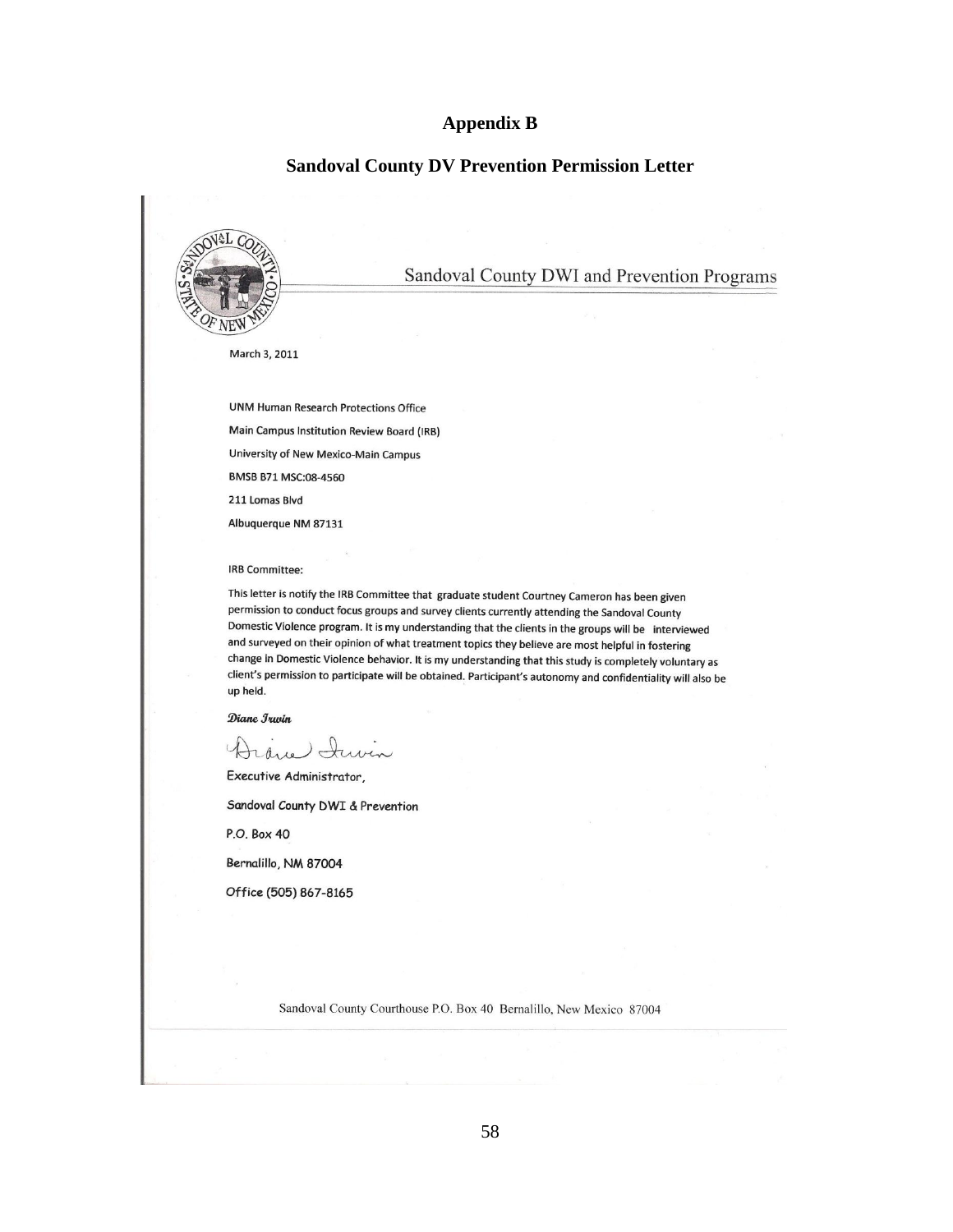## **Appendix C**

## **Consent to Participate**

## **The University of New Mexico Consent to Participate in Research**

## **Gender Matters: Giving Voice to the Voiceless in Developing Relevant Batterer**

## **Invention Curricula**

## 9/17/2011

# **Introduction**

You are being asked to participate in a research study that is being done by Courtney Cameron, who is the Principal Investigator and, from the College of Education, Health, Exercise and Sport Science. This research is studying is Determining the attitudes and opinions of participants in Batterer Intervention programs on treatment topics that are most helpful in fostering an end to domestic violence behavior.

One of the primary steps in developing comprehensive curriculum for the domestic violence interventionist is identifying what topics need to be included in the training to increase the treatment provider"s knowledge and understanding of dynamics of intimate partner violence. The research for this study focuses on gaining a critical piece of pertinent information in developing this curriculum. The purpose for conducting this research is to obtain feedback from clients, both men and women currently receiving educational classes for domestic violence prevention from batterer interventionist, identifying what topics they believe are most effective in increasing motivation to change domestic violence behaviors.

You are being asked to participate in this study to give your opinion on what topics you think would be the most important to include in educational classes. I am seeking to determine which topics you believe may be effective in changing domestic violence behaviors and why you think those topics would be important. Participation is completely voluntary. Approximately 80 people will take part in this study at The Sandoval County Domestic Violence Prevention Program.

This form will explain the research study, and will also explain the possible risks as well as the possible benefits to you. We encourage you to talk with your family and friends before you decide to take part in this research study. If you have any questions, please ask the research facilitator.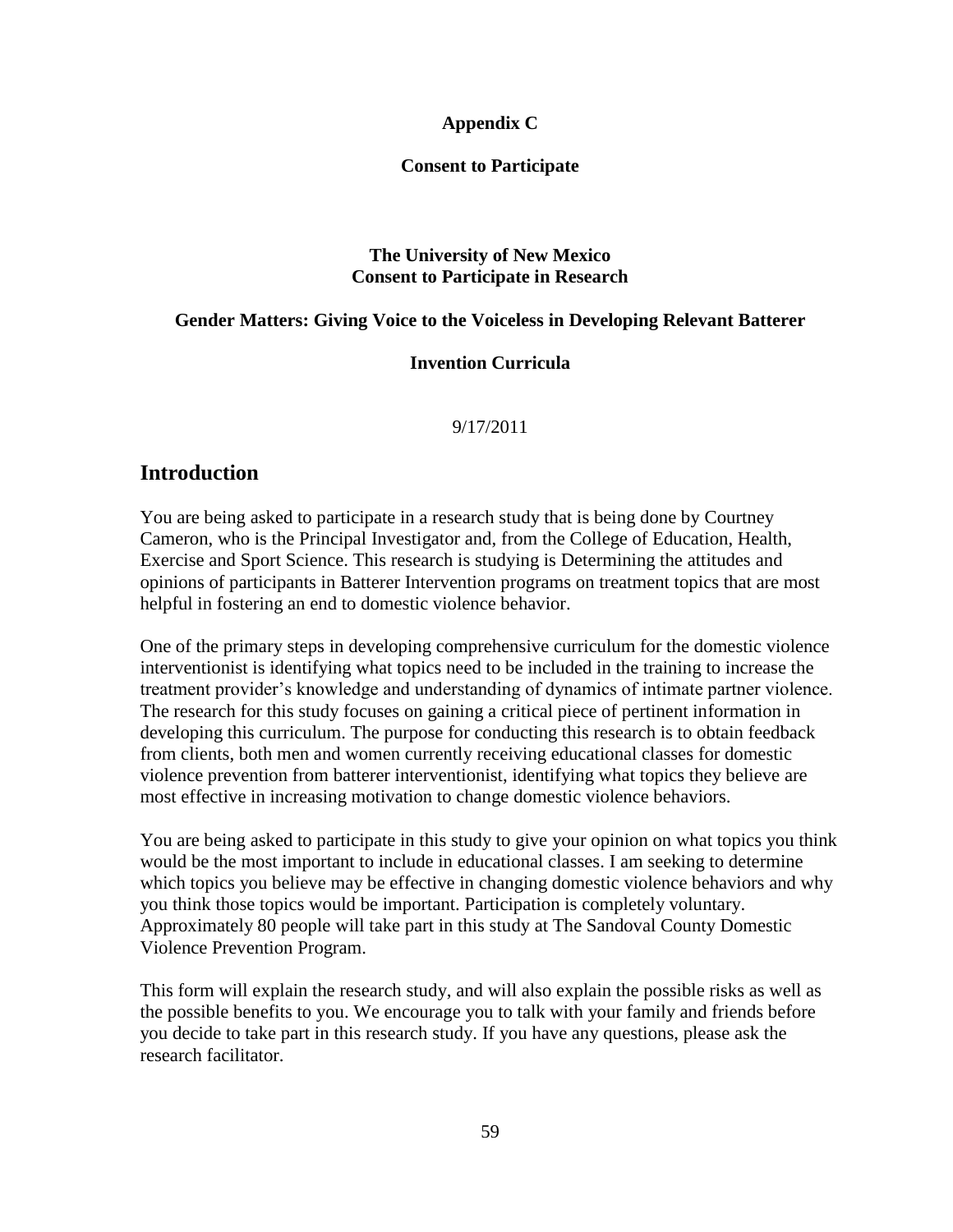# **What will happen if I decide to participate?**

If you agree to participate, the following things will happen:

The first week information about the study and consent will be given to you to take home and review and the researcher will be available to answer questions after class. The following week the focus groups will take place. This gives you the opportunity to read through the consent and ask questions individually. Group members who are interested in participating the following week in the study's discussion groups will be escorted into another classroom while the remaining non-participants members will remain in their assigned classroom to continue with their group activities. If all the class members want to participate then the classroom will be transformed into the study site without having to move participants to a different room. However this is only the case if all 100% of class clients decide to participate in the discussion group. Classroom space will not be compromised in any way should any client not want to participate. Even if just one person indicates they do not want to be a part of the study's discussion group, they will remain in their original classroom for their regular class instruction and all other voluntary participants will move to another classroom.

# **How long will I be in this study?**

Participation in the group discussion will take a total of 45 minutes.

## **What are the risks or side effects of being in this study?**

The anticipated risks to group participants are minimal. The research facilitator has considerable experience working with intervention groups and has been trained to identify signs of distress or discomfort in group participants. These same skills will be employed to minimize peer pressure before and during focus group discussions. Additionally the questions being asked of participants are meant to evaluate the content of the prevention program no sensitive personal experiences will be discussed. The researcher will speak to each participant individually to ensure that they understand they have a right to leave the study's discussion group at any time. The potential participants will be reminded that their level of involvement in the study will in no way affect their status in the current program.

# **What are the benefits to being in this study?**

There may be no direct benefit to participants in this study; however, your feedback and opinions will go towards developing an updated and improved educational curriculum for batterer's intervention programs. Your active participation can lead to better information provided to clients in intervention programs thus increasing domestic violence intervention program's overall efficacy. Increased program efficacy can lead to reduced recidivism as it pertains to domestic violence offenses. The new and improved curriculum resulting from data produced from this study has the potential to be adopted as the standard training used in intervention programs throughout the state of New Mexico.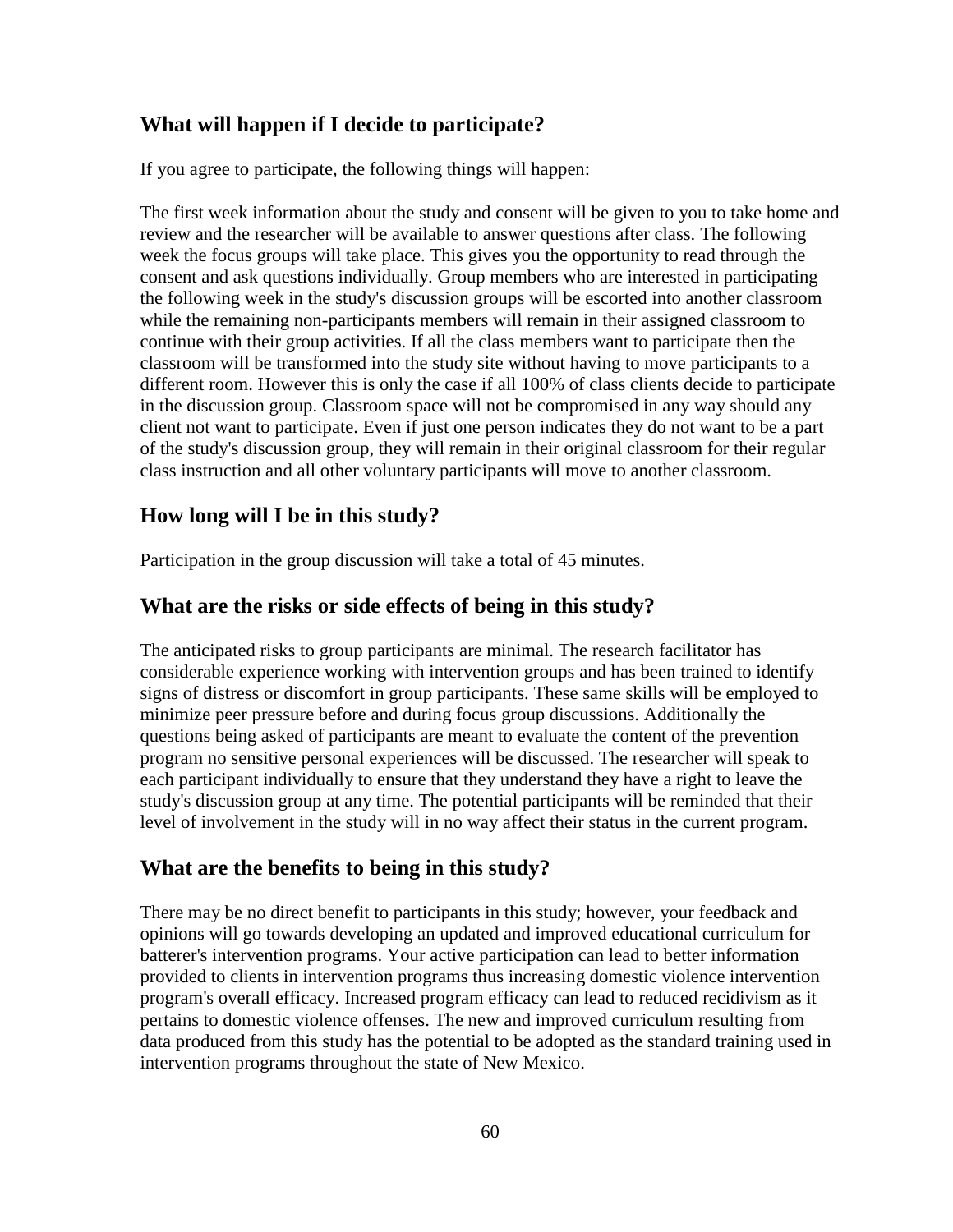# **What other choices do I have if I do not want to be in this study?**

You have a right to leave the study's discussion group at any time. You can choose not to participate at all. Your level of involvement in the study will in no way affect your status in the current program. You will receive program attendance credit whether you participate in the focus group or attend your regular class.

# **How will my information be kept confidential?**

The questions are limited to a general discussion of the curriculum and not personal details about participant"s personal experiences. Statements made during the focus group discussions are to remain confidential within the group. No identifiers will be collected. Participants will be assigned a unique study ID number. Statements made during the focus groups discussions will be attributed to study ID numbers in the investigators notes and in any subsequent analysis. Only the primary researcher will have access to the data. In any publications or reports developed from the data, only ID numbers will be used. Data will be saved for 6 years or until the study is closed and no further analysis being done. At that time all data (i.e. consent forms, P.I. observational notes, field notes, and qualitative program analyzed data) will be shredded and destroyed to protect the identity of all who participated.

# **How will I know if you learn something new that may change my mind about participating?**

You will be informed of any significant new findings that become available during the course of the study, such as changes in the risks or benefits resulting from participating in the research or new alternatives to participation that might change your mind about participating.

# **Can I stop being in the study once I begin?**

Your participation in this study is completely voluntary. You have the right to choose not to participate or to withdraw your participation at any point in this study without affecting you current program status.

# **Whom can I call with questions or complaints about this study?**

If you have any questions, concerns or complaints at any time about the research study, Courtney Cameron, will be glad to answer them at 505-771-7958.

If you would like to speak with someone other than the research team, you may call the UNMHSC HRRC at (505) 272-1129.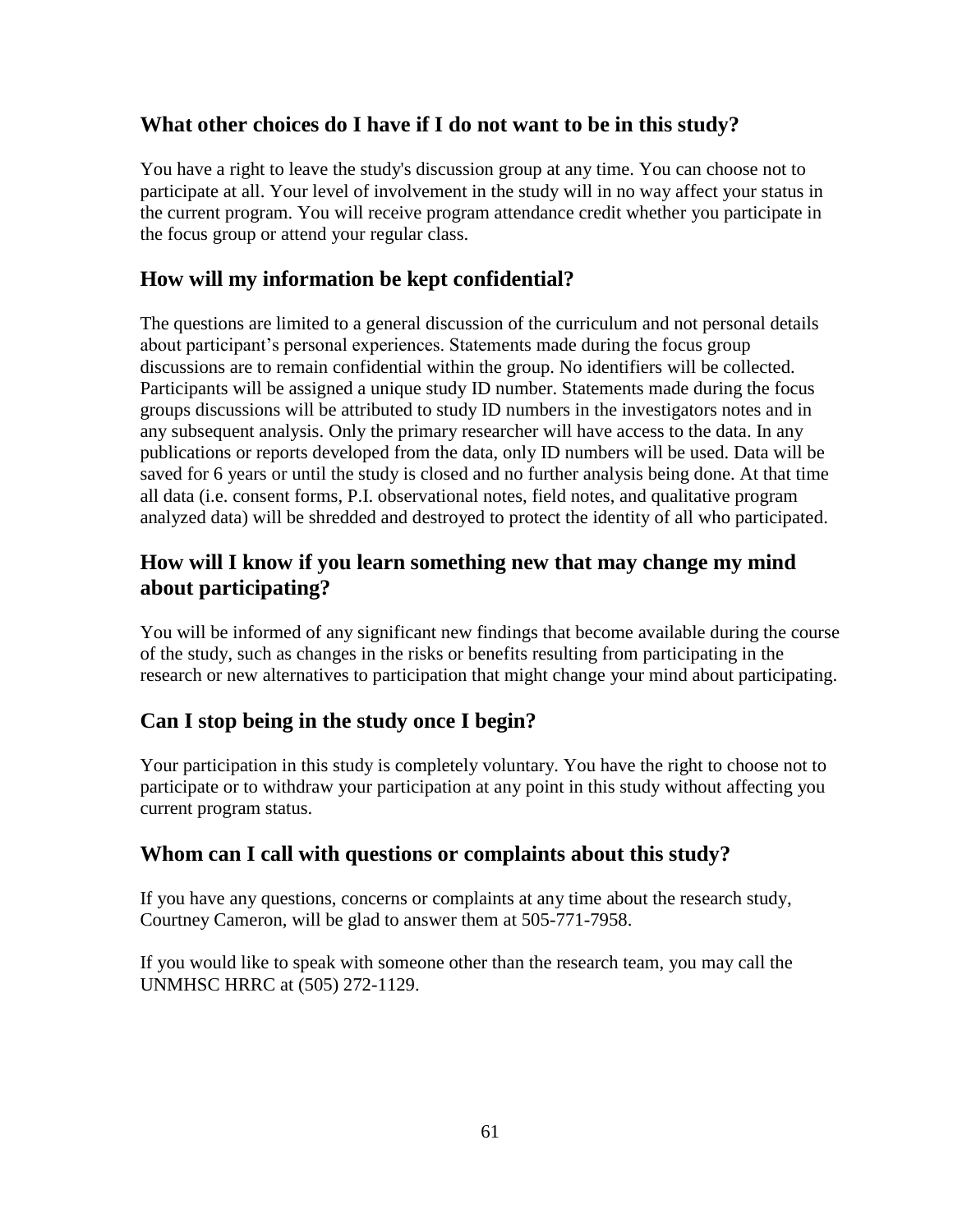# **Whom can I call with questions about my rights as a research subject?**

If you have questions regarding your rights as a research subject, you may call the UNMHSC HRRC at (505) 272-1129. The HRRC is a group of people from UNM and the community who provide independent oversight of safety and ethical issues related to research involving human subjects. For more information, you may also access the HRRC website at http://hsc.unm.edu/som/research/hrrc/.

# **CONSENT**

You are making a decision whether to participate in this study. Your signature below indicates that you read the information provided (or the information was read to you). By signing this consent form, you are not waiving any of your legal rights as a research subject. I have had an opportunity to ask questions and all questions have been answered to my satisfaction. By signing this consent form, I agree to participate in this study. A copy of this consent form will be provided to you.

\_\_\_\_\_\_\_\_\_\_\_\_\_\_\_\_\_\_\_\_\_\_\_\_\_\_\_\_ \_\_\_\_\_\_\_\_\_\_\_\_\_\_\_\_\_\_\_\_\_\_\_\_\_\_\_\_ \_\_\_\_\_\_\_\_\_\_\_

| Name of Adult Subject (print)                                                                                                                                                                                                     | Signature of Adult Subject                                                                       | Date |
|-----------------------------------------------------------------------------------------------------------------------------------------------------------------------------------------------------------------------------------|--------------------------------------------------------------------------------------------------|------|
| or for Child enrollment,                                                                                                                                                                                                          | or for Child enrollment,                                                                         |      |
| Name of Parent/Child's Legal                                                                                                                                                                                                      | Signature of Parent/Child's Legal                                                                |      |
| Guardian                                                                                                                                                                                                                          | Guardian                                                                                         |      |
| <b>INVESTIGATOR SIGNATURE</b>                                                                                                                                                                                                     |                                                                                                  |      |
|                                                                                                                                                                                                                                   | I have explained the research to the subject or his/her legal representative and answered all of |      |
|                                                                                                                                                                                                                                   | his/her questions. I believe that he/she understands the information described in this consent   |      |
| $\mathcal{C}$ and the state of the state of the state of the state of the state of the state of the state of the state of the state of the state of the state of the state of the state of the state of the state of the state of |                                                                                                  |      |

form and freely consents to participate. \_\_\_\_\_\_\_\_\_\_\_\_\_\_\_\_\_\_\_\_\_\_\_\_\_\_\_\_\_\_\_\_\_\_\_\_\_\_\_\_\_\_\_\_\_\_\_\_\_

\_\_\_\_\_\_\_\_\_\_\_\_\_\_\_\_\_\_\_\_\_\_\_\_\_\_\_\_\_\_\_\_\_\_\_\_\_\_\_\_\_\_\_\_\_\_\_\_\_ \_\_\_\_\_\_\_\_\_\_\_\_\_\_\_\_\_\_\_

Name of Investigator/ Research Team Member (type or print)

(Signature of Investigator/ Research Team Member) Date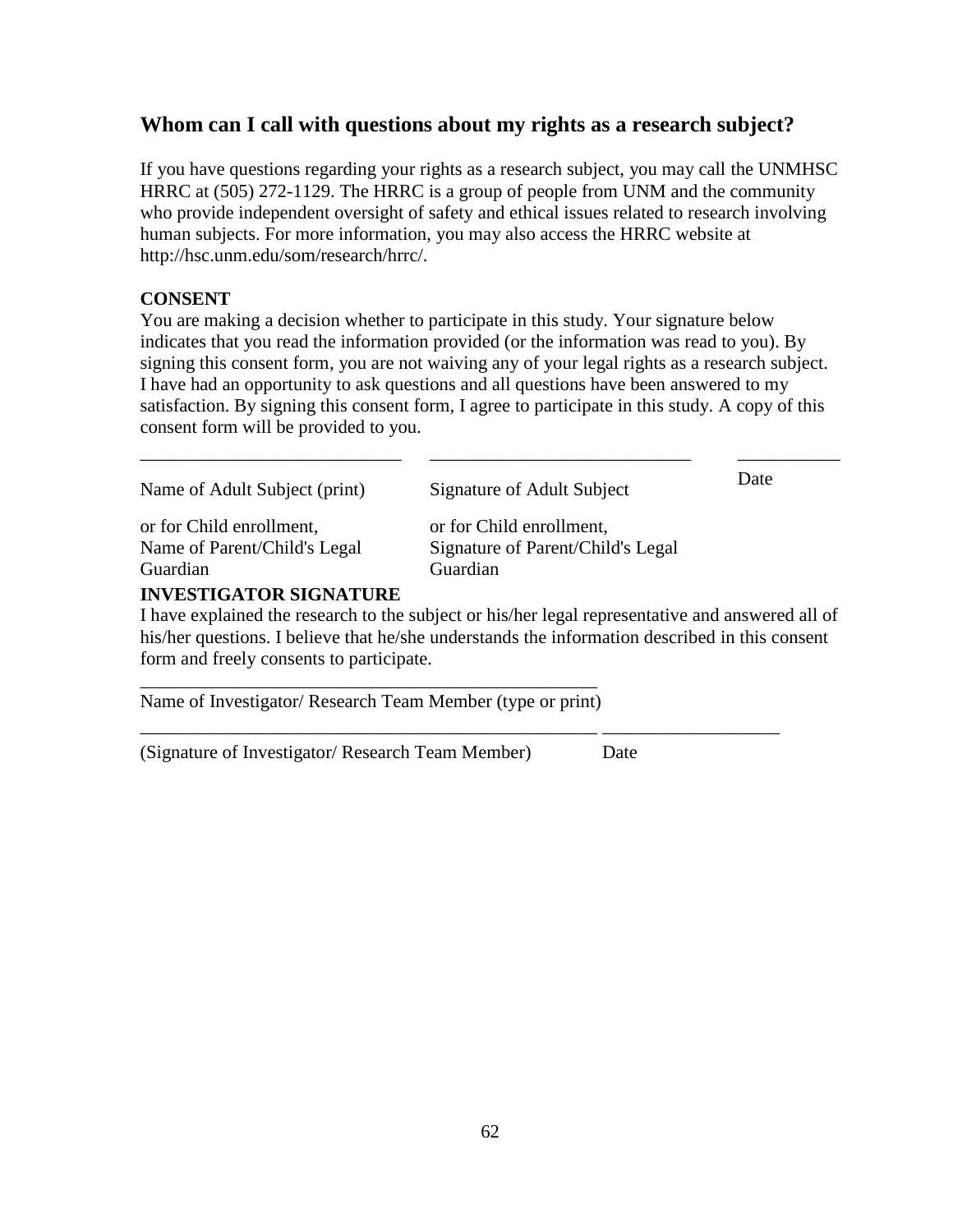### **Cited Works**

### **Chapter 2**

Bickerstaff, Linda. (2010). *Violence against Women: Public Health and Human Rights*. New York, NY: The Rosen Publishing Group.

Brewster, Mary P. (2002). "Domestic Violence Theories, Research, and Practice Implications." Ed. Albert R. Roberts. *Handbook of Domestic Violence Intervention Strategies: Policies, Programs, and Legal Remedies*, 23-44. New York: Oxford University Press.

- Bullock, Cathy Ferrand. (2007). "Framing Domestic Violence Fatalities: Coverage by Utah Newspapers." *Women's Studies in Communication, 30*: 34+.
- Cavanaugh, Mary M. and Gelles, Richard J. (February 2005). "The Utility of Male Domestic Violence Offender Typologies: New Directions for Research, Policy and Practice." *Journal of Interpersonal Violence, 20*: 155-166.
- Correia, Felicia Collins. (November 1997). "Domestic Violence Can Be Cured." *USA Today, 126*: 32+.

Davis, Richard L. (1998). *Domestic Violence: Facts and Fallacies*. Westport, CT: Praeger.

- Hague, Gill, Mullender, Audrey and Aris, Rosemary. (2003). *Is Anyone Listening? Accountability and Women Survivors of Domestic Violence*. London: Routledge.
- Jenkins, Pamela and Davidson, Barbara Parmer. (2001). *Stopping Domestic Violence: How a Community Can Prevent Spousal Abuse*. US: Springer.

Johnson, Richard. (2002). "Changing Attitudes about Domestic Violence." *Law & Order, 50*: 60+.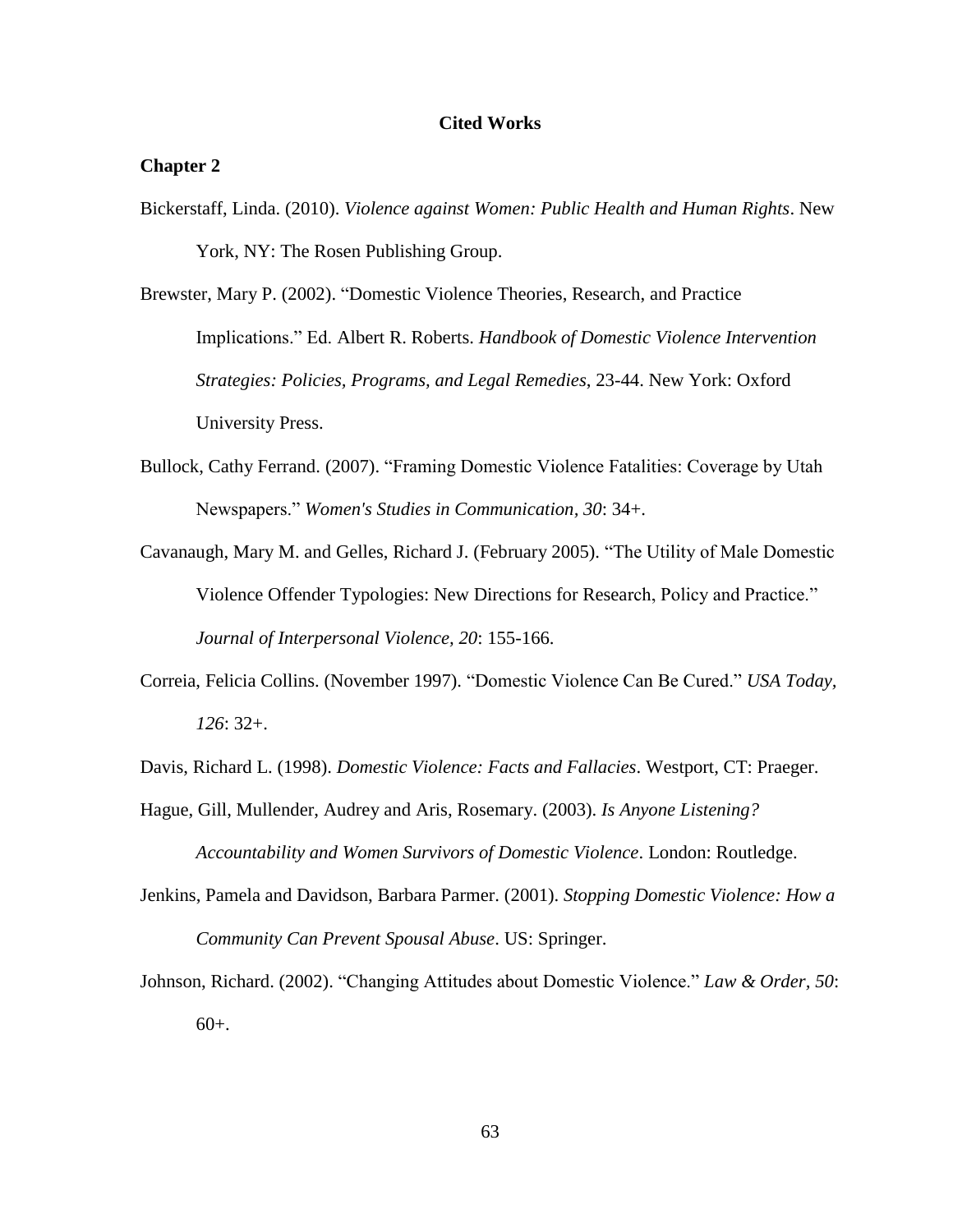- Kelly, Linda. (2003). "Disabusing the Definition of Domestic Abuse: How Women Batter Men and the Role of the Feminist State." *Florida State University Law Review, 30*: 791-855.
- Maiuro, Roland D. and O"Leary, K. Daniel (Eds). (2008). "Preface." *Psychological Abuse in Violent Domestic Relations, ix-xx*. New York, NY: Springer Publishing Company.
- McCue, Margi Laird. (2008). *Domestic Violence: A Reference Handbook*. Sta. Barbara, CA: ABC-CLIO.
- Missouri Coalition Against Domestic and Sexual Violence. *A Framework for Understanding the Nature and Dynamics of Domestic Violence*, Revised edition. September 2006. 8 October 2011 <http://www.mocadsv.org/Resources/CMSResources/pdf/dv101.pdf>.
- Myers, John E.B. (2005). *Myers on evidence in child, domestic, and elder abuse cases*, Vol. 1. US: Aspen Publishers.
- National Coalition Against Domestic Violence (NCADV). *Domestic Violence Facts*. (July 2007): 1-2. Accessed 8 October 2011

[<http://www.ncadv.org/files/DomesticViolenceFactSheet%28National%29.pdf>](http://www.ncadv.org/files/DomesticViolenceFactSheet%28National%29.pdf).

Nauert, Rick. "Personality Types in Domestic Violence Cases." *Psych Central*. 13 August 2010. Accessed 9 October 2011

[<http://psychcentral.com/news/2010/08/13/personality-type-for-domestic](http://psychcentral.com/news/2010/08/13/personality-type-for-domestic-violence/16772.html)[violence/16772.html>](http://psychcentral.com/news/2010/08/13/personality-type-for-domestic-violence/16772.html).

Peters, Scott W., Trepal, Heather C., De Vries, Sabina M., Day, Sally W. and Leeth, Christopher. (2009). "Victims of Domestic Violence and Front-Line Workers: A Helping Paradigm." *Michigan Journal of Counseling, 36*: 8+.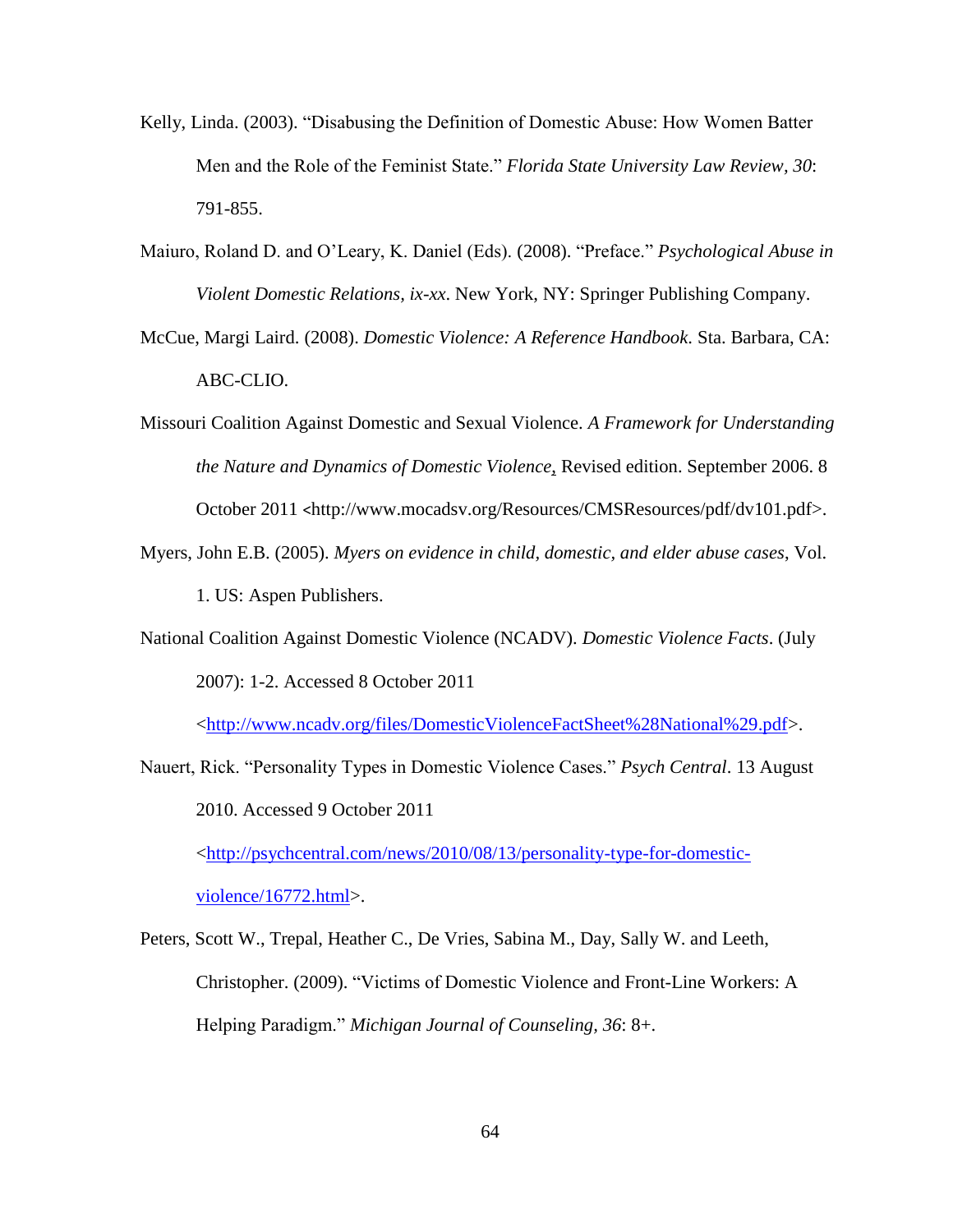- Potter-Efron, Ronald T. (2007). "Anger, Aggression, Domestic Violence and Substance Abuse." Eds. Hamel, John and Nicholls, Tonia L. *Family Intervention in Domestic Violence: A Handbook of Gender-Inclusive Theory and Treatment*, 437-456. New York, NY: Springer Publishing Company.
- Salber, Patricia R. and Taliaferro, Ellen H. (1995). *The Physician"s Guide to Domestic Violence: How to ask the right questions and recognize abuse – Another way to save life*. US: Volcano Press.
- Sanderson, Christiane. (2008). *Counselling Survivors of Domestic Abuse*. London, UK and Philadelphia, PA: Jessica Kingsley Publishers.
- Shipway, Lyn. (2004). *Domestic Violence: A Handbook for Health Professionals*. London: Routledge.

Stephens, Nanette and McDonald, Renee. (2000). "Assessment of Women Who Seek Shelter from Abusing Partners." Eds. Vincent, John P. and Jouriles, Ernest N. *Domestic Violence: Guidelines for Research-Informed Practice*, 78-101. London and Philadelphia: Jessica Kingsley Publishers.

- Stimel, Carolyn. *"The Mind of a Batterer." A Self-Study Course*. Tallahassee, FL: The Florida Psychological Association.
- Summers, Randal W. and Hoffman, Allan M. (2002). "United States." Ed. Summers, Randal W. *Domestic Violence: A Global View*, 169-194. Westport, CT: Greenwood Press.

Tjaden, Patricia and Thoennes, Nancy. (July 2000). *Extent, Nature, and Consequences of Intimate Partner Violence: Findings from the National Violence Against Women Survey*. Washington, DC: Department of Justice. Accessed 3 October 2011 [<https://www.ncjrs.gov/pdffiles1/nij/181867.pdf>](https://www.ncjrs.gov/pdffiles1/nij/181867.pdf).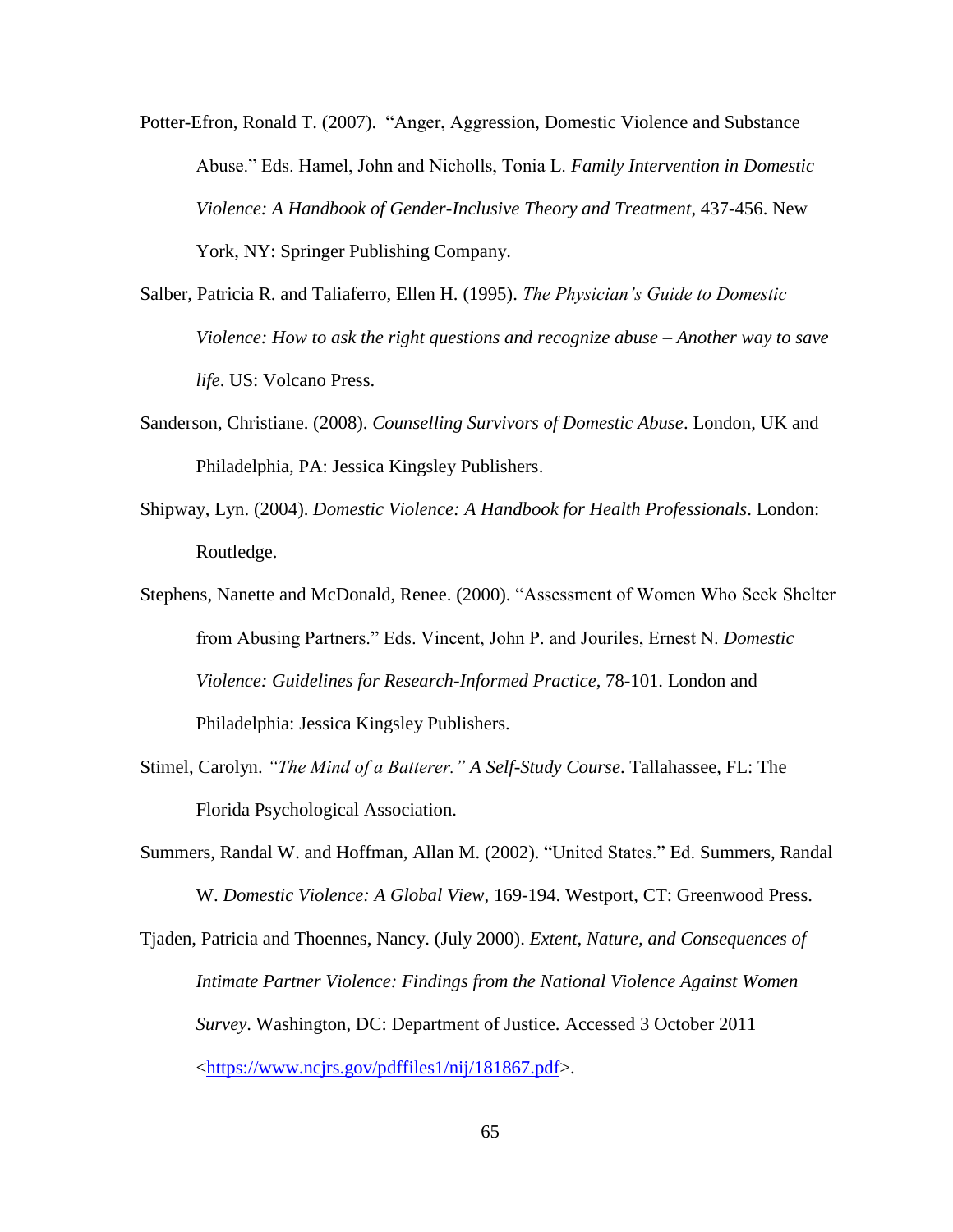- Umberson, Debra, Anderson, Kristin, Glick, Jennifer and Shapiro, Adam. (1998). "Domestic Violence, Personal Control and Gender." *Journal of Marriage and the Family, 60*: 442+.
- UNICEF. *Behind Closed Doors: The Impact of Domestic Violence on Children*. Accessed 3 October 2011 [<http://www.unicef.org/protection/files/BehindClosedDoors.pdf>](http://www.unicef.org/protection/files/BehindClosedDoors.pdf).
- UNICEF. "Domestic Violence Against Women and Girls." *Innocenti Digest, 6* (June 2000): 1-19.
- Voigt, Lydia and Thornton, William E. (2002). "Russia." Ed. Summers, Randal W. *Domestic Violence: A Global View*, 97-110. Westport, CT: Greenwood Press.
- Weissman, Deborah M. (2007). "The Personal Is Political-and Economic: Rethinking Domestic Violence." *Brigham Young University Law Review 2007*: 387+.
- West, Marty. (September 2005). "Non-traditional Strategies for Domestic Violence." *Law & Order, 53*: 10.

## **Chapters 3-5**

- Anderson, D. (2003). The impact on subsequent violence of returning to an abusive partner. *Journal of Comparative Family Studies, 34 (*1), 93-112.
- Archer, J (2000). Sex differences in aggression between heterosexual partners. *Psychological Bulletin, 126* (5), 651-680.
- Babcock, J, Candy, B., Graham, K., & Schart, L. (2007): The evolution of battering interventions: From the dark ages into the scientific age: A handbook of Gender Inclusive Theory and Treatment (pp.215-244)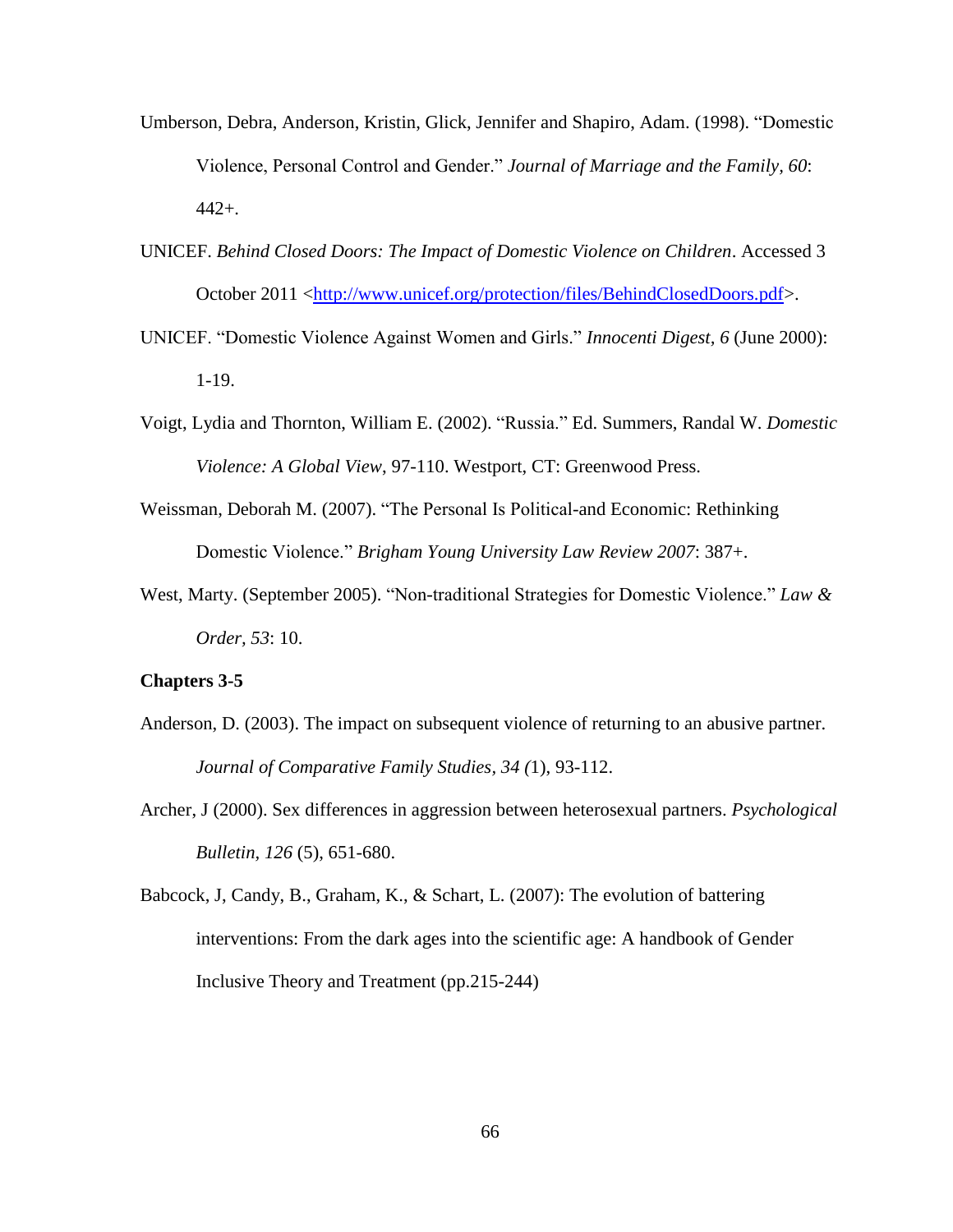- Babcock, J. C. & Steiner, R. (1999). The relationship between treatment, incarceration and recidivism of battering: a program evaluation of Seattle's co-ordinated community response to domestic violence. *Journal of Family Psychology, 13* (1), 46-59.
- Babcock, J. C; Green, C. E. & Robie, C. (2008). Does batterer treatment work?: A metaanalytic review of domestic violence treatment. *Clinical Psychology Review, 23* (8), 1023-1053.
- Balsam, K. F. (2001). Nowhere to hide: lesbian battering, homophobia, and minority stress. *Women and Therapy, 23* (3), 25-37.
- Bennett, L. & Williams, O. J. (2003). Substance abuse and men who batter: issues in theory and practice. *Violence Against Women, 9* (5), 558-575.
- Brown, P. & O'Leary (2004). Therapeutic alliance: Predicting continuance and success in group treatment for substance abuse: *Journal of Counseling and Clinical Psychology, 68*, (2), 340-345.
- Capaldi, D. & Kim, H. (2007). Typological approaches to violence in couples: A critique and alternative conceptual approach. Clinical Psychology Review.
- Coulter, M. & Vande Weerd, C. (2009). *Reducing domestic violence and other criminal recidivism: Victims and Violence, 24* (2), 139-152.
- Duenas- Flores, L. (1999).Second Language reading: Mexican American Student Voices on Reading Mexican American Literature: Dissertation: University of Texas Austin.
- Dutton, D (2006) *Domestic violence reexamined*. Vancouver: University of British Columbia Press.
- Dutton, D. & Covro, K. C. (2007). The Duluth model: A data impervious paradigm and flawed strategy: *Aggression and Violent Behavior, 12*, 659-670.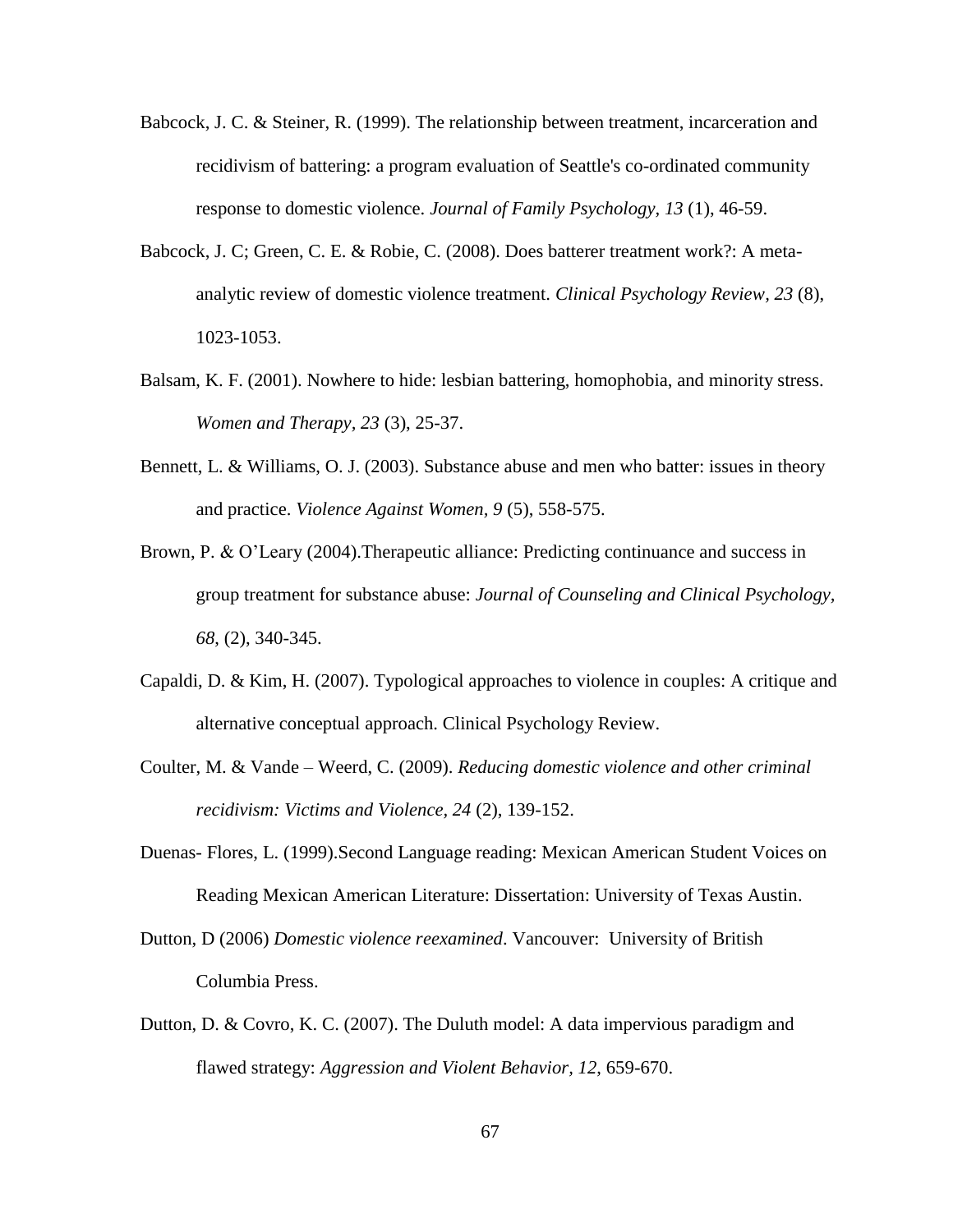- Eckhart, C., Murphy, C., Black, D. & Suhr, L. (2006). Intervention programs for perpetrators of intimate partner violence. Conclusions from clinical research perspective: Public Health Reports, 121,369,381.
- Erez, E. (2002). Migration/immigration, domestic violence and the criminal justice system. *International Journal of Comparative and Applied Criminal Justice, 26* (2), 277-299.
- Feder, L. & Forde D, R. (2000). *A test of the efficacy of court-mandated counselling for domestic violence offenders: The Broward County Experiment.* National Institute of Justice. US Department of Justice.
- Feder, L. & Wilson, D. (2005). A Meta analytic review of court mandated batterer intervention programs. *Journal of Experimental Criminology, 1*, 239-262.
- Golding, J. M. (1999). Intimate partner violence as a risk factor for mental disorders: a metaanalysis. *Journal of Family Violence, 14* (2), 99-.
- Gandolf, E. (2007) Mandatory court review and batterer compliance. Journal of Interpersonal Violence, 15 428-437
- Gondolf, E. W. & White, R. J. (2001). Batterer program participants who repeatedly reassault: psychopathic tendencies and other disorders. *Journal of Interpersonal Violence, 16* (4), 361-380.
- Gondolf, E. W., Heckert, D. A. & Kimmel, C. M. (2002). Nonphysical abuse among batterer program participants. *Journal of Family Violence, 17*(4), 293-314
- Goodman, L., Dutton, M. A., Weinfurt, K. & Cook, S. (2003). The intimate partner violence strategies index: development and application. *Violence Against Women, 9*(2),163- 186.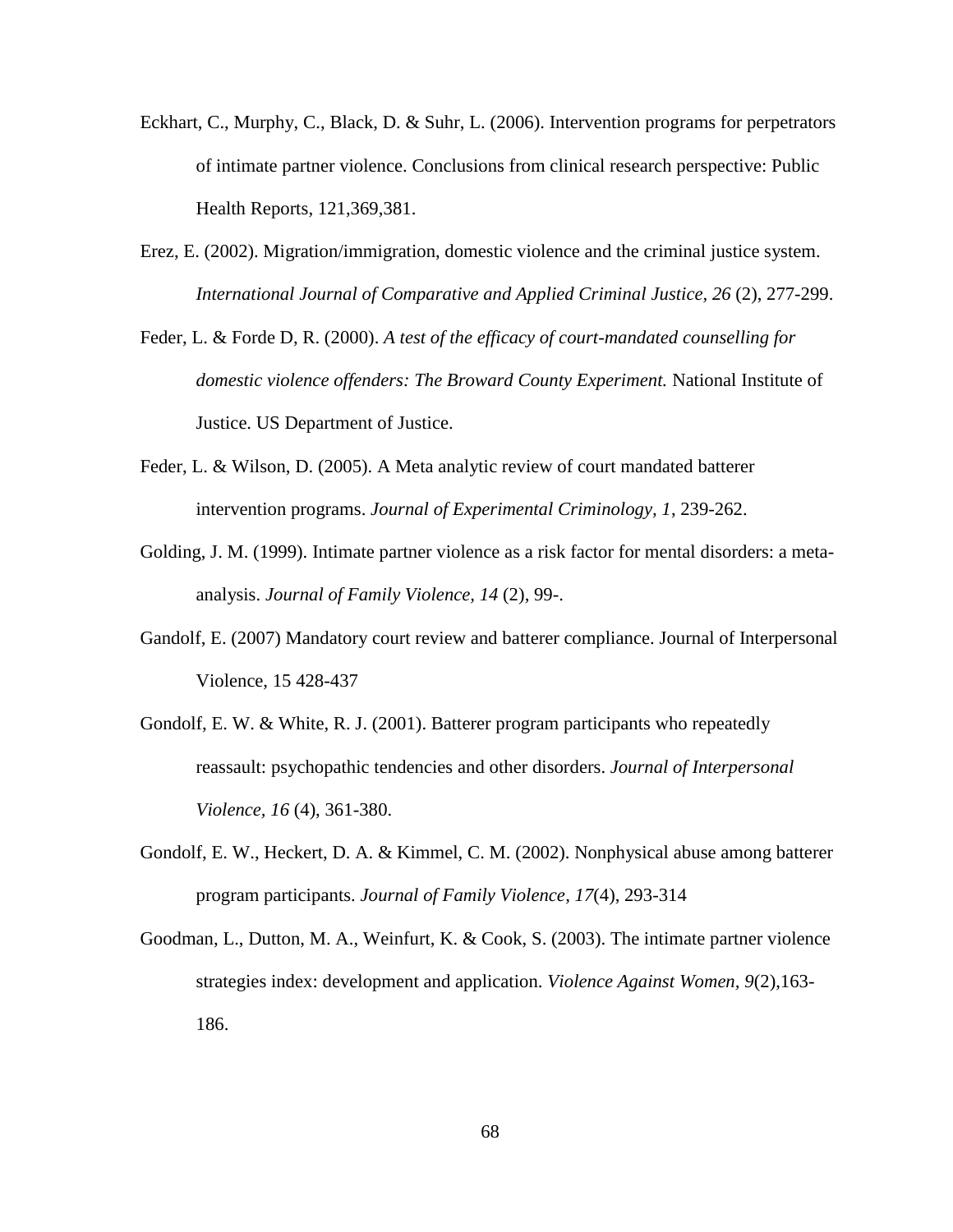- Goodrum, S; Umberson, D. & Anderson, K. L. (2001). Batterer's views of the self and others in domestic violence. *Sociological Inquiry, 71*(2), 221.
- Grann, M. & Wedin, I. (2002). Risk Factors for recidivism among spousal assault and spousal homicide offenders. *Psychology, Crime and Law, 8*(5), 5-23.
- Gregory, C. & Erez, E. (2002). Effects of batterer intervention programs: the battered women's experience. *Violence Against Women, 8*(2), 206-.
- Hamel, J., & Nicholls, T (2007). Family interventions in domestic violence: A handbook of gender- inclusive theory and treatment. New York: Springer.
- Hamson, R. (2008) Predictors of criminal recidivism among male batterers. Psychology, Crime and Law.
- Hester, M., Hanmer, J., Coulson, S; Morahan, M. & Razak, A. (2003). *Domestic Violence: Making it through the Criminal Justice System. Summary of findings.*
- Holden, G. W. (2003). Children exposed to domestic violence and child abuse: terminology and taxonomy. *Clinical Child & Family Psychology Review, 6*(3), 151-160.
- Holtzworth-Munroe, A. (2001). Standards for batterer treatment programs: how can research inform our decisions? *Journal of Aggression, Maltreatment & Trauma, 5*(2), 165-180.
- Jackson, S. (2003a). Batterer intervention programs. In *Batterer intervention programs: where do we go from here?* National Institute of Justice Special Report. US Department of Justice.
- Jewkes, R. (2002). Intimate partner violence: causes and prevention. *Lancet, 38097,* 1423- 1429.
- Johnson, R. (2008) correlates of re-arrest among felony domestic violence probationers.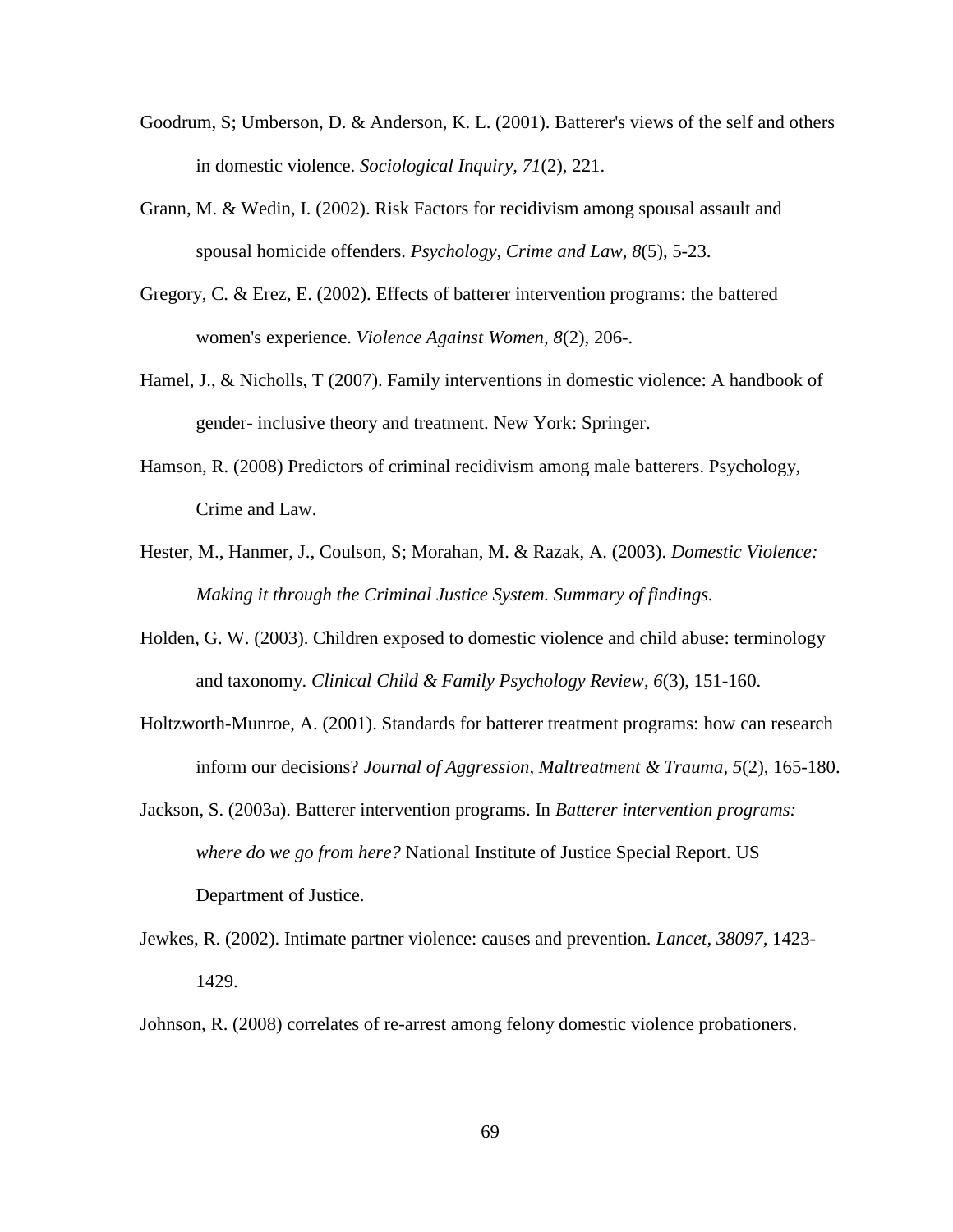- Johnson, R. R. (2001). Intensive probation for domestic violence offenders. *Federal Probation, 65*(3), 36.
- Jones, E., Goodolf (2002). Assessing the impact of batterer program completion on reassault.
- Jones, L., Hughes, M. & Unterstaller, U. (2001). Post-traumatic stress disorder (PTSD) in victims of domestic violence: a review of research. *Trauma, Violence & Abuse, 2*(2), 99-.
- Kane, T. A; Staiger, P. K. & Ricciardelli, L. A. (2000). Male domestic violence: attitudes, aggression, and interpersonal dependency. *Journal of Interpersonal Violence, 15*(1), 16-29.
- Kimmel, M. S. (2002). "Gender Symmetry" in domestic violence: a substantive and methodological research review. *Violence Against Women, 8*(11), 1332-1263.
- Kistenmacher, B. &Weiss, R. (2008). Motivational interviewing as a mechanism for change in men who batter: A randomized controlled trial. *Violence and Victims, 23*, 586-602.
- Kitzmann, K. M; Gaylord, N. K; Noni, K; Holt, A. R. & Kenny, E. D (2003). Child witnesses to domestic violence: a meta-analytic review. *Journal of Consulting and Clinical Psychology, 71*(2), 339-352.
- Leonard, K. (2001). Domestic violence and alcohol: what is known and what do we need to know to encourage environmental interventions? *Journal of Substance Use, 6*(4), 235-257.
- Levesque, D., & Gelles, R. (July 2001). Does treatment reduce recidivism in men who batter? A meta- analytic evaluation of treatment outcome. Paper presented at the International Family Violence Research Conference, Durham, NH.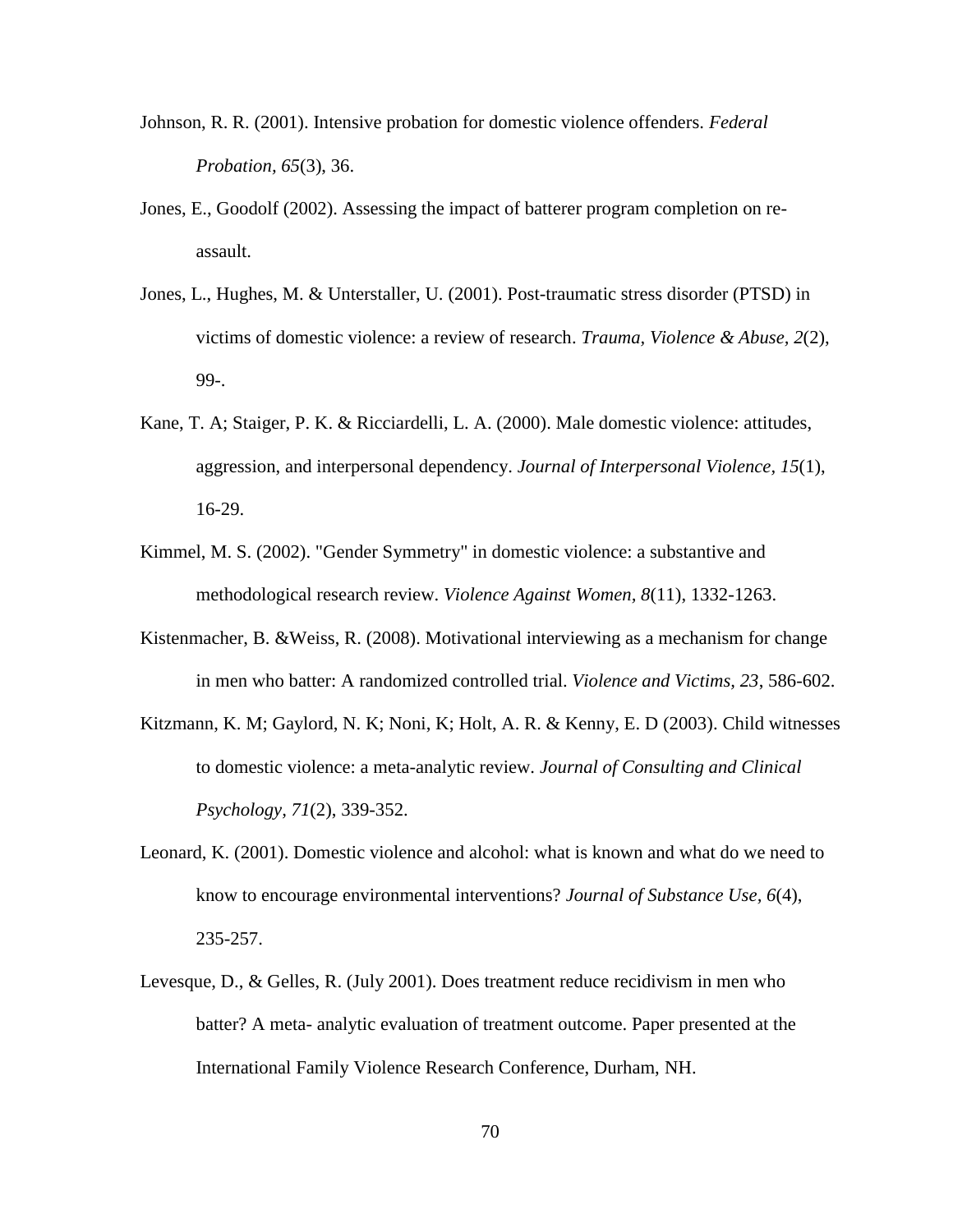- Loza, W. & Loza-Fanous, A. (1999b). Anger and prediction of violent and non-violent offenders' recidivism. *Journal of Interpersonal Violence, 14*(10), 1014-1029.
- MacLeod, D., Pi, R., Smith, D. & Rose-Goodwin, L. (2008). Batterer intervention systems in California: An evaluation.
- Maiuro, R., & Eberle (2008). State standards for domestic perpetrator treatment-: Current status, trend and recommendation. *Violence and Victims, 23* (2), 133-155.
- Mankowski, E. S; Haaken, J. & Silvergleid, C S. (2002). Collateral damage: an analysis of the achievements and unintended consequences of batterer intervention programs and discourse. *Journal of Family Violence, 17*(2), 167-184.
- Marshall, A. D. & Holtzworth-Munroe, A. (2002). Varying forms of husband sexual aggression: predictors and subgroup differences. *Journal of Family Psychology, 16*(3), 286-296.
- Martin, D., Garske, J. & Davis, M. (2009).Relation of the therapeutic alliance with outcomes and other variables: A meta-analytic review. *Journal of Consulting and Clinical Psychology, 68*, 438-450.
- Mauricio, A. M. & Gormley, B. (2001). Male perpetration of physical violence against female partners. *Journal of Interpersonal Violence, 16*(10), 1066-1081.
- Maxwell, C. D; Garner, J. H. & Fagan, J. A. (2001). *The effects of arrest on intimate partner violence: new evidence from the spousal assault replication program.* National Institute of Justice. US Department of Justice.
- McDonald, R. (2009) Children"s adjustment problems in families characterized by men"s severe violence towards women. Does other family matter? *Child Abuse & Neglect.*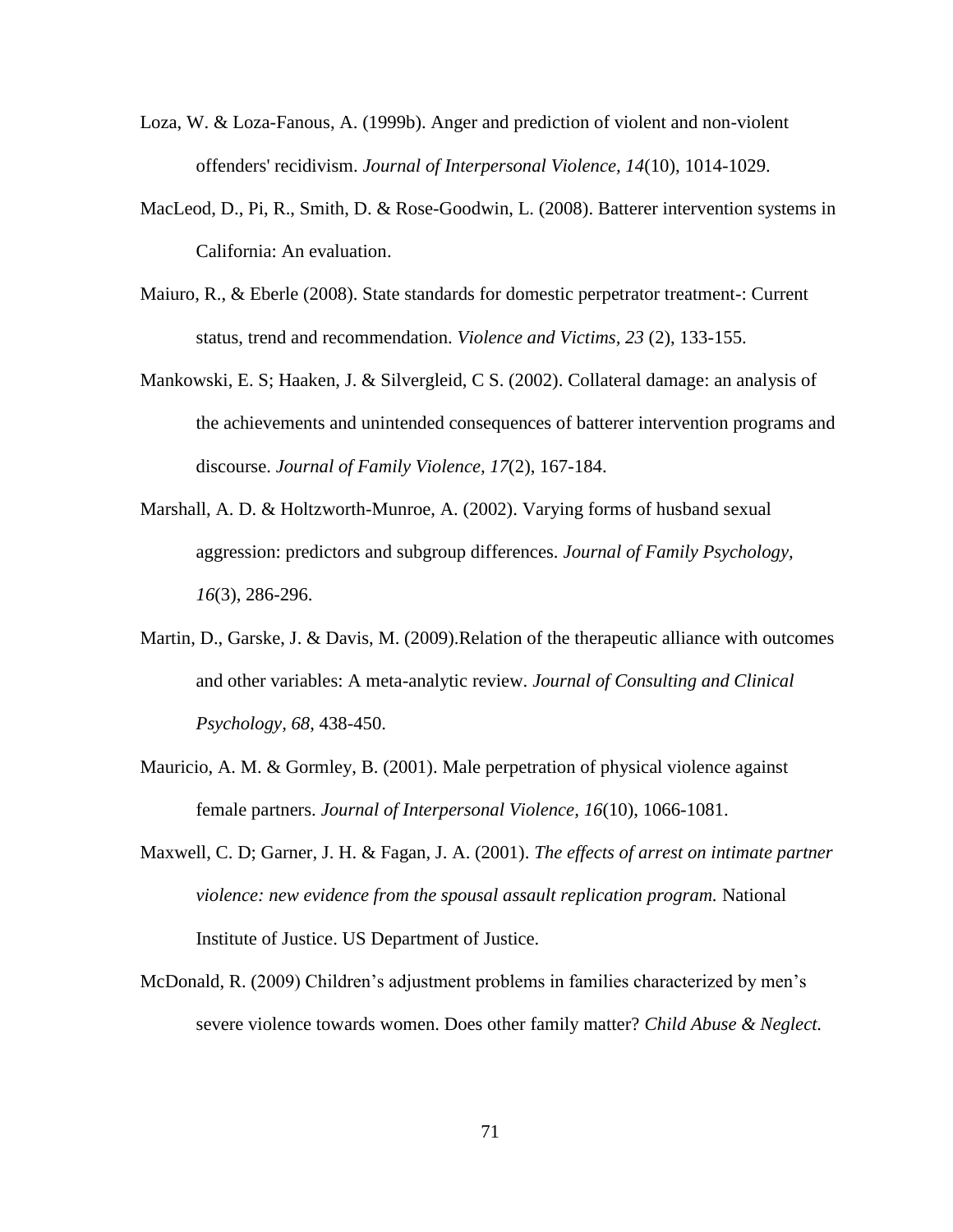Mears, D. P. (2003). Research and interventions to reduce domestic violence revictimization. *Trauma, Violence & Abuse, 44*(2), 127-.

Mederos, F; Gamache, D. & Pence, E. (2000). *Domestic violence and probation.*

- Medieros, R. & Staus, M. (2007). Risk factors for physical violence between dating partners: Implications for gender-inclusive prevention and treatment of family violence. A handbook of gender-inclusive theory and treatment (59-86).New York: Springer.
- Migliaccio, T. A. (2002). Abused Husbands: A Narrative analysis. *Journal of Family Issues, 23*(1): 26-52.
- Morrel, T., Elliot, J., Murphy, C. & Taft, C. (2001) A comparison of cognitive-behavioral and supportive group therapies for male perpetrators of domestic abuse. *Behavior Therapy, 24*, 77-95.
- Musser, P., Semiatin, J., Murphy, C. & Taft, C. (2008).Motivational interviewing as a pregroup intervention for partner- violent men. *Violence & Victims, 23*, 539-557.
- Nicholls, T. (2007) *Violence risk assessments: Family interventions in domestic violence* (pp.275-302). New York: Springer.
- Pence, E. L. & McDonnell, C. (1999). Developing policies and protocols. In M.F. Shephard & E.L. Pence (eds). *Co-ordinating community responses to domestic violence: lessons from Duluth and beyond.* Thousand Oaks, CA: Sage.
- Piispa, M. (2002). Complexity of patterns of violence against women in heterosexual relationships. *Violence Against Women, 8*(7), 873-900.
- Price, B. & Rosenbaum, A. (2007) National survey of batterer intervention programs. Presented July 10, 2007. At the International Family Violence and Child Victimization Research conference.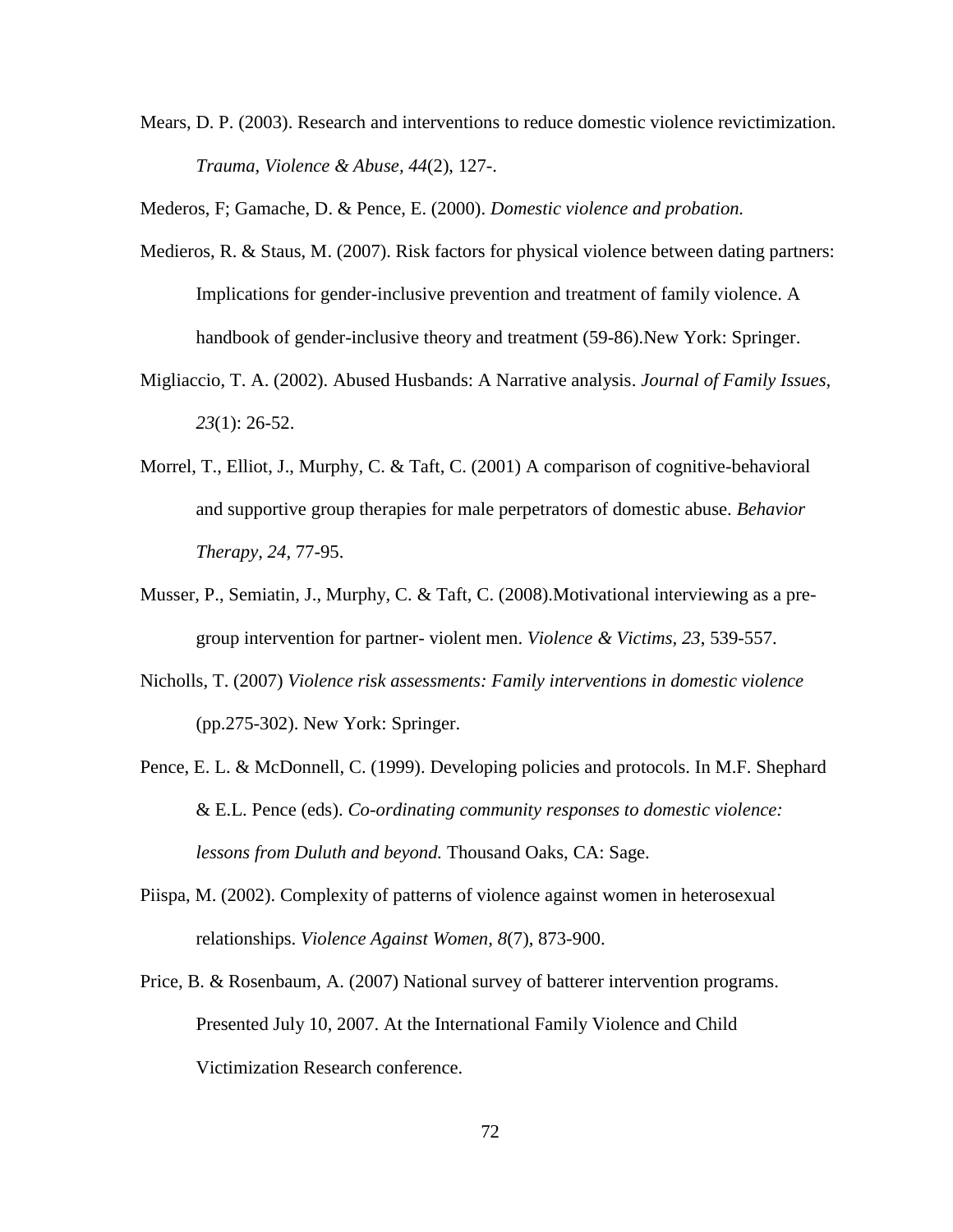- Raj, A. & Silverman, J. (2002). Violence against immigrant women: the roles of culture, context and legal immigrant status on intimate partner violence. *Violence Against Women, 8*(3), 367-398.
- Rennison, C. (2003). *Intimate partner violence.* U.S. Department of Justice/Office Justice Programs. NXJ 197838.
- Riggs, D. S; Caulfield, M. B. & Street, A. E. (2000). Risk for domestic violence: factors associated with perpetration and victimization. *Journal of Clinical Psychology, 56*(10), 1289-1316.
- Sackett, L. A. & Saunders, D. G. (1999). The impact of different forms of psychological abuse on battered women. *Violence and Victims, 14*(1), 105-117.
- Saunders, D. G. (1996). Feminist-cognitive-behavioural and process-psychodynamic treatments for men who batter: interaction of abuser traits and treatment models. *Violence and Victims, 11*(4), 393-414.
- Saunders, D. G. (2001). Developing guidelines for domestic offender programs: what can we learn from related fields and current research? *Journal of Aggression, Maltreatment & Trauma, 5*(2), 235-248.
- Saunders, D. G. (2002). Are physical assaults by wives and girlfriends a major social problem? *Violence Against Women, 8*(12), 1424-1448.

Saunders, D. (2009). When battered women use violence. *Violence and Victims, 1*, 47-60.

- Saunders, D. G. & Hamill, R. M. (2003). *Violence against women: Synthesis of research on offender interventions.* National Institute for Justice. US Department of Justice.
- Scott, K. L. (2004). Stage of change as a predictor of attrition among men in a batterer treatment program. *Journal of Family Violence, 19*(1), 37-47.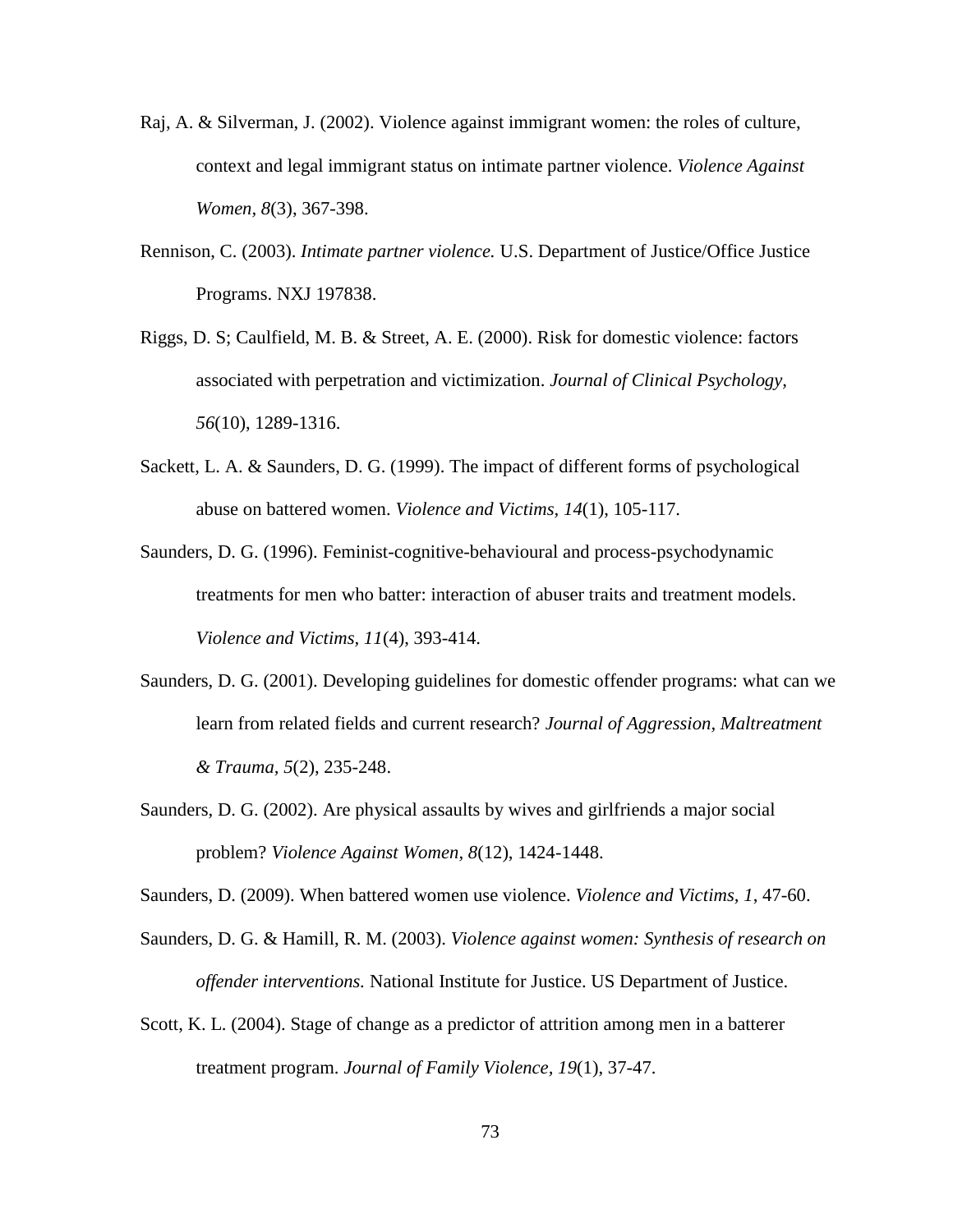- Sharps, P; Campbell, J. C; Campbell, D; Gary, F. & Webster, D. (2003). Risky mix: drinking, drug use and homicide. *National Institute of Justice Journal, 250.*
- Simpson, L. (2007). Relationship Violence among couples seeking therapy. *Journal of Martial and Family Therapy, 33*(2), 270-283.
- Sonkin, D. & Dutton, D. (2003). Treating assaultative men from an attachment perspective. In D. Dutton & D. Sonkin (eds). *Intimate violence: Contemporary treatment innovations.* New York: Haworth Press.
- Sonkin, D. & Liebert, D. S. (2003). The assessment of court-mandated perpetrators of domestic violence. *Journal of Aggression, Maltreatment & Trauma, 6*(2), 3-36.
- Straus, M. (2003) Physical Assault by wives: A major social problem. In R.Gelles & D. Loseky (Eds.), *Current controversies on family violence* (pp.67-87). Newbury Park.CA: Sage.
- Stroshine, M. S. & Robinson, A. L. (2003). The decision to end abusive relationships: the role of offender characteristics. *Criminal Justice and Behaviour, 30*(1), 97-117.
- Taft, C. T., Murphy, C. M., King, D. W., Musser, P. H. & DeDeyn, J. M. (2003). Process and treatment adherence factors in group cognitive-behavioural therapy for partner violent men. *Journal of Consulting and Clinical Psychology, 71*(4), 812-820.
- Taylor, B. G; Davis, R. C. & Maxwell, C. D. (2001). Effects of a group batterer treatment program: a randomized experiment in Brooklyn. *Justice Quarterly, 18*(1), 171-.
- Thompson, M. P; Saltzman, L. & Johnson, H. (2001). Risk factors for physical injury among women assaulted by current or former spouses. *Violence Against Women, 7*(8), 886- 899.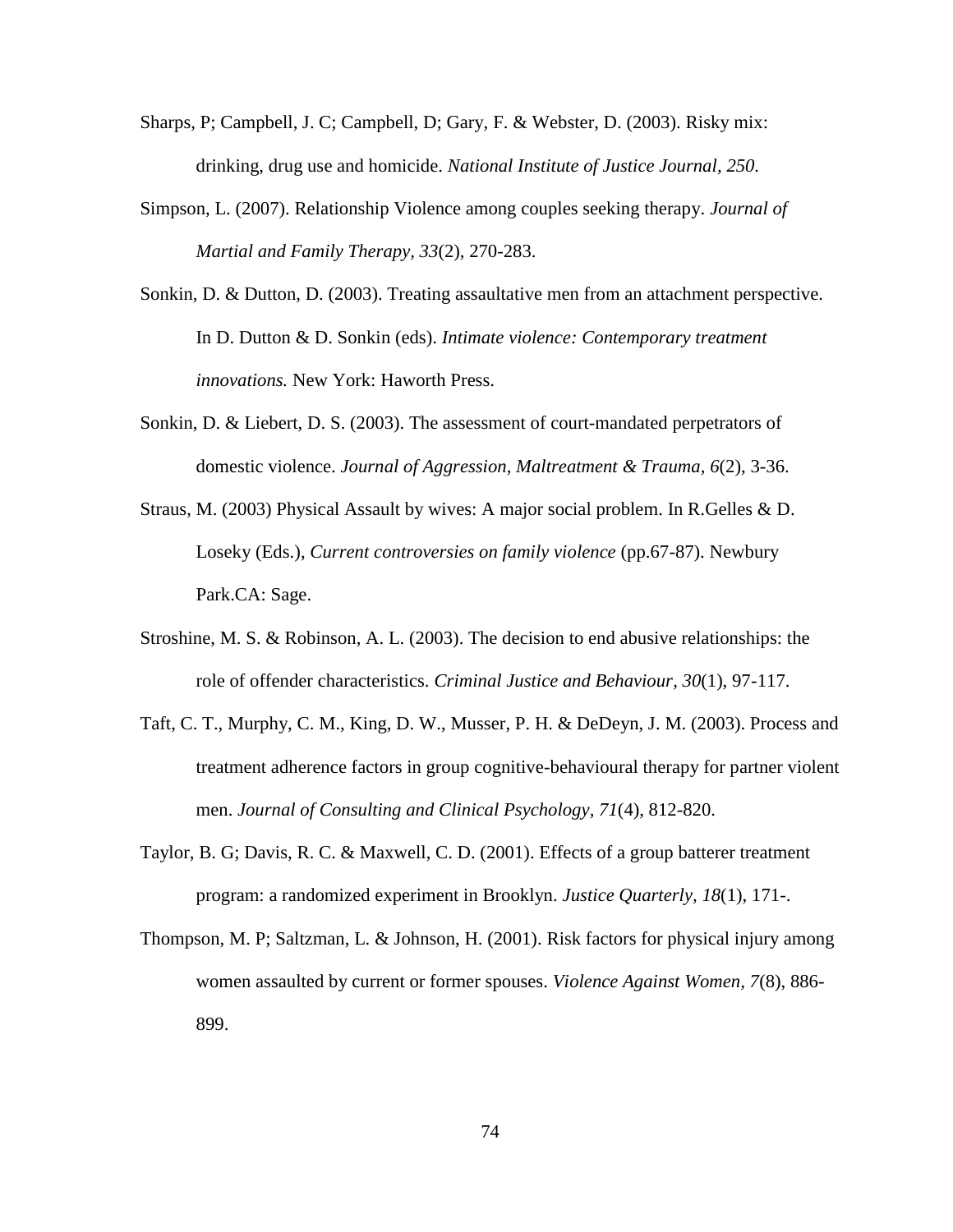- Tolman, R. M. (2001). An ecological analysis of batterer intervention program standards. *Journal of Aggression, Maltreatment & Trauma, 5*(2), 221-233.
- Violence as Seen Through a Prism of Color. Journal of Human Behavior in the Social Environment Vol. 4, Number 4 2001. Race and its effects or lack of on DV - primarily deals with African-American culture.
- Weisz, A. N; Tolman, R. M. & Saunders, D. G. (2000). Assessing the risk of severe domestic violence: the importance of survivors predictions. *Journal of Interpersonal Violence, 15*(1), 75-90.
- White, R. J. & Gondolf, E. W. (2000). Implications of personality profiles for batterer treatment. *Journal of Interpersonal Violence, 15*(5), 467-488.
- Williams, L. M. (2003). Understanding child abuse and violence against women: a life course perspective. *Journal of Interpersonal Violence, 18*(4), 441-451.
- Wood, J. & Newton, A. K. (2003). The role of personality and blame attribution in prisoners' experience of anger. *Personality and Individual Differences, 34*(8), 1453-1465.
- Wooldredge. J. & Thistlethwaite, A. (2002). Reconsidering domestic violence recidivism: conditioned effects of legal controls by individual and aggregate levels of stake in conformity. *Journal of Quantitative Criminology, 18*(1), 45-.

World Health Organisation (2002). *World report on violence and health.*

Yllo, K. (1999). The silence surrounding the sexual violence: the issue of marital rape and the challenges it poses for the Duluth model. In M.F. Shephard & E.L.Pence (eds). *Co-ordinating community responses to domestic violence: lessons from Duluth and beyond.* Thousand Oaks, CA: Sage.

## **Domestic Violence and Abuse: Types, Signs, Symptoms, Causes, and Effects**